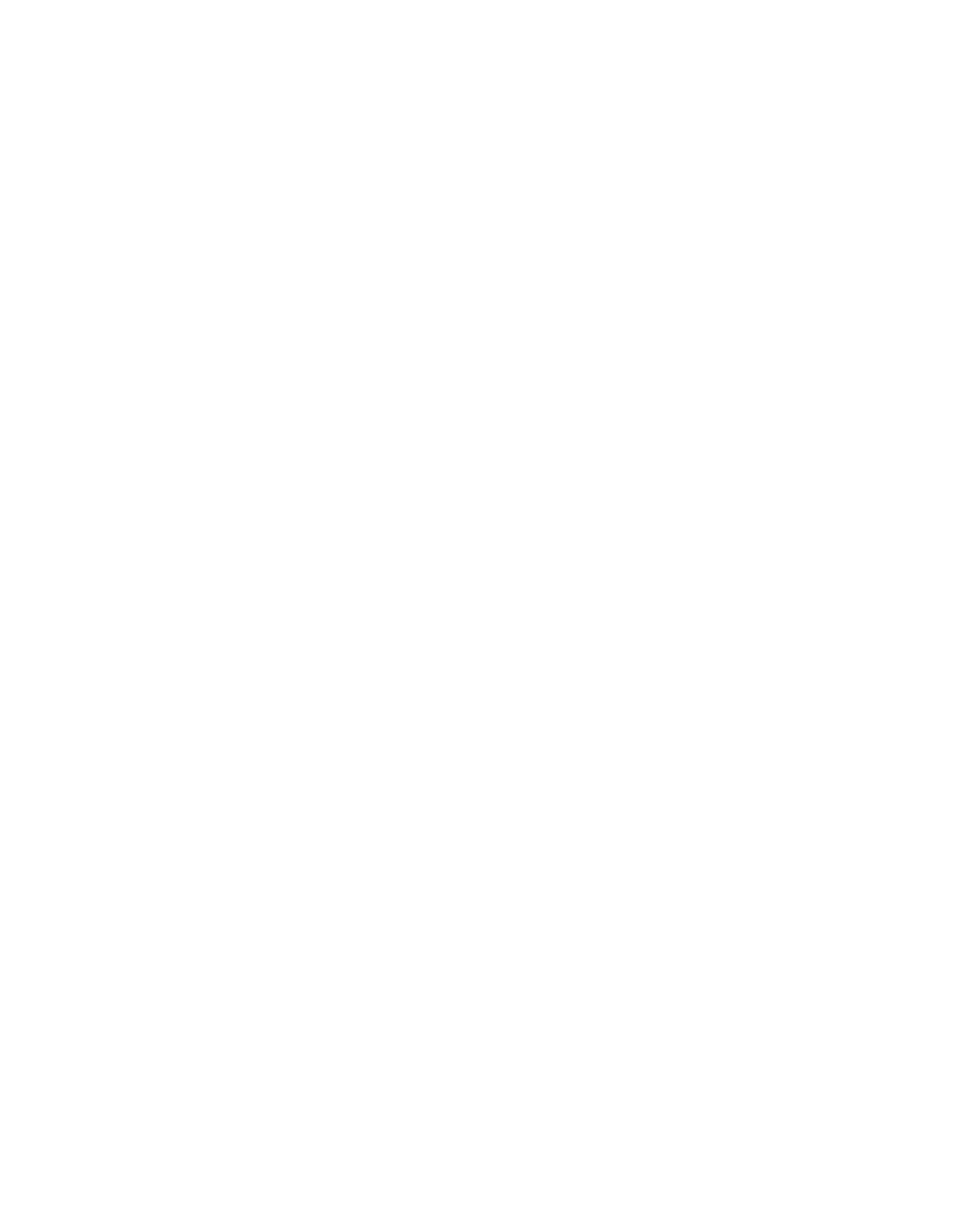The Government Finance Officers Association of the United States and Canada (GFOA) presented a Distinguished Budget Presentation Award to Pierce County, Washington for its annual budget for the fiscal year beginning January 1, 2011. In order to receive this award, a governmental unit must publish a budget document that meets program criteria as a policy document, an operations guide, a financial plan, and a communications device.

This award is valid for a period of one year only. We believe our current budget continues to conform to program requirements, and we are submitting it to GFOA to determine its eligibility for another award.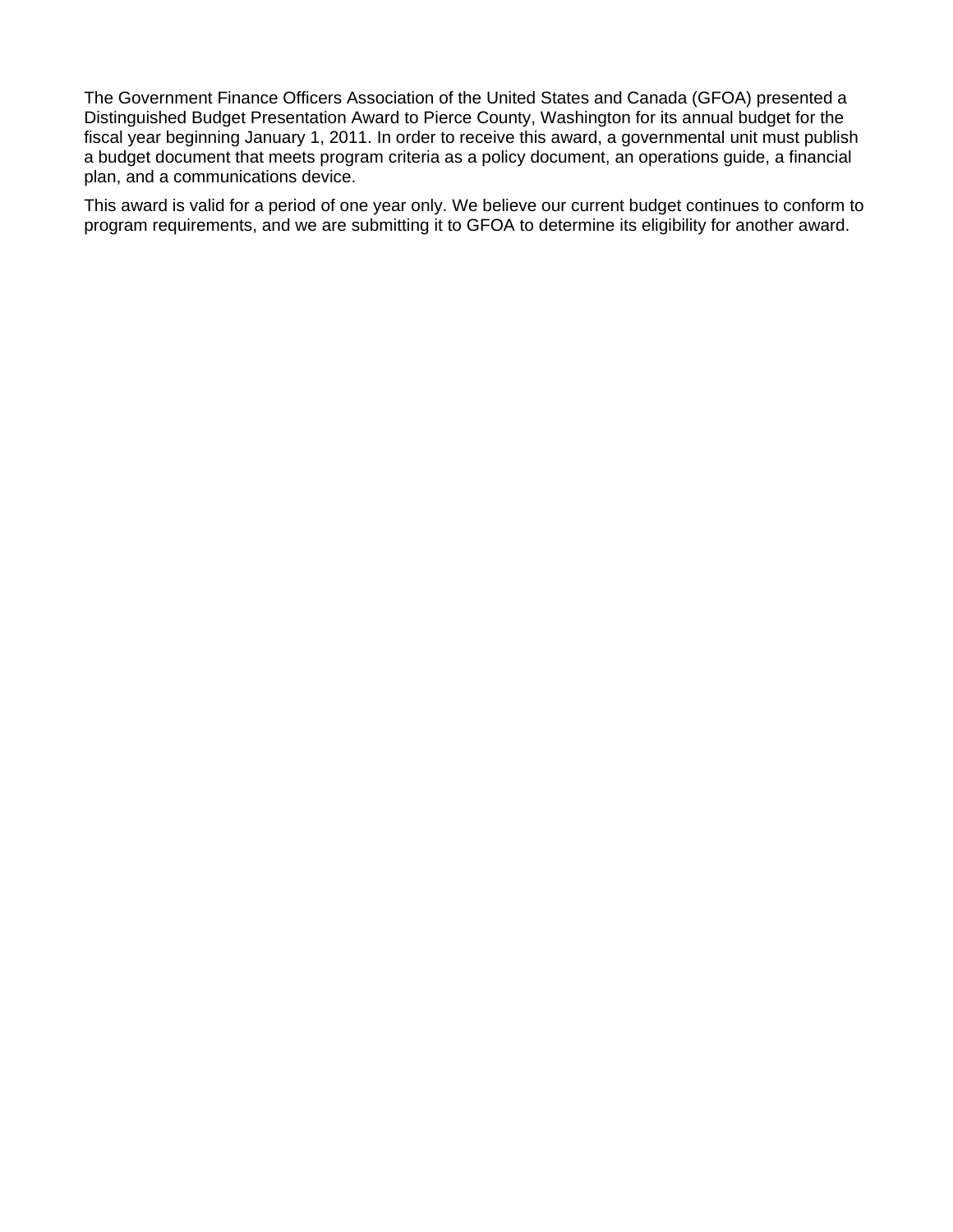| Unresolved Issues. | 19 |
|--------------------|----|
|                    |    |
|                    |    |
|                    |    |
|                    |    |
|                    |    |
|                    |    |
|                    |    |
|                    |    |
|                    |    |
|                    |    |
|                    |    |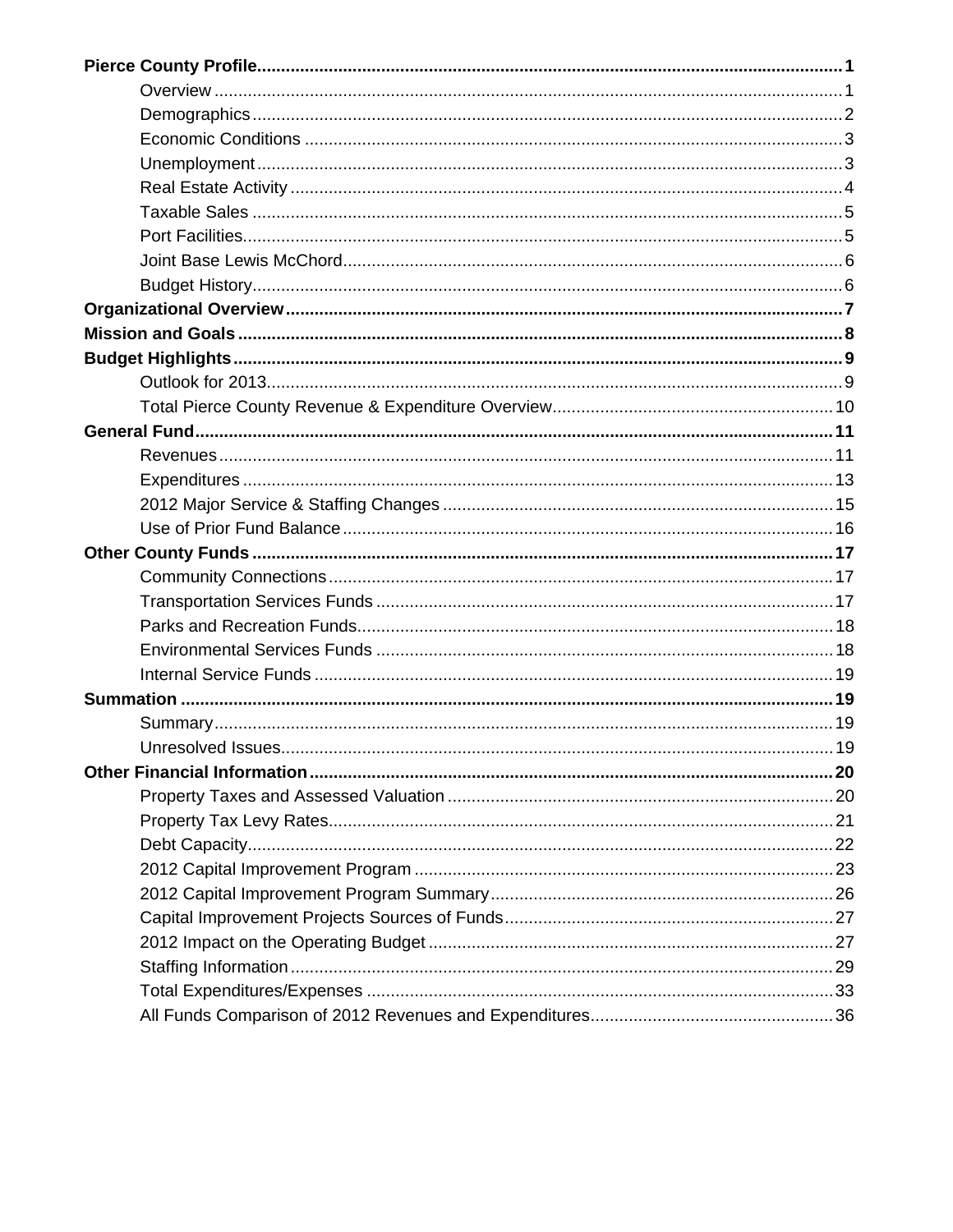#### **OVERVIEW**

The first settlers of the land that is now Pierce County were the ancestors of today's Nisqually, Puyallup, Squaxin, Steilacoom, and Muckleshoot Indians. These tribes settled the area many thousands of years ago, where the saltwater, lakes, and rivers made for an abundant selection of food. These same tribes were all in place when English sea captain George Vancouver sailed the inland waters as far south as what would one day be Seattle. He instructed his lieutenant, Peter Puget, to continue exploring southward in smaller boats. The inland waters were named Puget's Sound in the young naval officer's honor.

On Dec. 22, 1852, the Territorial Legislature of Oregon determined that Thurston County, which stretched from Olympia to the Canadian border and from the Cascades to the Pacific Ocean, was far too large. In response, the Legislature portioned out of it King, Jefferson, and Pierce Counties. The Legislature also passed laws appointing the first county officers and located the county seat at Steilacoom, which was chosen largely because it was the only town in Washington with its own jail.





Pierce County became a Home Rule County by a vote of the people in 1981. The County is governed by an elected County Executive and seven elected Councilmembers. The Prosecutor, Assessor/Treasurer, Auditor, Superior Court Judges, Sheriff, and District Court Judges are also elected by the people.

Pierce County is located on scenic Puget Sound and covers 1,794 square miles (1,676 square miles of land and 118 square miles of water). The County includes ten hospitals, seventeen public school districts, a large number of private schools, and nine colleges and universities.

Pierce County has a significant military population. Fort Lewis and McChord Air Force Base became Joint Base Lewis-McChord (JBLM)--one of 12 joint bases worldwide. JBLM has more than 25,000 soldiers and civilian workers. The post supports over 120,000 military retirees and more than 29,000 family members living both on and off post. Fort Lewis proper contains 86,000 acres and the Yakima Training Center covers 324,000 acres

McChord Air Force Base is home to the 62nd Airlift Wing is the active duty host wing on McChord and is joined by its Reserve partner, the 446th Airlift Wing. Together, they fly 50 C-17 Globemaster IIIs to combat zones.

Adjacent to JBLM, Camp Murray is home to the Washington National Guard and the Washington Air National Guard. The two armories at Camp Murray can be used for graduations, receptions, tournaments, youth events, potlucks, seminars, and charity events.

The County provides certain services on a countywide basis and other services only to unincorporated areas of the County. Within the appropriate jurisdictions, the County provides law enforcement, criminal detention, fire prevention, judicial administration, parks and recreation facilities, planning and zoning, road maintenance and construction, a sewage disposal system, human services, tax assessments and collections, community development, and general administrative services.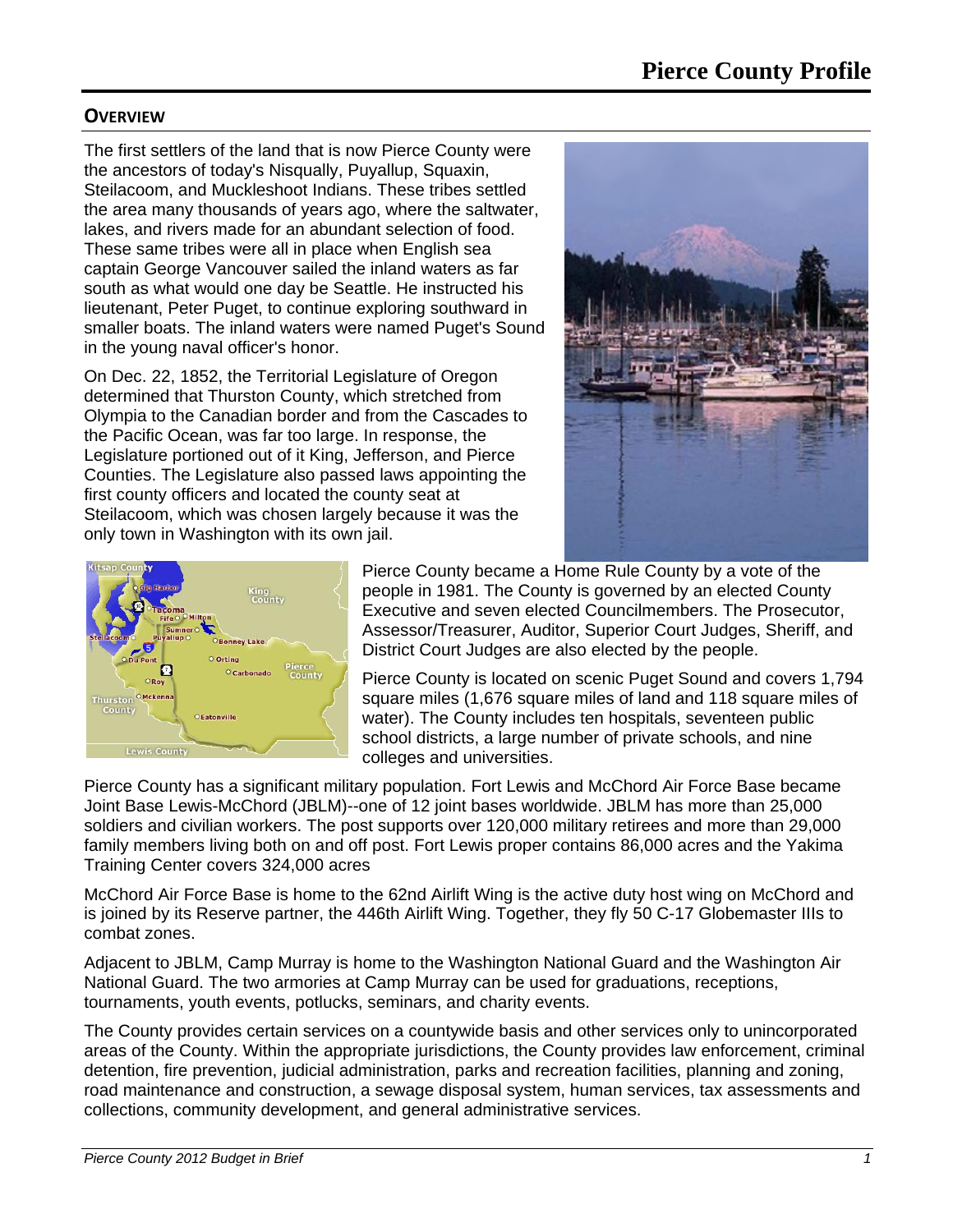#### **Demographics**

Pierce County is home to an estimated 802,000 people, the second largest county in Washington. Approximately 54% of Pierce County residents live in cities and towns. The four largest cities are



Source: Office of Financial Management





Tacoma (198,900), Lakewood (58,190), Puyallup (37,240), and University Place (31,170).Pierce County is getting older. In the last decade the median age has increased 4%.



#### **Median Household Income**

Reflecting the recession, median income for Pierce County residents peaked in 2007.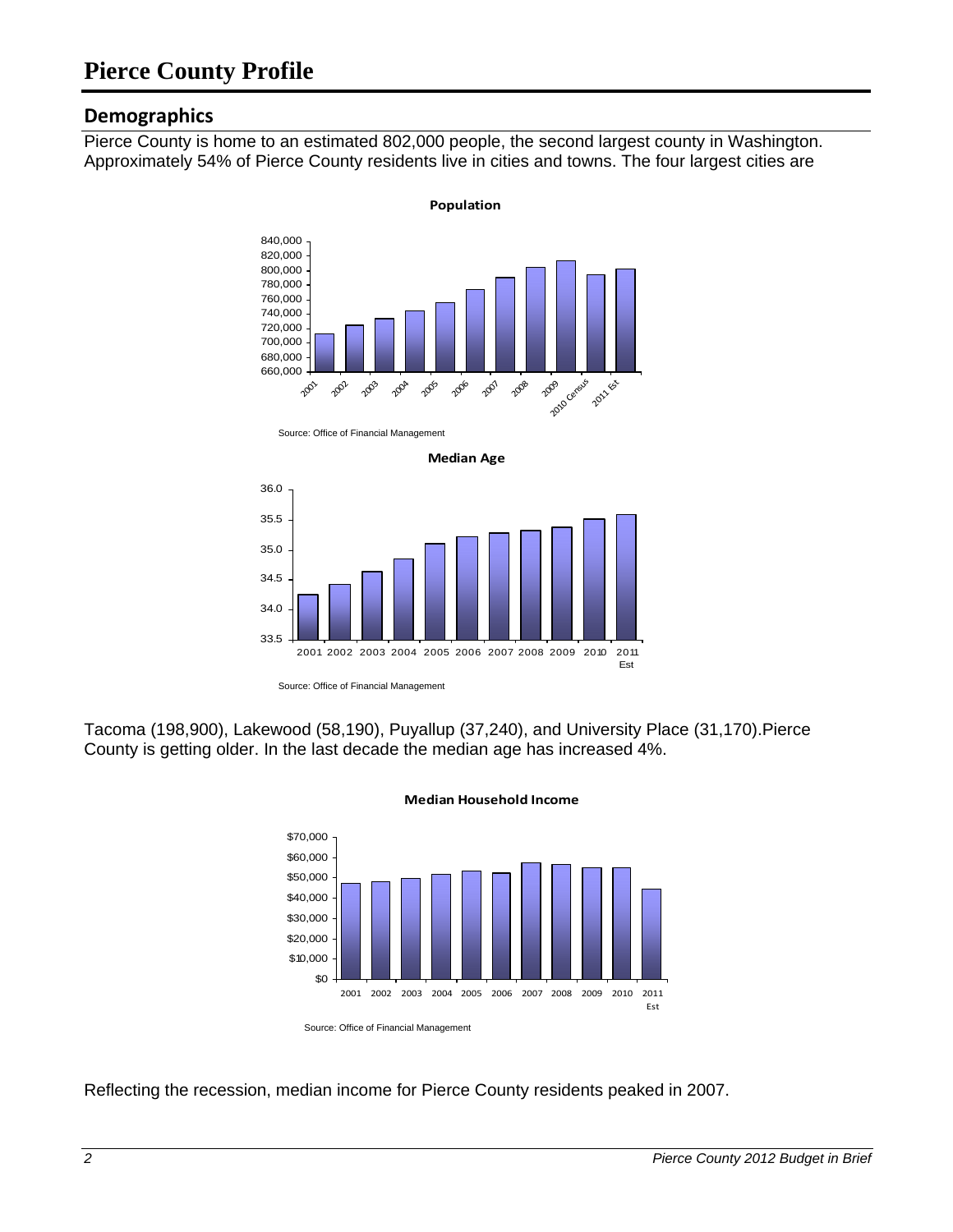### **Economic Conditions**



The following is from the September 2011 *Washington State Economic and Revenue Forecast* prepared by the state Economic and Revenue Forecast Council:

The recently released national income and product accounts (NIPAs) showed a much more severe national recession than was previously believed. We expect to see similar downward revisions at the state level and have therefore made adjustments to our historical personal income data in anticipation of the upcoming revision.

According to our current estimates, the peak-to-trough decline in Washington real personal income during the recession was actually 4.0% rather than the 1.6% we had previously believed. As of the second quarter of 2011, our new estimate of Washington personal income is \$4.6 billion (1.5%) lower than we thought it was when we made the June forecast.

Single-family housing continues to languish. The 12,600 single-family permits (SAAR) in the second quarter of 2011 were the lowest since the second quarter of 2009, but multi-family permits came in at a relatively strong 13,400 units in the quarter. We believe the trend is positive in multi-family housing due to rising rents and declining apartment vacancies but multi-family permits are likely to retreat from the very high level reached in the second quarter. The outlook for single-family construction is flat to negative through 2012.

The Washington economy is benefitting from strong export growth and hiring at both Boeing and Microsoft. While welcome, these advantages to the regional economy will not outweigh the drag from the weakening national and global economies. According to our preliminary September forecast, the job growth forecast for 2011 is unchanged at 1.2% but we now expect 1.6% growth in 2012 and 2.3% in 2013 compared to the 2.2% per year expected in the June forecast. Our personal income growth forecast is now 4.9%, 3.2%, and 4.6% in 2011, 2012, and 2013 compared to 5.1%, 4.4%, and 5.3% earlier. We do not expect to see a significant upturn in housing construction until the first quarter of 2013 which is two quarters later than assumed in June.

#### **UNEMPLOYMENT RATE**



The ten year unemployment rate in Pierce County ranged from a low of 4.4% in 2007 to a high of 11.6% in February 2010. The rate may eventually return to the pre-recession average of about 5.5% but the rate of change is unknown at this time.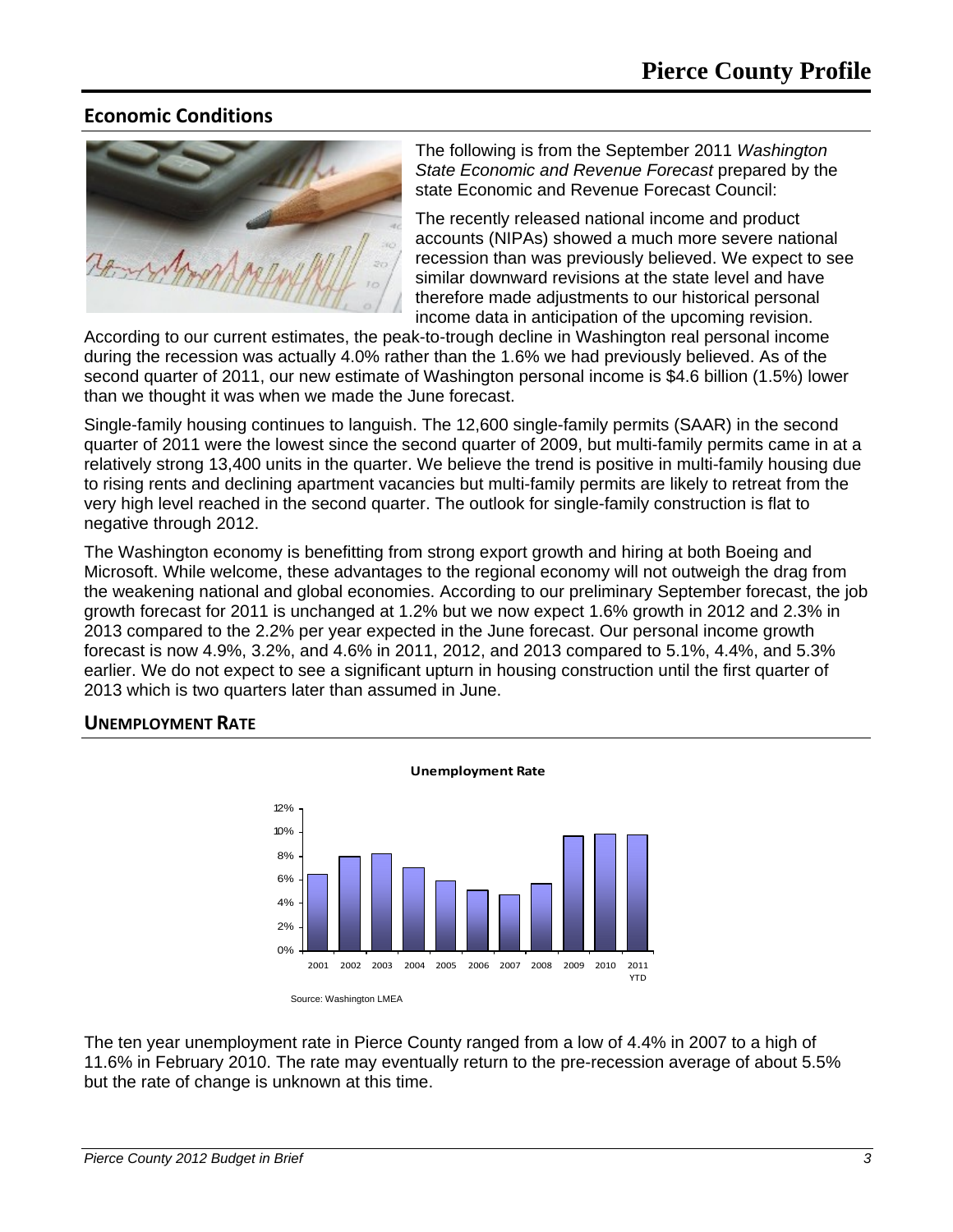#### **Real Estate Activity**



#### **Annual Existing Home Sales**

Source: WSU Center for Real Estate Research



**Annual Median Home Price**

Pierce County, like the rest of the state and nation, experienced a "hot" housing market from 2005 through 2007. During 2008 through 2010 existing home sales were stable at about 9,500 per year. Based on the first quarter of 2011 there may be an uptick in sales. However, the median price has been steadily declining at about 8% per year since 2007.



#### **Annual Residential Permits**

Residential permit activity may have hit bottom at 1,841 in 2009. Recent permit activity is less than half the high point in 2005.

Source: WSU Center for Real Estate Research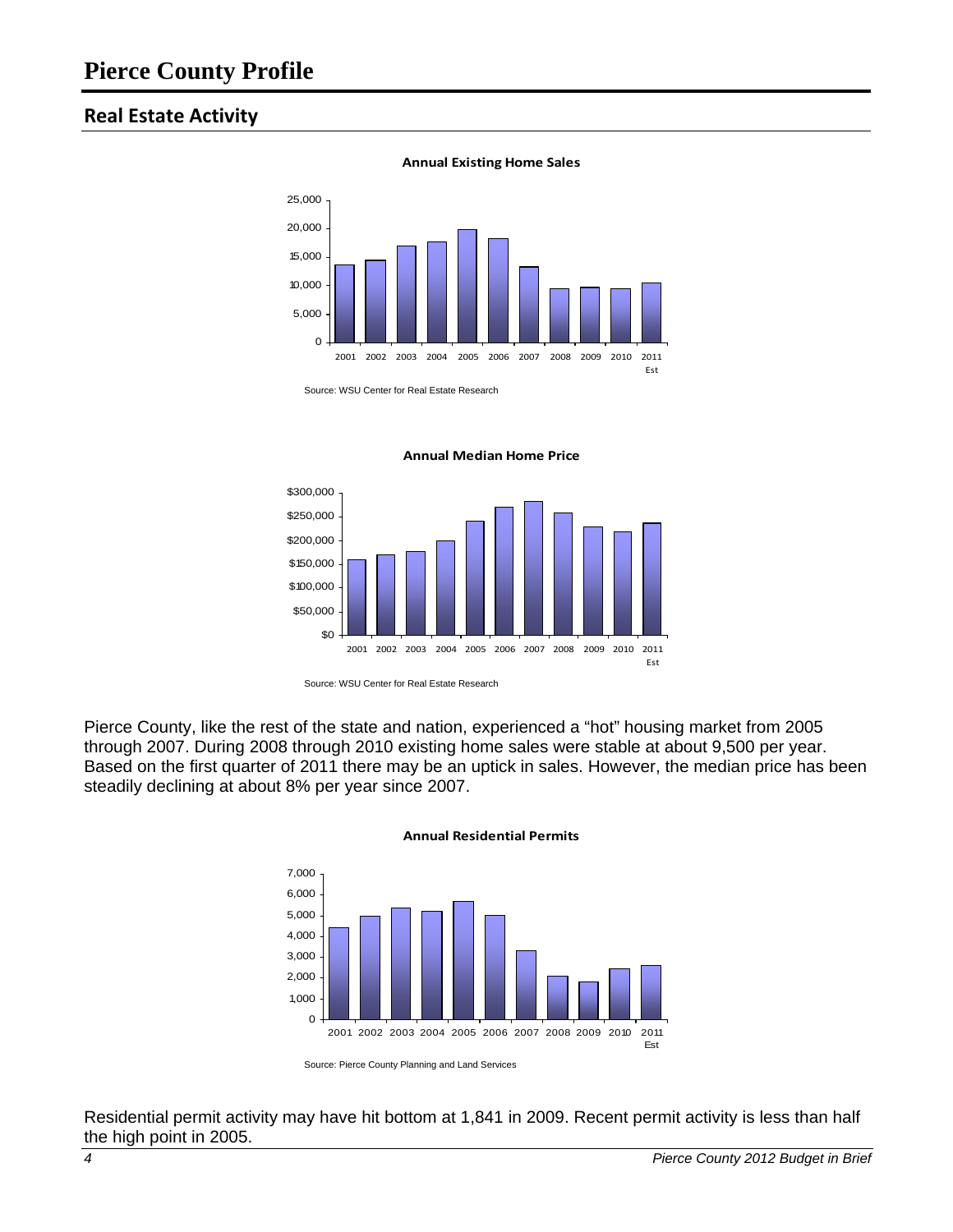### **Taxable Sales**



**Retail and Construction Taxable Sales**

Retail trade and construction contribute about 52% of Pierce County's sales and use tax receipts.

Retail sales averaged 5% growth in 2009 and 2010, and increased 7% in the first quarter of 2011.

Construction has rebounded sharply from the low in 2009. Disaggregating the construction activity shows that the recent increases have been in the specialty trades (e.g., roofing, siding, and plumbing) and in heavy (e.g., infrastructure) construction. The crucial home and commercial segment is still declining.

#### **Port Facilities**

A major gateway to Asia and Alaska, the Port of Tacoma is a leading North American seaport, the seventh largest container port in North America. Located on Commencement Bay, a natural, deep-water harbor in south Puget Sound, the port has 2,400 acres used primarily for shipping terminal activity, warehousing, distributing, and manufacturing. The Port of Tacoma is an independent municipal corporation created by Pierce County citizens in 1918 and authorized to operate under state-enabling legislation.



#### **Port of Tacoma's year‐to‐date (YTD) cargo statistics through July 2011:**

|                                 | <b>YTD 2011</b> | <b>YTD 2010</b> | % change |
|---------------------------------|-----------------|-----------------|----------|
| <b>Foreign containers</b>       | 566,662         | 541,069         | 4.7%     |
| <b>Domestic containers</b>      | 275,840         | 280,393         | $-1.6%$  |
| <b>Total containers (TEUs)*</b> | 842,502         | 821,462         | 2.6%     |

\* TEUs = 20‐foot equivalent units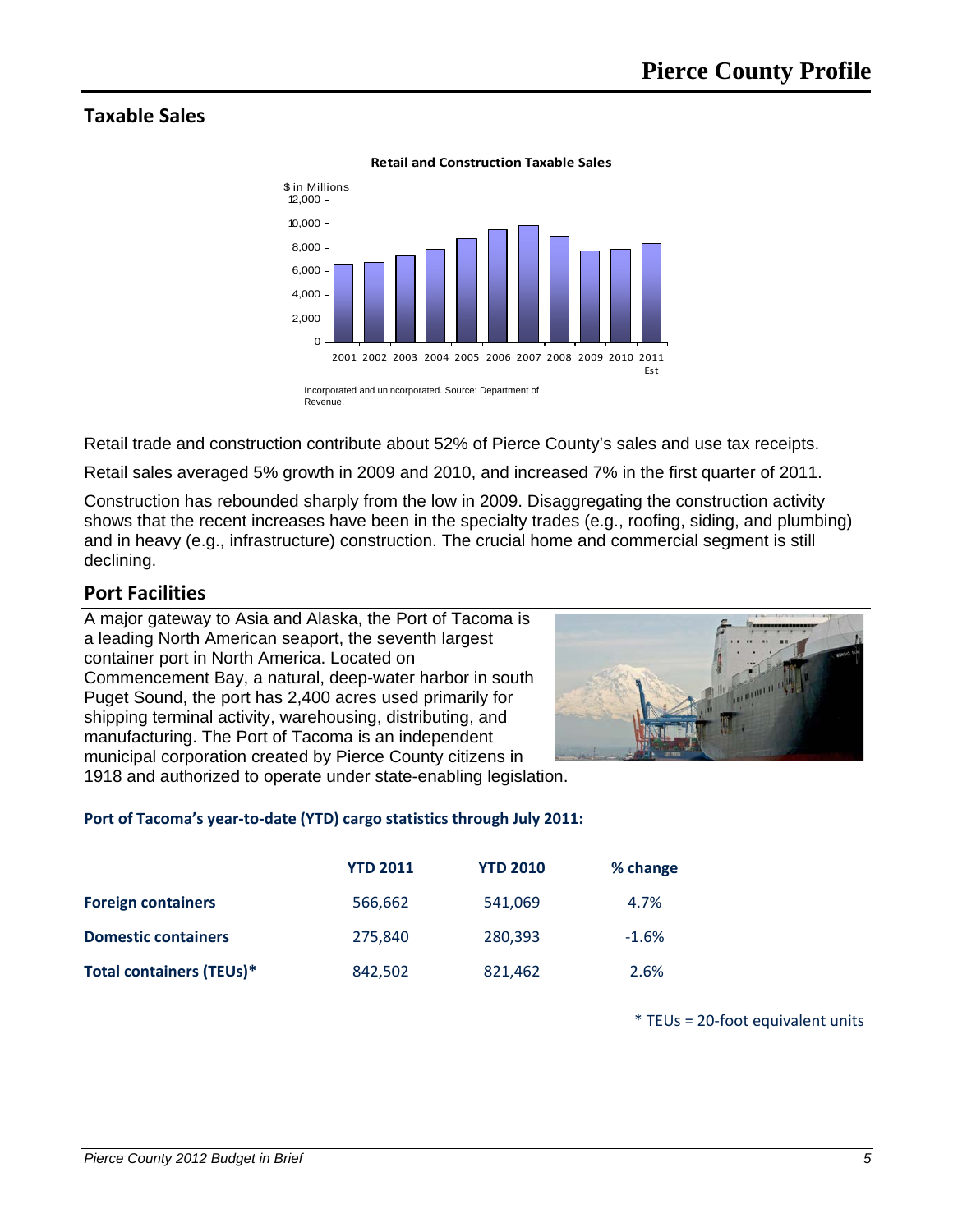### **Pierce County Profile**

#### **JOINT BASE LEWIS‐MCCHORD**

Joint Base Lewis-McChord (JBLM) was formally established as one of 12 joint bases worldwide on October 1, 2010. The merger of the former Fort Lewis (est. 1917) and McChord Air Force Base (est. 1947) was directed by the 2005 Base Realignment and Closure.

JBLM provides world-class installation support to more than 40,000 active, Guard and Reserve Service members and about 15,000 civilian workers. The base supports more than 60,000 family members who live on and off base, as well as almost 30,000 military retirees who live within 50 miles.

#### **BUDGET HISTORY**

Pierce County's budget history over the past ten years for both the General Fund and the Total County are shown in the accompanying table. While the General Fund pattern shows a gradual upward trend, the Total Budget varies considerably from year-to-year, usually due to the level of major construction activity, the issuances of bonds (or bond refunding), and the initiation of major new services responsibilities.

> 221 227 235 238 252 265 286 278 268 271 274 <sup>568</sup> <sup>541</sup> <sup>531</sup> <sup>609</sup> <sup>626</sup> <sup>604</sup> <sup>577</sup> <sup>584</sup> <sup>541</sup> <sup>496</sup> <sup>528</sup> 789 768 766 847 878 869 863 862 <sup>809</sup> <sup>767</sup> <sup>802</sup>  $\Omega$ 100 200 300 400 500 600 700 800 900 1000 2002 2003 2004 2005 2006 2007 2008 2009 2010 2011 2012 \$ in Millions in Millions **Total Budget**



**General Fund All Others**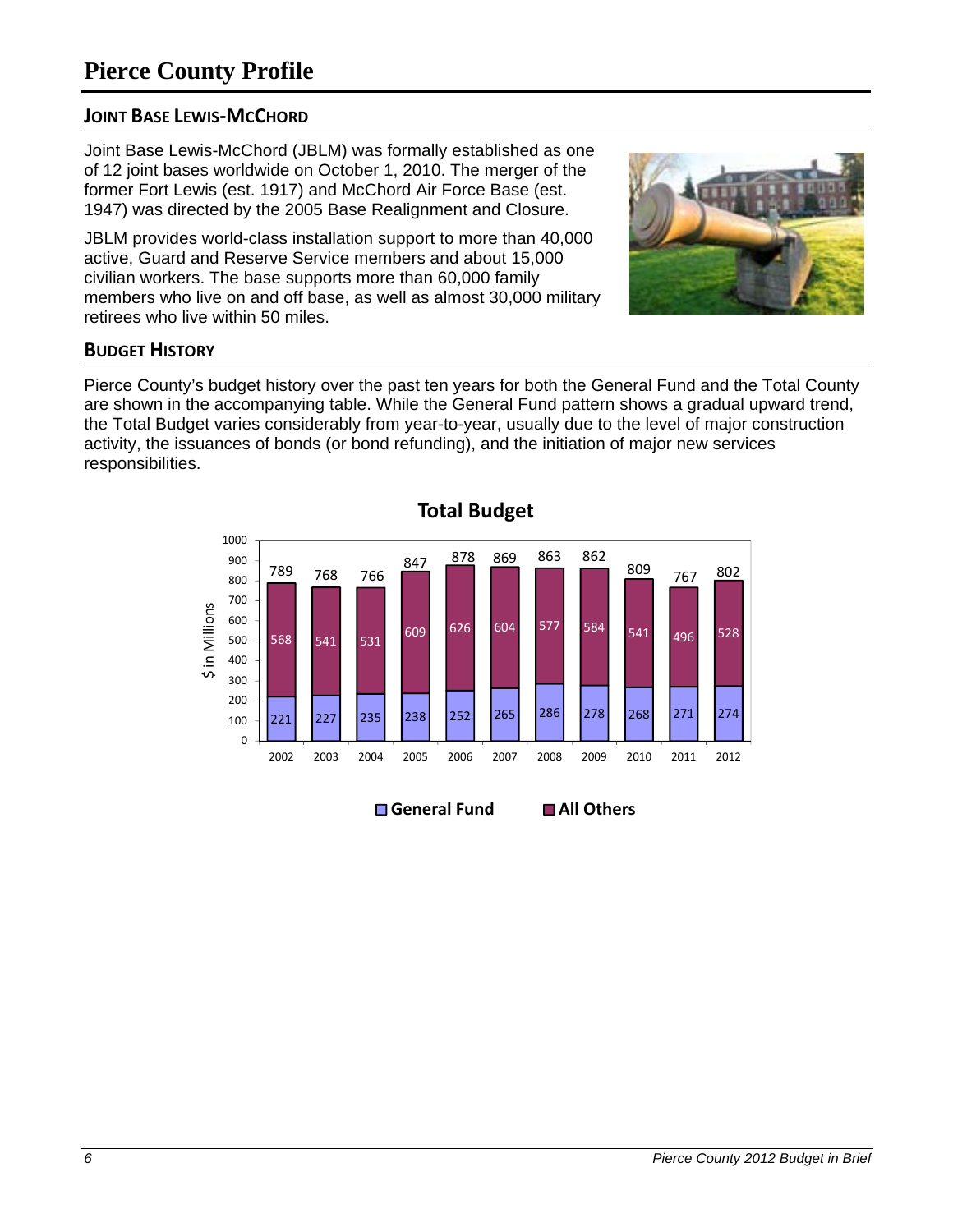Pierce County's home-rule charter was approved by the voters in November 1980 and became effective on May 1, 1981. The charter separated executive and legislative responsibilities by establishing the position of County Executive to serve as the chief executive officer and a sevenmember Council to serve as the legislative branch.



The Council is the policy setting body of the County and has all the powers of the County which are not otherwise reserved to the People, the Executive, and general law. The Councilmembers are nominated and elected by the voters of seven districts in Pierce County. Legislative authority is exercised by the adoption and enactment of ordinances or resolutions.

The executive branch is comprised of the Executive and all executive departments established by the Charter or by ordinance. Executive departments include three currently elected positions (Assessor/Treasurer, Auditor, and Sheriff) with the other department directors recommended by the Executive and approved by the Council. According to the charter, all executive departments are subject to the personnel, budgeting, expenditure, and any other policies of general application established by the Executive. Control of County finances is under the authority of the Executive and is delegated to the Department of Budget and Finance.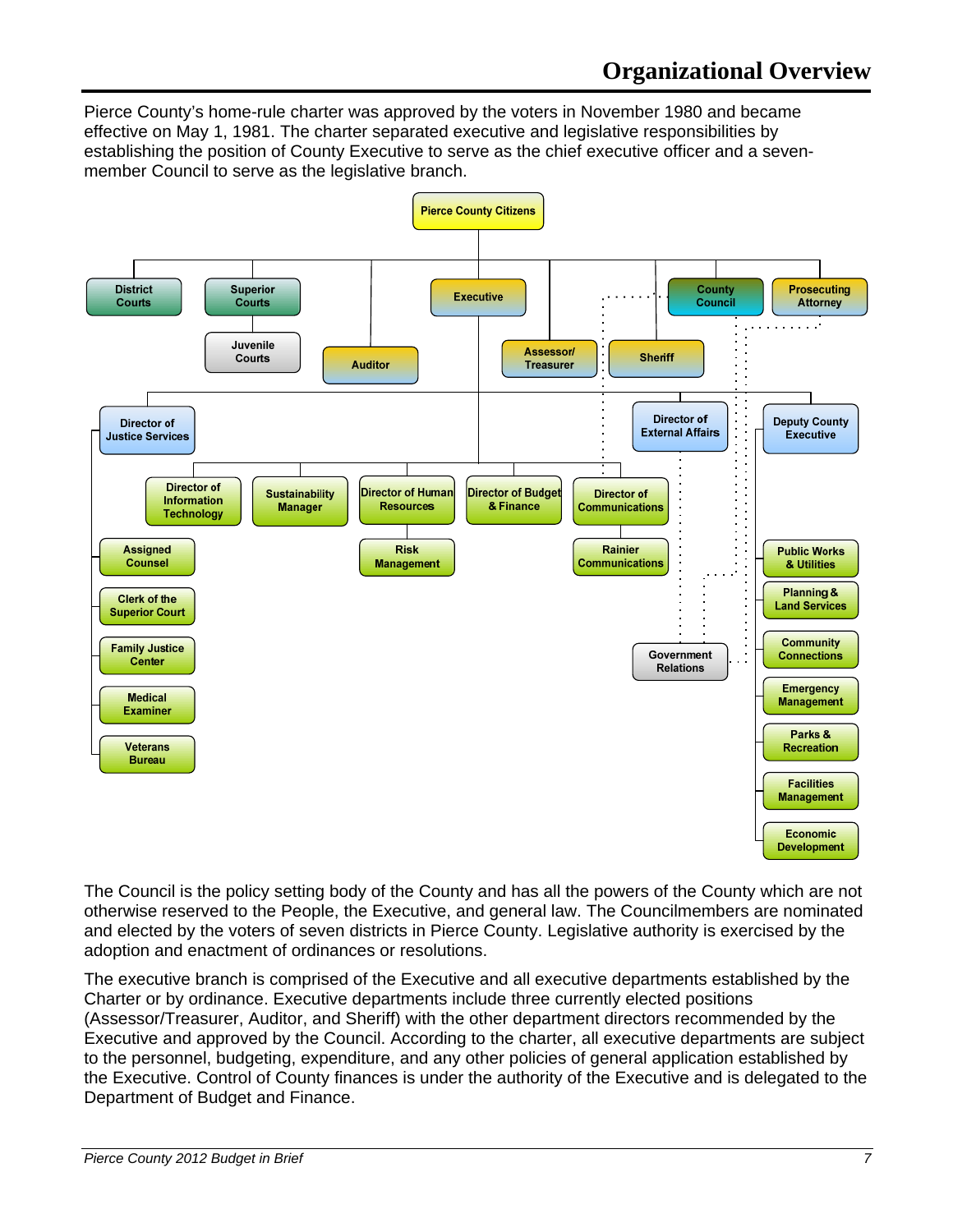### **Mission and Goals**

In 2011, the County began a process to redefine or clarify the values, mission, and goals for Pierce County government. Based on input from department directors, and employee focus groups, the Value Statement, Mission Statement, and Goals were developed. Additionally, working with the State Auditor's Office the Executive established a workgroup to begin implementation of the Balanced Scorecard performance management system, which reflect validated management practices against which an organization can measure itself.

#### I. *Vision*

*Improving lives through innovative and passionate public service.* 

#### II. *Mission*

*As stewards of public resources. The Pierce County Executive Branch manages and delivers customer-focused, essential government services to enhance livability in our County.* 

#### III. **Values**

- **Integrity –** Open ethical, honest, and fair in all we do and words and deeds match up
- **Teamwork** Cooperative effort by a group or team
- **Respect –** Show regard or consideration for someone's rights or opinion, a variety of cultures/lifestyles
- **Innovation** Thinking outside the box trying better ways to accomplish a goal
- **Public Service** Focus on providing the customer service and action as good stewards of public resources
- IV **Executive Goals** (listed at the bottom of this page) guide the County in the development of appropriate policies and procedures, and form the basis of each year's Budget and related Performance Measures.
- V. **Performance Measures** are developed for each departmental or fund budget as appropriate. These measures are specific and quantifiable statements of what major items will be accomplished in this fiscal year and are **listed in each department's section of the 2012 Budget Document**.

### **Executive Goals**

- A **Financial Stewardship** Prioritize, align, and manage all of the county's financial resources to achieve the County's vision in an effective, and sustainable manner.
- B **Talent Management** Attract, deploy, develop, and retain a diverse and talented workforce to continually deliver innovative and responsive services.
- C **Service Delivery System** Identify and optimize processes, tools, and teams to deliver high quality and efficient services.
- D **Public Service** Understand our customers' and stakeholders' needs and expectations and enthusiastically deliver essential county services.
- E **Livable Community** Through innovative leadership and services, continuously improve the sustainability and quality of life in Pierce County.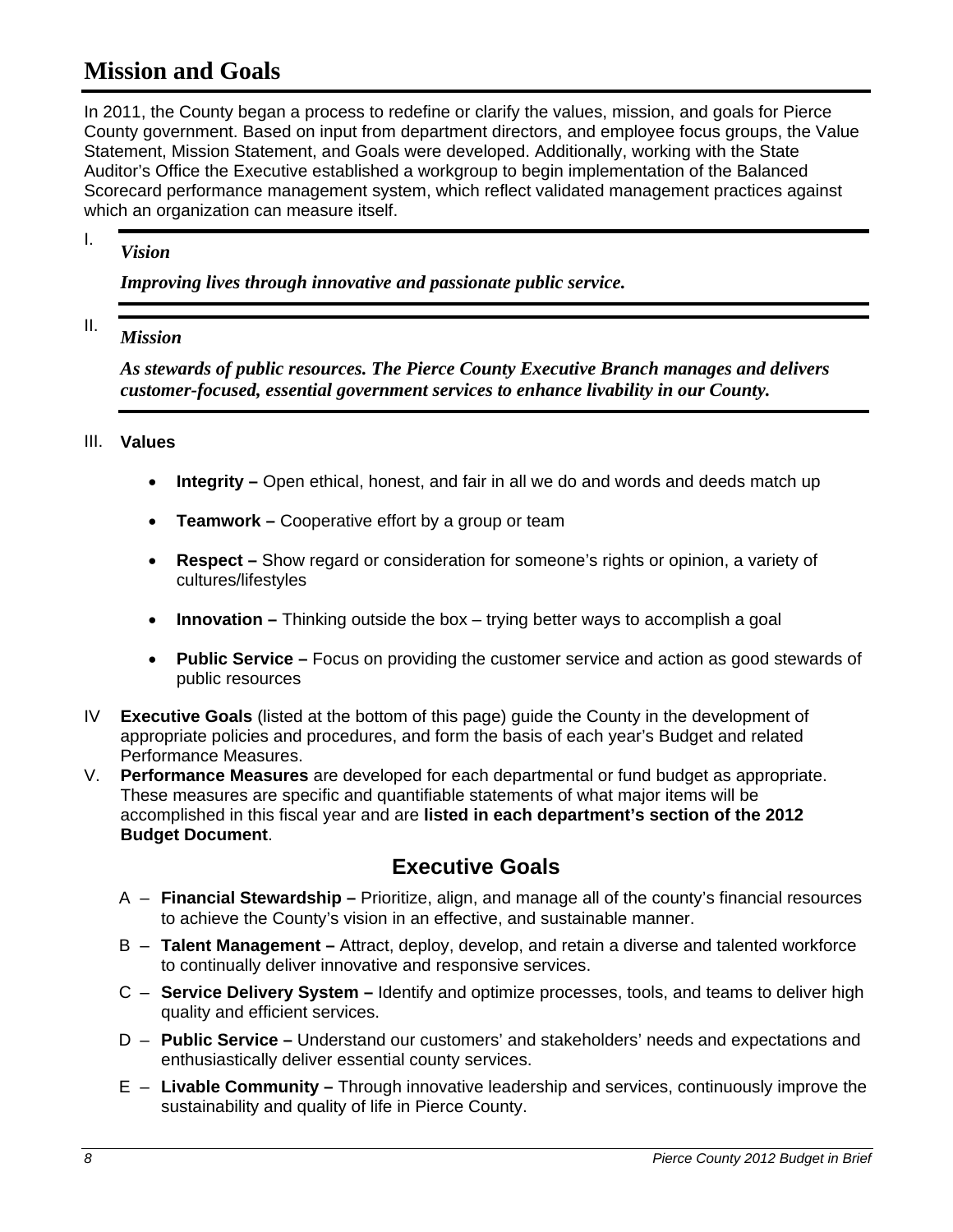The 2012 budget totals \$801,900,031 which is \$90,187 below the 2011 level. The General Fund budget totals \$273,651,710 which is \$2.2 million above the 2011 levels.

Approximately 79 percent of the General Fund is dedicated to law enforcement and judicial services. Those services include funding for programs that prevent criminal activity, such as the Felony Gang Unit, Alternatives to Confinement, Drug Court, Alternative to Detention for Juveniles, Adult Probation, Day Reporting, and Offender Work Crews. Our economic development initiatives continue to focus on job creation and retention by supporting industry group clusters, streamlining regulations, and working in partnership with business-focused community groups. In addition, the budget continues to invest in services that foster healthy, livable communities. Funding has been allocated to open the renovated Sprinker Recreation Center and continue the operation and maintenance of other parks across Pierce County. The capital budget provides for ongoing improvements to parks, the transportation system, the surface water management system, the sewer utility, and other county facilities.

Reflecting the ongoing economic challenges of our country and region, the budget does not include cost-of-living increases for our employees - including the County Executive, County Councilmembers, and certain other elected officials - and it continues sharing the costs for employee health care. Reductions are necessary in the base budgets of County departments in order to balance the General Fund. However, these reductions have been targeted to limit the impact on the delivery of critical services.

Overall, the budget for 2012 is sustainable, reasonable, and appropriate. The budget preserves core services and ensures that Pierce County government will continue to live within its means.

#### **OUTLOOK FOR FISCAL 2013**

In this uncertain time it is difficult to confidently project ahead to fiscal 2013. However, based upon our best judgments, this is what we anticipate:

The local economy should enjoy a period of at least moderate growth in the general economy as we move toward more normal levels. Also, short term interest rates are likely to be raised, thereby giving a boost to investment revenues.

However, it is likely that fiscal 2013, without the approval of any new tax increase measure, will be as challenging as fiscal 2012 for the following reasons:

- 1. The impact of the state law on property tax becomes progressively worse with each passing year.
- 2. We are using fund balances in several Other Funds to reduce the budget pressure on the General Fund (Information Technology, Facilities Management, Geographic Information Services, Self Insurance, Jail Construction). Also we have two funds (Criminal Justice and Drug Investigation) which finance public safety and legal services staff, and which are likely to be fully depleted within one or two years.
- 3. The State is projecting further pension rate increases in mid-2013.
- 4. We have several staff which are funded with grant monies, and those are in jeopardy as state and federal budget issues affect this level of support.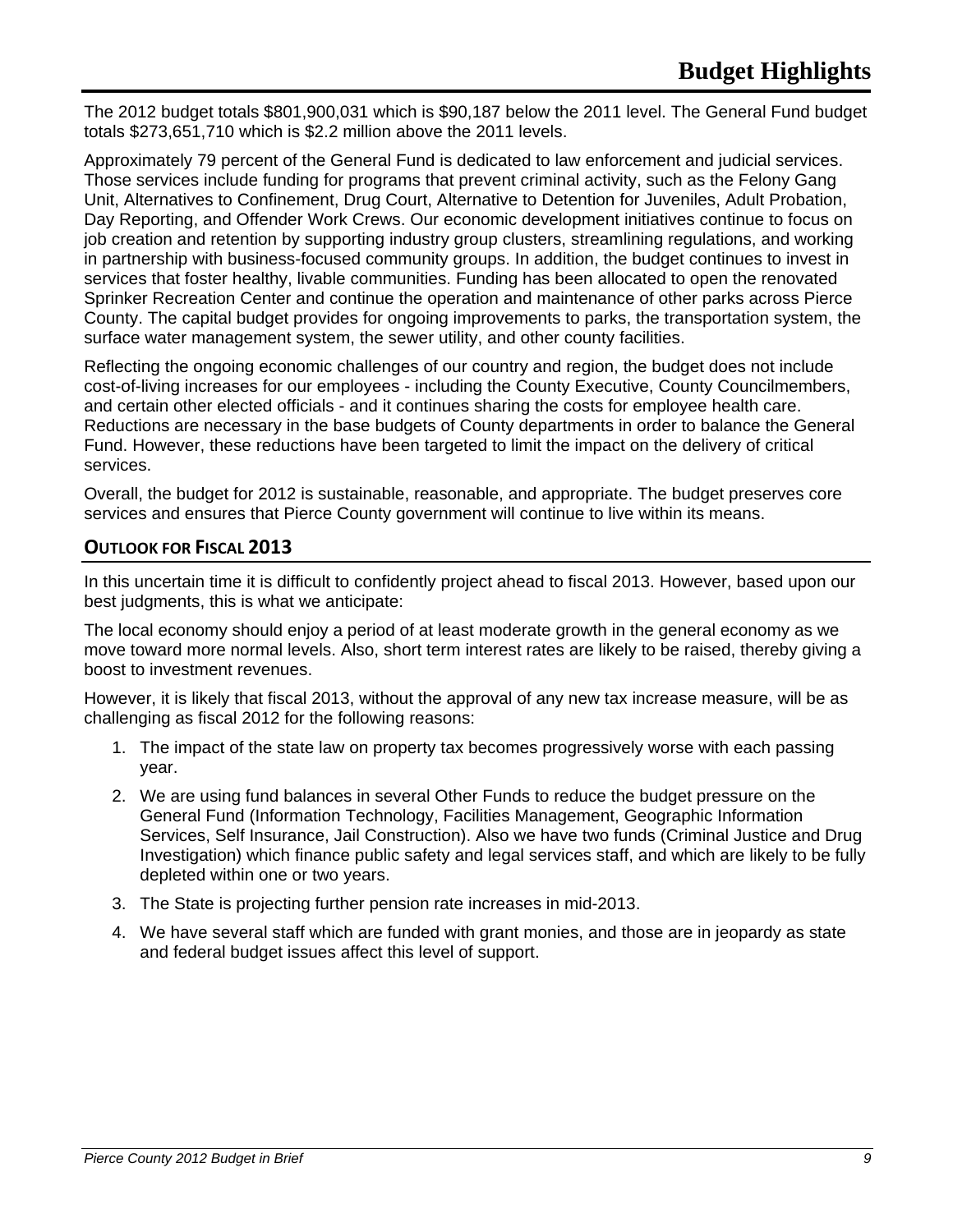#### **TOTAL PIERCE COUNTY REVENUE & EXPENDITURE OVERVIEW**

Total revenues and expenditures projected for all 2012 Pierce County operations are summarized and compared to prior years on the following pages and are also discussed throughout the Executive Message. In total, the County's budget will be \$90,000 less than the 2011 level.

#### **2012 Total County Revenues** Summarized by Source

Just under 22% of the County's funding comes from Intergovernmental Revenues. Property and Other Taxes equals just under 36% of the total revenues. Service Charges, Licenses/Permits, and Fines/Forfeits provide just over 20%. Roughly 13% in All Other Sources category is primarily made up of the use of prior fund balance. Just over 8% for Other Miscellaneous includes the sale of fixed assets and transfers from operating funds to construction and debt service funds for those purposes. Interest revenues are just under 1%. The revenues for Internal Service Funds have been excluded from the totals used to calculate the percentages shown on the pie chart.



Debt Service 5.2%

Salaries/Benefits 44.8%

Operating Costs 34.4%

Capital

Construction 1.1%

14.5%

### **2012 Total County Expenditures**

Summarized by Object Classification

Roughly 45% of the County's total budget line item is allocated to personnel costs. All other operating costs consume roughly 34%. The remaining 21% is for capital purchases, construction, and debt service.

#### **2012 Total County Expenditures** Summarized by Function

The Public Safety and Legal/Judicial Services combined accounts for roughly 33% of the total County expenditures, with the Mental and Physical Health system absorbing just under 11%. Just under 40% of the total expenditures are invested in the support of Public Works and Utilities, and the Physical Environment. 4% is related to Culture and Recreation. Roughly 5% is expended for Economic Environment activity and roughly 7% supports general government functions and debt service. The revenues for Internal Service Funds have been excluded from the totals used to calculate the percentages shown on the pie chart.

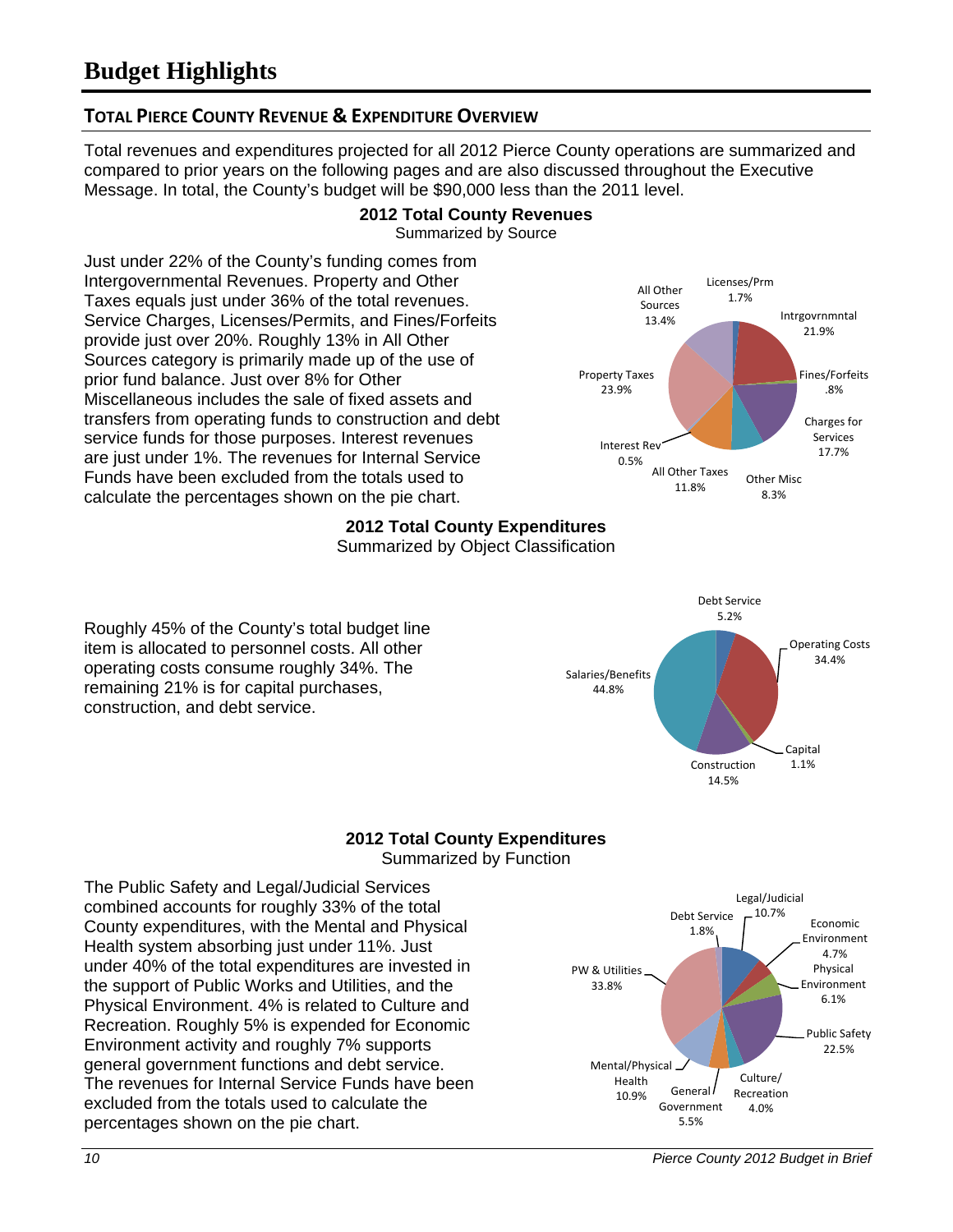As the name implies, this is the fund that receives undesignated revenues which can be budgeted for any appropriate County purpose. This fund finances the majority of the traditional services associated with County government. Most of the budget deliberations center around this fund since it provides resource allocation flexibility

#### **A. GENERAL FUND REVENUES**

A more detailed listing of General Fund Revenues is presented in the General Overview section of this budget document. A summary of the 2012 revenues, with a comparison to the current year, is shown in the table below.

| <b>GENERAL FUND REVENUE SUMMARY</b> |                                 |               |    |             |          |  |  |  |
|-------------------------------------|---------------------------------|---------------|----|-------------|----------|--|--|--|
|                                     | <b>Absolute</b><br>2012<br>2011 |               |    |             |          |  |  |  |
|                                     | <b>Budget</b>                   | <b>Budget</b> |    | Change      | Change   |  |  |  |
| <b>Property Taxes</b>               | \$114,394,540                   | \$111,307,800 | Ś. | 3,086,740   | 2.8%     |  |  |  |
| Sales Taxes                         | 53,351,900                      | 51,976,000    |    | 1,375,900   | 2.6      |  |  |  |
| <b>Other Taxes</b>                  | 12,239,480                      | 10,234,610    |    | 2,004,870   | 19.6     |  |  |  |
| Licenses and Permits                | 8,155,490                       | 8,556,200     |    | (400, 710)  | (4.7)    |  |  |  |
| Intergovernmental Revenue           | 39,952,480                      | 40,017,153    |    | (64, 673)   | (0.2)    |  |  |  |
| Charges for Services                | 30,876,180                      | 32,441,210    |    | (1,565,030) | (4.8)    |  |  |  |
| Fines and Forfeitures               | 5,696,710                       | 6,475,450     |    | (778, 740)  | (12.0)   |  |  |  |
| Interest Revenue                    | 3,199,340                       | 3,611,910     |    | (412, 570)  | (11.4)   |  |  |  |
| <b>Other Miscellaneous Revenue</b>  | 5,560,590                       | 5,998,337     |    | (437, 747)  | (7.3)    |  |  |  |
| <b>Subtotal Revenues</b>            | \$273,426,710                   | \$270,618,670 | Ŝ. | 2,808,040   | 1.0 %    |  |  |  |
| <b>Fund Balance</b>                 | 225,000                         | 788,880       |    | (563,880)   | (71.5)   |  |  |  |
| <b>Total Available Resources</b>    | \$273,651,710                   | \$271,407,550 | \$ | 2,244,160   | 0.8<br>% |  |  |  |

Our revenue projections are based largely upon the following assumptions:

- 1. The local economy will remain sluggish, but we expect to see a gradual but modest improvement over the next 15 months.
- 2. Inflation will be moderate next year, thus giving only a modest boost to Sales Taxes.
- 3. Short term interest rates will remain at their current historically low levels, throughout 2012.
- 4. We will continue to receive city contract revenues for several major services (principally Sheriff law enforcement and jail operations).

Based upon the above assumptions, and with an in-depth review of our revenue patterns, we are projecting an **increase** in General Fund revenues of only 0.8% over the 2011 budget. This is obviously an extraordinarily small increase, and reflects both the state of the economy and circumstances unique to Pierce County.

Following is a detailed discussion regarding the changes in each major category of revenue:

- **Property Tax** revenue collections are projected to increase by 2.8% in 2012. This increase is based upon three factors. The first is the 1% available under state law. The second is the tax growth resulting from new construction and improvements (which is less than prior years), and any administrative adjustments made for 2012 collections.
- **Sales Tax** revenues are projected to increase by 2.6% over the 2011 budget. However, this is actually only a 2.2% increase over our **revised 2011 estimates**.
- **Other Taxes** revenue is projected to increase by 19.6%. Mostly due to default penalties on Property Tax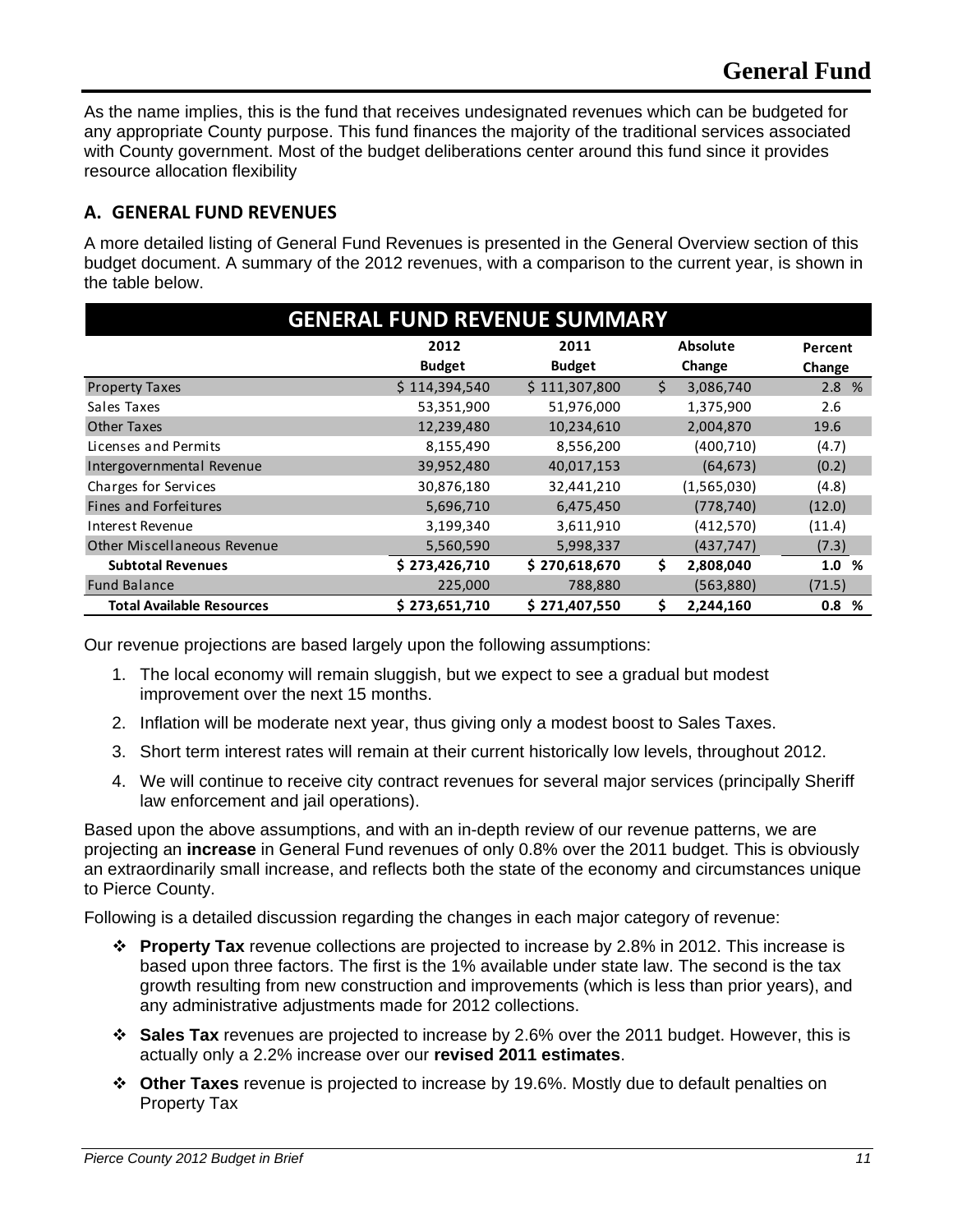### **General Fund**

 **Licenses and Permits** are projected to be 4.7% below the 2011 budget due to decreased projected development activity levels at PALS.



(recording fees, planning fees, indirect cost charges, election reimbursements, etc.).

- **Fines and Forfeits** are projected to be 12% below the 2011 budget based upon the discontinuance of our involvement in the bridge toll fine activity.
- **Interest Revenues** are projected to generate an 11.4% decrease in 2012, as higher rate investments mature and funds are re-invested at lower interest rates.
- **Miscellaneous Revenues** are projected to decrease by 7.3% in 2012. Largely due to a decrease in transfers in.
- Reserved **Fund Balance** in 2012 is being allocated for deferred Parks and Recreation maintenance projects. The budget does not allocate any unreserved fund balance for the coming year.

Based upon the decrease in fund balance use, the percentage change in total resources available for next year's general fund expenditures is 0.8%.



### **Percent Change in General Fund Revenues**

Figure 1

Comparative **revenue** increase figures for the last decade are shown in Figure 1. The increase of 1.0% in 2012 is still well below the average for the early part of the decade, but continues actual increases (albeit small) since 2010.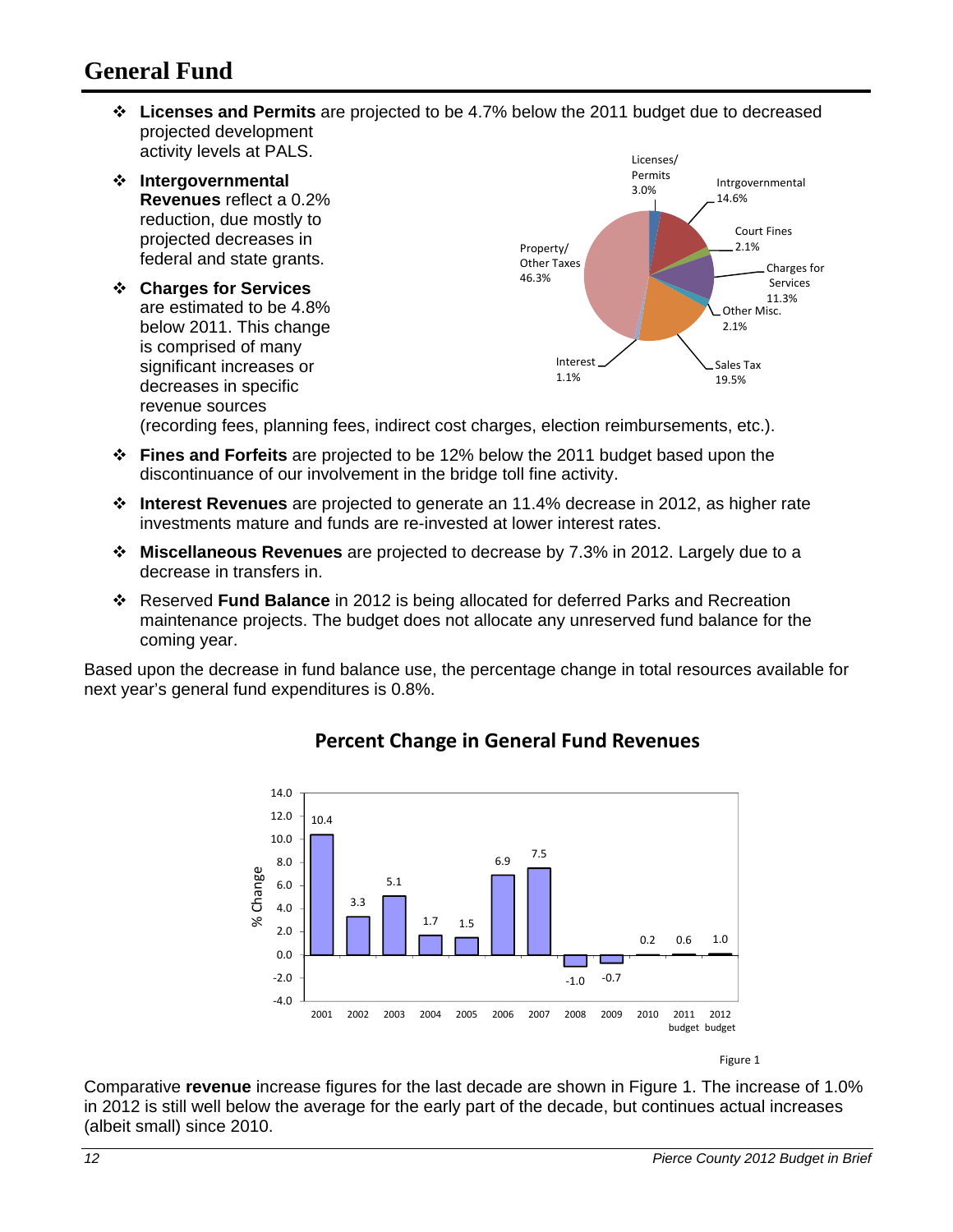**Property Tax Limit–** In addition to the general state of the economy, it must be stressed that state law

casts a major shadow over our finances. Since 2002 the growth in taxes from existing property has been limited to only 1% per year (in place of the previously available 6%). Such a limitation is well below the long term level of inflation, and imposes severe fiscal constraints on the County. The inevitable result is that service cutbacks and staff reductions in even an average economy become unavoidable.

|      |              |   | <b>GENERAL FUND PROPERTY TAX LIMIT LOSS</b> |  |
|------|--------------|---|---------------------------------------------|--|
| 2002 |              | Ś | 3,482,800                                   |  |
| 2003 |              |   | 7,209,400                                   |  |
| 2004 |              |   | 11,194,700                                  |  |
| 2005 |              |   | 15,454,700                                  |  |
| 2006 |              |   | 20,006,200                                  |  |
| 2007 |              |   | 24,867,000                                  |  |
| 2008 |              |   | 30,056,100                                  |  |
| 2009 |              |   | 35,593,500                                  |  |
| 2010 |              |   | 41,500,500                                  |  |
| 2011 |              |   | 47,799,600                                  |  |
| 2012 |              |   | 54,514,700 est.                             |  |
|      | <b>Total</b> | Ś | 291,679,200                                 |  |

The annual revenue loss, based on 2001 collections, for the first eleven years affected by this is shown on the

prior page. These are very significant revenue losses, with the **annual amount in just fiscal 2011 equal to almost 20% of our General Fund budget**. The Road levy is also affected, with the 2012 loss estimated at \$31,000,000 (\$25,000,000 for the Road Fund, and \$6,000,000 for the law enforcement levy in the General Fund).

This continues to erode our financial foundation. It will likely lead to further significant long term reductions in public safety, the justice system, road maintenance, health services, and other vital county programs. This will be the case even when the economy returns to a more normal level.

#### **B. GENERAL FUND EXPENDITURES**

The projected Revenue Budget increase of only 0.8% will obviously not be sufficient to fund all programs and staff at even the reduced 2012 levels. We estimate that, other things like "fixed costs" being equal, it would require a budget increase of approximately 3.6% to fund existing staff and operating costs for 2012. Therefore, cutbacks are unavoidable.

The Expenditure tables which follow summarize the 2012 General Fund Expenditure Budget, and compare it with the 2011 budget. The first table presents the General Fund according to **functional** category, while the second table lists each **departmental** budget.

As indicated in the **Functional** table, the combined total percentage allocated to Public Safety and Legal/Judicial Services is 78.6% of the budget. The increase in the 2012 General Fund budget allocated to Public Safety and Legal/Judicial Services is \$1.9 million, resulting in small increases or decreases in other functions in order to balance the budget. To the maximum extent possible, we have continued to



prioritize Public Safety and the Judicial System. However, given that these two categories consume almost 79% of the budget, it is not possible or reasonable to exclude them entirely from budget reductions.As shown in the **Department Expenditures** listing, a few of the General Fund departments have a proposed 2012 budget which is below the 2011 level. Almost all other departments have an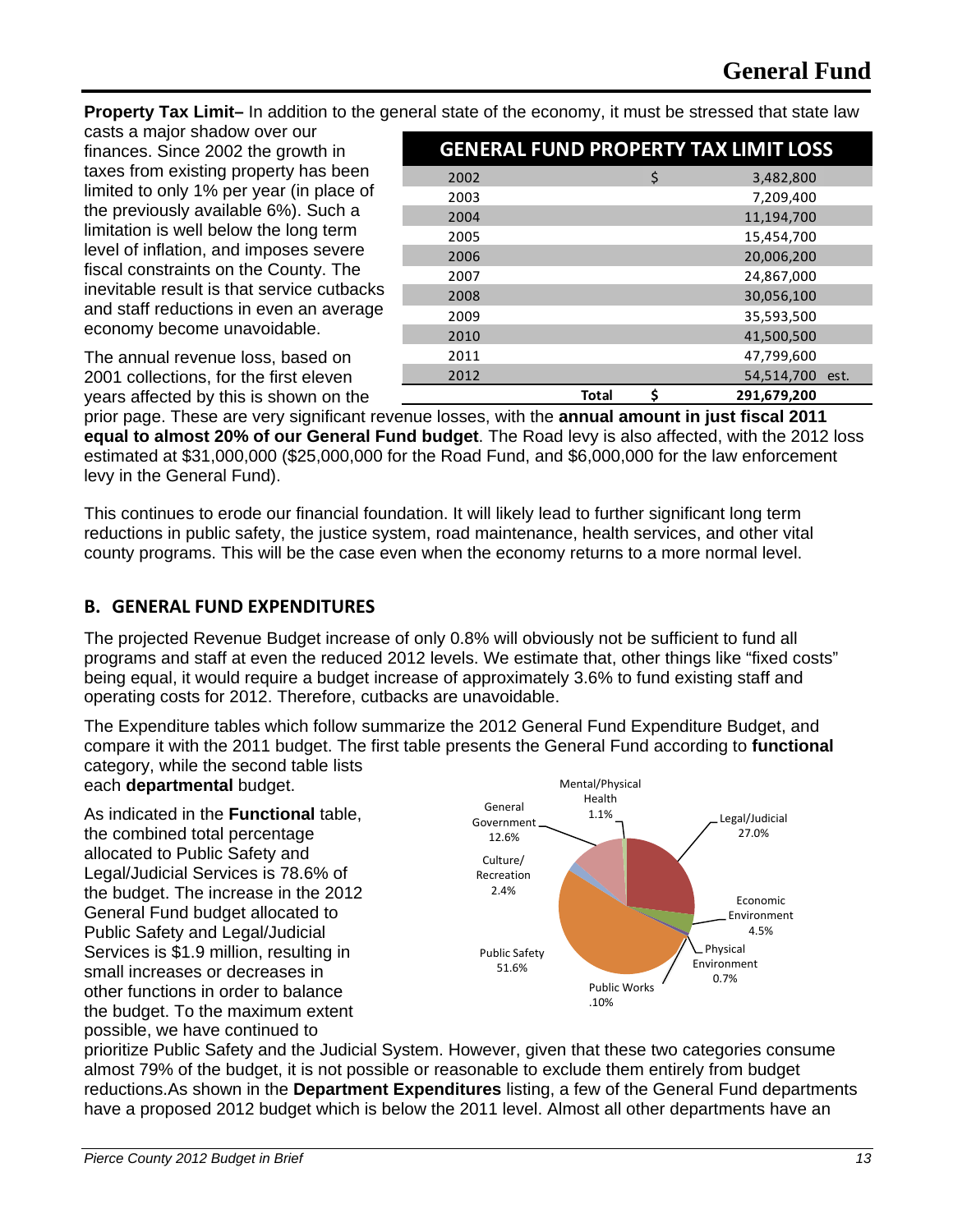## **General Fund**

increase which is less than the level needed to maintain current staff and services (approximately 3.6%).

As a cautionary note, the percentage change in a particular departmental budget as shown on the next page may not always be a valid indication of the extent to which that department's real inflation adjusted resources are growing (or decreasing) from the prior year. This is often the case because:

- 1. Many departments had grants or service contracts in 2011 which are not renewed in 2012, or vice versa.
- 2. Several departments have other unique items in 2011 which are not present in 2012 (special election costs, capital equipment purchases, one time projects, etc.).
- 3. There could be significant changes in annual "fixed costs", such as insurance, information technology, or space rental.

**It is necessary to review each department's situation in some detail to determine what is happening in 2012. The "Budget Highlights" section in each departmental budget provides a more detailed explanation of any budgetary changes.** 

| <b>GENERAL FUND EXPENDITURES BY DEPARTMENT</b> |                      |                      |                          |         |  |
|------------------------------------------------|----------------------|----------------------|--------------------------|---------|--|
|                                                | 2012                 | 2011                 | Absolute                 | Percent |  |
|                                                | <b>Budget</b>        | <b>Budget</b>        | Change                   | Change  |  |
| Assessor/Treasurer                             | $\zeta$<br>9,730,820 | $\zeta$<br>9,629,100 | $\frac{1}{2}$<br>101,720 | 1.1 %   |  |
| Assigned Counsel                               | 16,057,120           | 15,601,710           | 455,410                  | 2.9     |  |
| Auditor                                        | 9,039,300            | 8,814,210            | 225,090                  | 2.6     |  |
| <b>Bond Debt Service</b>                       | 420,490              | 420,490              |                          |         |  |
| <b>Budget &amp; Finance</b>                    | 5,084,930            | 5,009,960            | 74,970                   | 1.5     |  |
| Capital Improvement Projects                   | 50,000               | 50,000               |                          |         |  |
| Clerk                                          | 5,103,950            | 5,017,390            | 86,560                   | 1.7     |  |
| Communications                                 | 647,400              | 571,270              | 76,130                   | 13.3    |  |
| <b>Corrections Bureau</b>                      | 51,464,960           | 50,757,170           | 707,790                  | 1.4     |  |
| County Council                                 | 3,955,220            | 3,913,970            | 41,250                   | 1.1     |  |
| <b>County Executive</b>                        | 1,419,930            | 1,380,550            | 39,380                   | 2.9     |  |
| District Court                                 | 12,297,670           | 12,044,040           | 253,630                  | 2.1     |  |
| Economic Development                           | 1,093,710            | 1,075,940            | 17,770                   | 1.7     |  |
| <b>Emergency Management</b>                    | 3,397,030            | 3,307,700            | 89,330                   | 2.7     |  |
| <b>Health Services</b>                         | 2,613,070            | 2,613,070            |                          |         |  |
| Human Resources                                | 3,326,740            | 3,225,840            | 100,900                  | 3.1     |  |
| Juvenile                                       | 19,347,930           | 19,664,829           | (316,899)                | (1.6)   |  |
| Medical Examiner                               | 2,378,420            | 2,310,960            | 67,460                   | 2.9     |  |
| Miscellaneous Current Expense                  | 2,896,350            | 2,684,090            | 212,260                  | 7.9     |  |
| Parks and Recreation Services                  | 6,184,620            | 6,418,080            | (233, 460)               | (3.6)   |  |
| Planning and Land Services                     | 10,824,740           | 11,106,580           | (281, 840)               | (2.5)   |  |
| Prevention Services & Programs                 | 1,524,700            | 1,475,000            | 49,700                   | 3.4     |  |
| Prosecuting Attorney                           | 27,073,670           | 26,659,796           | 413,874                  | 1.6     |  |
| Sheriff                                        | 61,380,140           | 61,121,350           | 258,790                  | 0.4     |  |
| <b>Special Projects</b>                        | 1,683,930            | 1,745,810            | (61,880)                 | (3.5)   |  |
| <b>State Auditor</b>                           | 188,890              | 182,110              | 6,780                    | 3.7     |  |
| <b>Superior Court</b>                          | 14,110,370           | 14,319,785           | (209, 415)               | (1.5)   |  |
| WSU PC Extension                               | 355,610              | 286,750              | 68,860                   | 24.0    |  |
| <b>Total General Fund</b>                      | \$273,651,710        | \$271,407,550        | \$<br>2,244,160          | 0.8%    |  |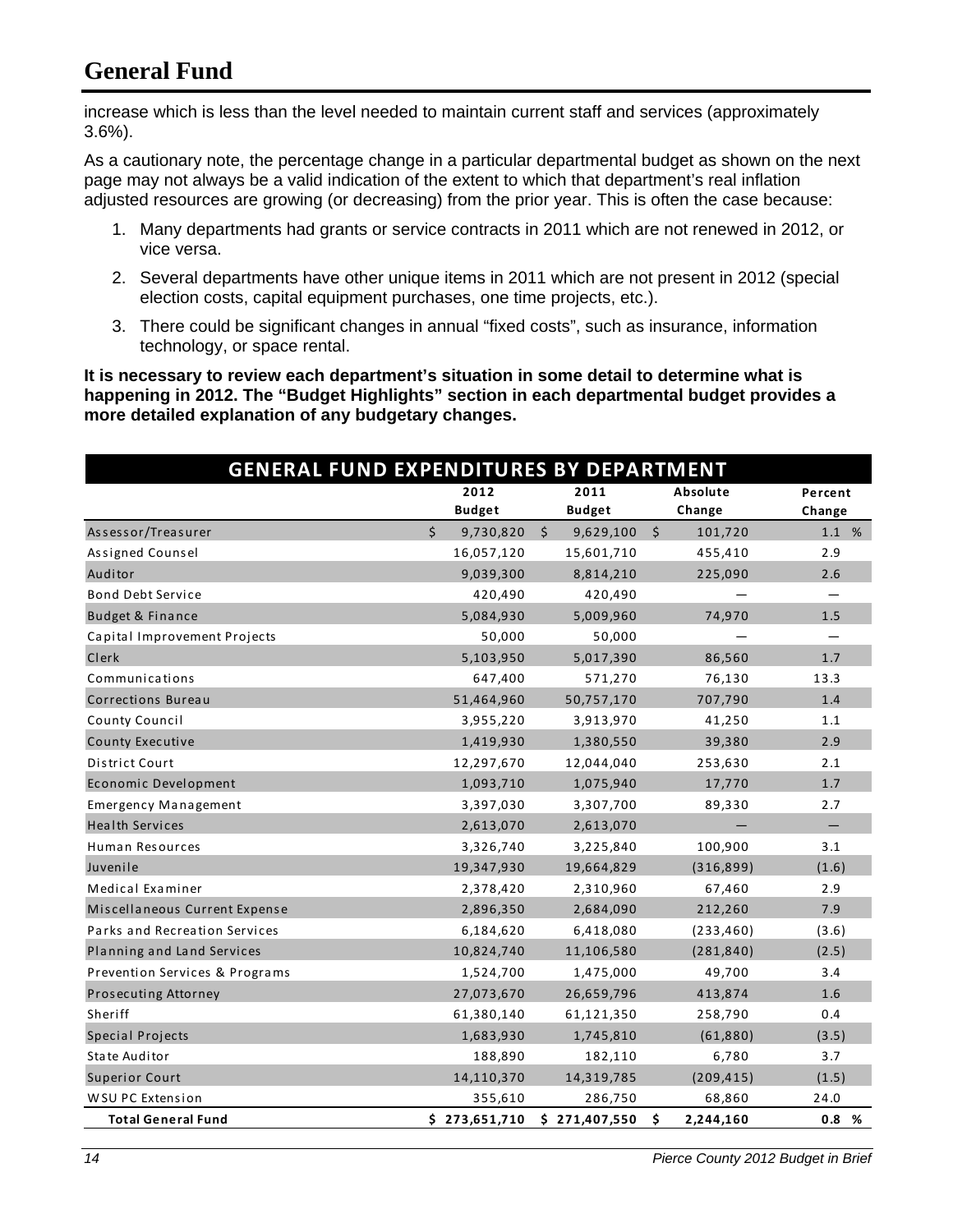| <b>GENERAL FUND EXPENDITURES BY FUNCTION</b> |                       |                       |                    |                   |  |  |  |
|----------------------------------------------|-----------------------|-----------------------|--------------------|-------------------|--|--|--|
|                                              | 2012<br><b>Budget</b> | 2011<br><b>Budget</b> | Absolute<br>Change | Percent<br>Change |  |  |  |
| <b>General Government</b>                    | \$34,562,680          | 34,068,080<br>S.      | \$<br>494,600      | 1.5 %             |  |  |  |
| <b>Public Safety</b>                         | 141,168,670           | 139,750,719           | 1,417,951          | 1.0               |  |  |  |
| <b>Physical Environment</b>                  | 1,790,990             | 1,724,100             | 66,890             | 3.9               |  |  |  |
| Legal & Judicial                             | 74,009,650            | 73,525,461            | 484,189            | 0.7               |  |  |  |
| Economic Environment                         | 12,296,920            | 12,479,790            | (182, 870)         | (1.5)             |  |  |  |
| Mental/Physical Health                       | 3,127,570             | 3,097,570             | 30,000             | 1.0               |  |  |  |
| Cultural & Recreation                        | 6,585,230             | 6,761,830             | (176,600)          | (2.6)             |  |  |  |
| Public Works & Utilities                     | 110,000               |                       | 110,000            | $\infty$          |  |  |  |
| <b>Total General Fund</b>                    | \$273,651,710         | \$271,407,550         | 2,244,160<br>S     | 0.8%              |  |  |  |

#### **C. 2012 MAJOR CHANGES**

#### **Staffing**

The following chart summarizes the **major** 2012 budget staff reductions (at least .10 FTE) from the

current 2011 budget. Given our fiscal circumstances these are moderate reductions, and total only a 1.2% staffing decrease in the General Fund from 2011. However, these staff decreases are in addition to those cutbacks which occurred in fiscal 2008, 2009, 2010, and 2011. In total the General Fund staffing reductions from 2008 to 2011 now equal 289 (13.4%), overall the County has seen a reduction of 482 FTEs during this time period.

| <b>STAFFING REDUCTION SUMMARY</b> |                   |  |  |  |  |
|-----------------------------------|-------------------|--|--|--|--|
|                                   | 2012              |  |  |  |  |
| Department                        | <b>Reductions</b> |  |  |  |  |
| Clerk of the Superior Court       | (2.00)            |  |  |  |  |
| Executive                         | (0.19)            |  |  |  |  |
| <b>Budget and Finance</b>         | (1.00)            |  |  |  |  |
| <b>District Court</b>             | (2.50)            |  |  |  |  |
| Juvenile Court                    | (11.06)           |  |  |  |  |
| Corrections                       | (7.00)            |  |  |  |  |
| Special Projects                  | (0.99)            |  |  |  |  |
| Planning and Land Services        | (6.50)            |  |  |  |  |
| Assigned Counsel                  | (1.00)            |  |  |  |  |
| <b>Direct General Fund</b>        | (32.24)           |  |  |  |  |

We estimate that **approximately half of the 32 position reductions for 2012 will result in actual lay-offs**. The remaining positions are currently vacant.

Although not reflected in this table, **several other departments will achieve budget savings through planned furloughs.**

#### **Other Expenses**

It needs to be emphasized that almost all departmental budgets also include significant reductions in many non-personnel accounts such as extra hire, overtime, equipment purchases, training, consulting, support for "outside programs", etc.

Also, there are cutbacks in programs and services which are not directly related to staff or operating line-items.

Finally, in order to balance the General Fund budget and still keep priority programs intact, it was deemed necessary and appropriate to use fund balance in other funds to reduce charges to our General Fund departments. These funds included Information Technology, G.I.S., Self Insurance, and Facilities Management.

The "Budget Highlights" and "Program Expenditures" sections of each department or fund budget review many of the proposed budget changes.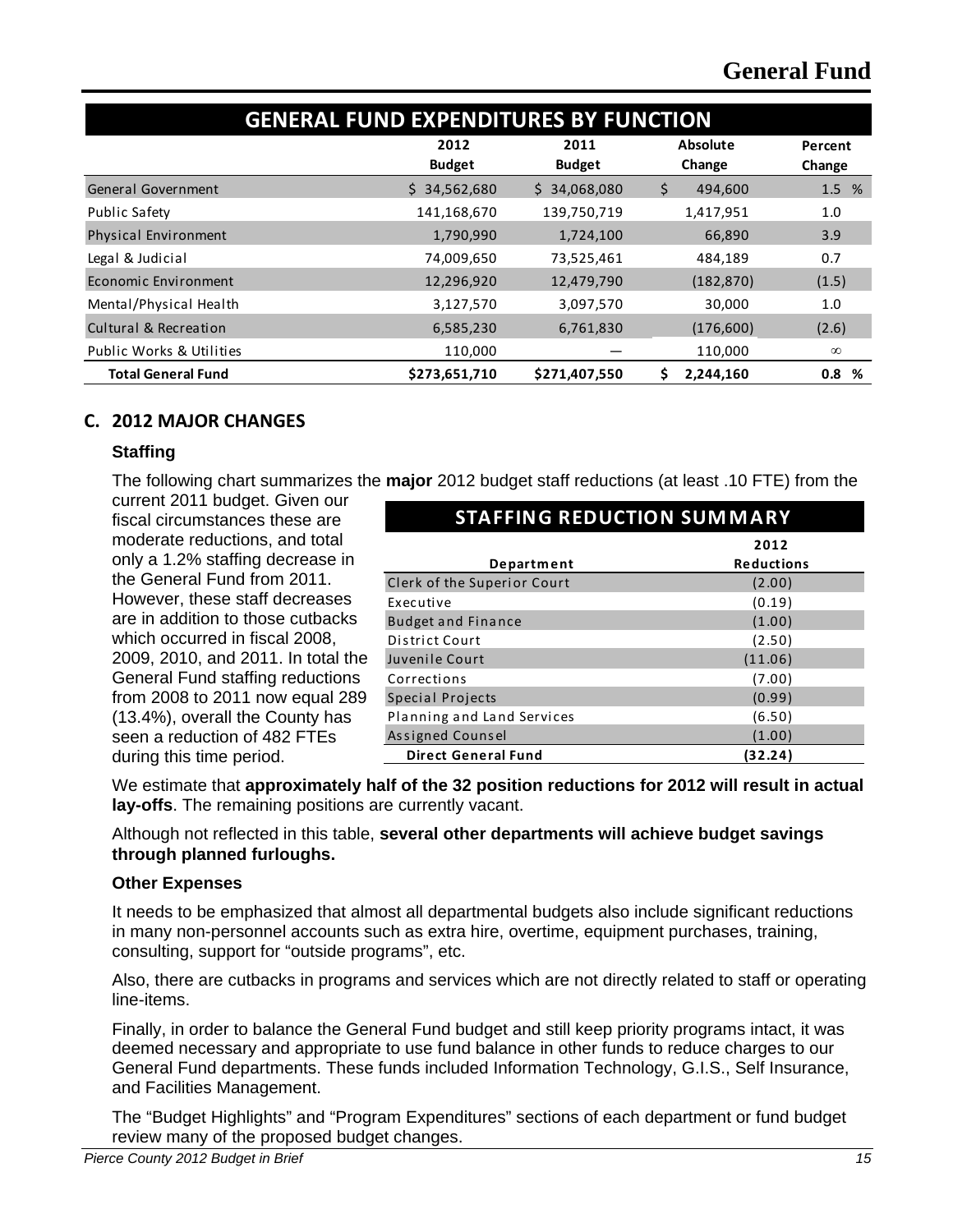### **Other County Funds**

#### **USE OF PRIOR FUND BALANCE**

Figure 3 and Figure 4 present the actual financial results for the General Fund during the 2001-2010 period, and the budgeted amounts for 2011-2012. As indicated in Figure 3, the trend through most of the decade had been very mixed. A strong economy produced favorable financial results through 2007. However, the actual results for 2008, 2009, and 2010 reflect a much different environment, with major deficits in those years. The 2011 budget reflects \$788,000 use of fund balance (\$400,000 of which is reserved fund balance), and the proposed 2012 budget includes \$225,000 use of reserved fund balance.

If the 2011 actual results match the budget, the Unreserved General Fund balance will be approximately \$26.6 million at the end of 2011 (see Figure 4). It is the County's policy to maintain a fund balance for emergency and working capital purposes which is 10% of the budget (with a long-term goal of 15%). We were at the 10% level at the end of 2010, and should be close to that goal (9.8%) at the end of 2012 based on budget. However, given prior years expenditure experience, we anticipate the unreserved general fund balance to be at 10% for 2011 and 2012 (see Figure 5).



#### **Unreserved General Fund Balance**

Figure 4



2001 2002 2003 2004 2005 2006 2007 2008 2009 2010 2011

### **Unreserved General Fund Balance as a Percent of the General Fund Budget**

Figure 5

budget budget 2012

Percent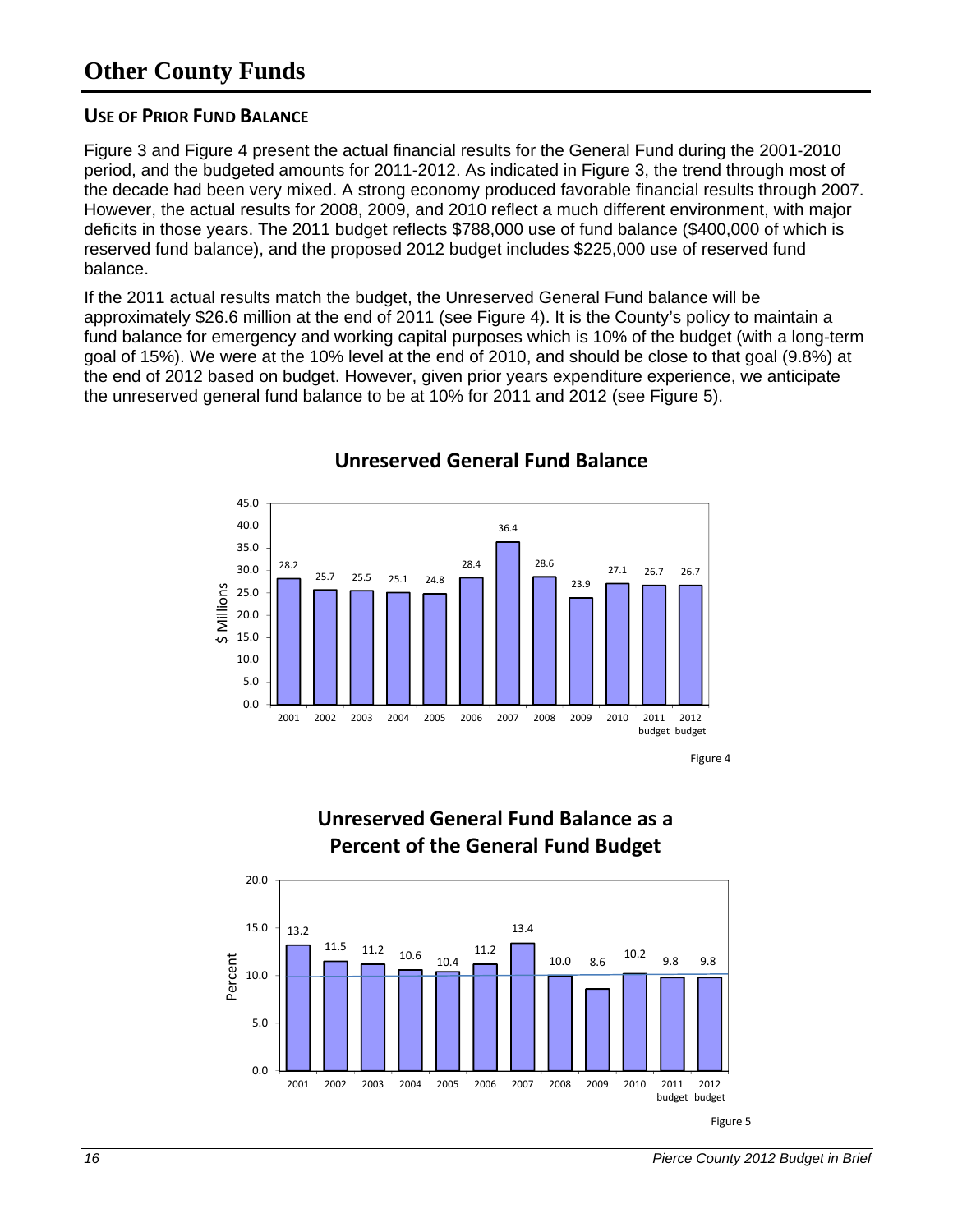#### **OTHER COUNTY FUNDS**

A great many of the County's programs are financed from sources outside of the General Fund. These funds have combined expenditures well in excess of the General Fund budget. However, the nature of the revenue sources mandate that these monies can only be used for specific activities. Hence, they are budgeted and accounted for in separate funds. Summary figures for each fund can be found in the Total Expenditures/Expenses table of the General Overview section.

#### **A. COMMUNITY CONNECTIONS**

Community Connections is the County's major provider of community and human services programs

funded primarily from state and federal grants, and in recent years the new recording fees for housing programs. Due to the vagaries of the grant funding process, these budgets often vary significantly from year to year. The following summarizes the **major funds** and the significant **changes from the 2011 budgets**:

1. The **Mental Health Fund** reflects a discontinuation of those services. All remaining mental

| <b>COMMUNITY CONNECTIONS</b> |                       |                       |                   |  |  |  |
|------------------------------|-----------------------|-----------------------|-------------------|--|--|--|
| <b>Fund</b>                  | 2012<br><b>Budget</b> | 2011<br><b>Budget</b> | Percent<br>Change |  |  |  |
| <b>Community Action</b>      | 7,946,190<br>S.       | \$10,763,166          | $(26.2)$ %        |  |  |  |
| Community Connections (HS)   | 31,311,870            | 36,560,350            | (14.4)            |  |  |  |
| <b>Community Development</b> | 3,905,840             | 3,925,883             | (0.5)             |  |  |  |
| Homeless Housing Program     | 8,306,200             | 4,386,390             | 89.4              |  |  |  |
| Housing Repair Program       | 7,135,170             | 6,821,250             | 4.6               |  |  |  |
| Low Income Housing Fee       | 1,840,810             | 1,690,840             | 8.9               |  |  |  |
| Mental Health Fund           |                       | 334,460               | (100.0)           |  |  |  |

health activities and expenses have been moved to the Corrections Bureau in the General Fund.

- 2. **Community Action, Community Development, and Community Connections** reflect decreases in state and federal funding.
- 3. The changes in **Homeless Housing, Housing Repair, and Low Income Housing** programs reflect grant fluctuations and multi-year project impacts.

It is our belief that the funding from state and federal sources is not adequate to finance the service levels that should be provided. We are working with state and federal agencies in an attempt to increase the funding levels, and it is possible that additional grant monies will be secured in 2012. However, federal and state budget difficulties may result in future cutbacks in funding levels.

#### **B. TRANSPORTATION SERVICES**

The Public Works and Utilities Department has major transportation responsibilities, and accounts for these responsibilities and service costs in seven major funds.

The 2012 budgets, with comparisons to 2011, are shown in the table to the right.

The major items of note for next year are:

#### The **County Road Fund** reflects

increased transfers for construction and traffic enforcement.

The **Public Works Construction** Fund budget reflects anticipated project expenses.

| <b>TRANSPORTATION SERVICES FUNDS</b>                                        |              |              |        |  |  |  |  |
|-----------------------------------------------------------------------------|--------------|--------------|--------|--|--|--|--|
| 2012<br>2011<br>Percent<br><b>Budget</b><br><b>Budget</b><br>Fund<br>Change |              |              |        |  |  |  |  |
| <b>County Roads Fund</b>                                                    | \$67,009,000 | \$61,717,460 | 8.6 %  |  |  |  |  |
| PW Construction Fund                                                        | 26,209,000   | 35,902,000   | (27.0) |  |  |  |  |
| Ferry Service Fund                                                          | 6,638,310    | 4,612,150    | 43.9   |  |  |  |  |
| Airport Fund                                                                | 7,034,070    | 7,174,400    | (2.0)  |  |  |  |  |
| <b>Roads Second REET</b>                                                    | 3,841,580    | 5,855,500    | (34.4) |  |  |  |  |
| Traffic Impact Fee Fund                                                     | 3,863,290    | 4,337,870    | (10.9) |  |  |  |  |
| <b>Transportation Facilities</b>                                            | 2,162,000    | 752,000      | 187.5  |  |  |  |  |
|                                                                             |              |              |        |  |  |  |  |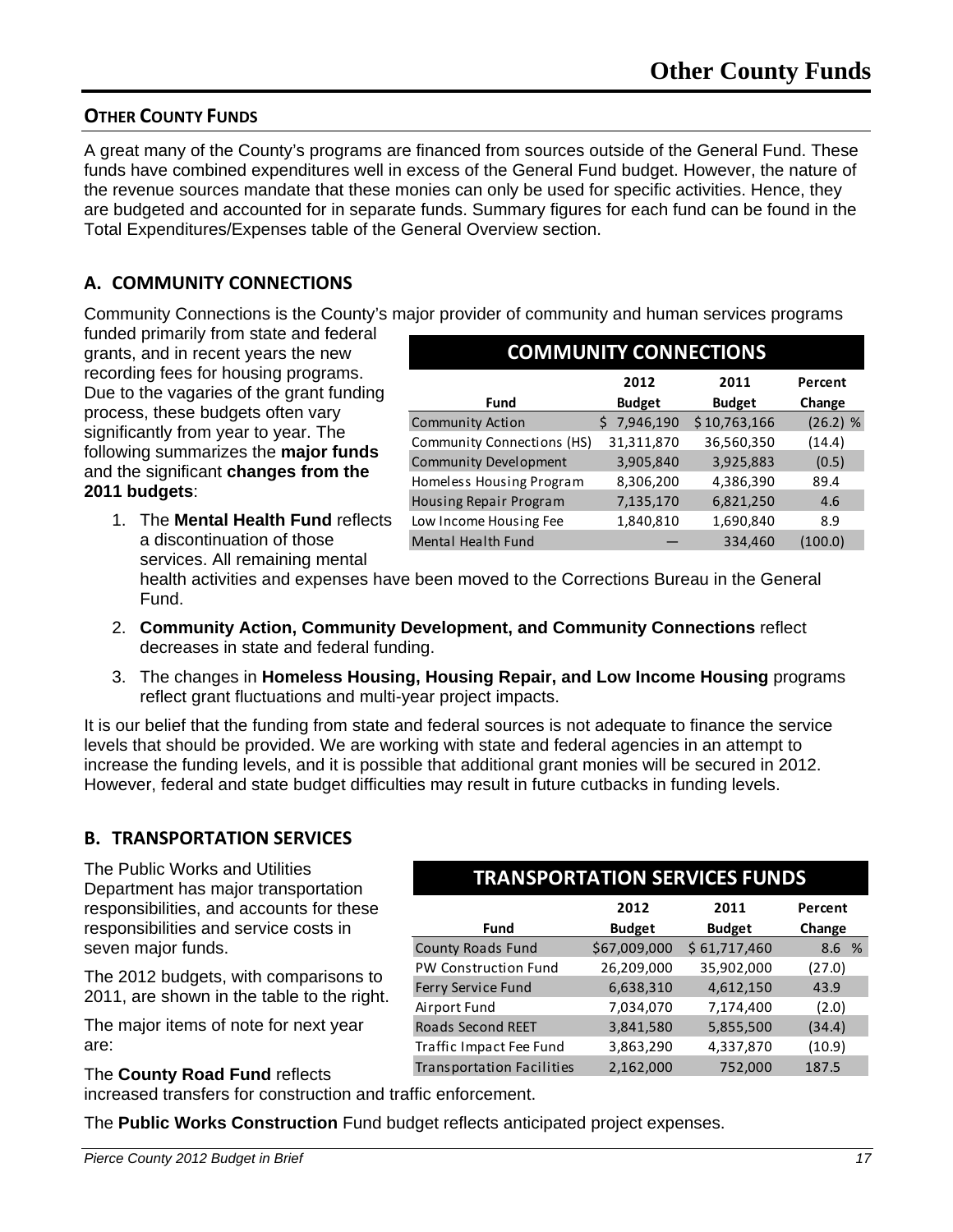### **Other County Funds**

The **Ferry Services Fund** reflects increased repair and capital project expenses.

**Roads Second REET** reflects allocations from current revenues, while 2011 included bond proceeds.

**Transportation Facilities** includes construction and design increases for proposed facilities.

#### **C. PARKS AND RECREATION FUNDS**

Although the County's General Fund provides a direct allocation for parks and recreation services (\$6.2 million in 2012), there are several other County funds which provide park and recreation services or which construct, repair, or enhance park and recreation facilities. The 2012 budgets for these funds are shown to the right.

As the figures indicate many of these funds are increasing over the 2011 budget often due to an increase in use of fund balance. The large increase in the

| <b>PARKS FUND</b>              |   |                       |    |                       |                   |   |
|--------------------------------|---|-----------------------|----|-----------------------|-------------------|---|
| Fund                           |   | 2012<br><b>Budget</b> |    | 2011<br><b>Budget</b> | Percent<br>Change |   |
| <b>Conservation Futures</b>    | Ś | 5,000,830             | \$ | 7,726,200             | (35.3)            | % |
| Parks Impact Fees              |   | 325,060               |    | 325,020               | 0.0               |   |
| Parks Sales Tax                |   | 3,119,040             |    | 2,954,990             | 5.6               |   |
| Parks Second REET              |   | 893,340               |    | 773,000               | 15.6              |   |
| Paths & Trails                 |   | 1,619,940             |    | 1,487,480             | 8.9               |   |
| <b>Parks Construction Fund</b> |   | 1,592,000             |    | 1,220,250             | 30.5              |   |
| <b>Golf Courses</b>            |   | 1,861,000             |    | 1,897,720             | (1.9)             |   |
| Chambers Crk Regionl Pk        |   | 9,331,690             |    | 6,944,660             | 34.4              |   |

**2012 Budget**

Surface Water Mgmnt 24,738,600 \$ \$ 25,472,650 (2.9) % Sewer Utility 113,592,280 89,904,210 26.3 Solid Waste  $6,741,340$   $6,714,150$  0.4 Water Utility  $\begin{array}{cccc} 310,010 & 326,360 & (5.0) \end{array}$ River - REET 7,883,820 7,684,530 2.6

**ENVIRONMENTAL SERVICES FUNDS**

**Chamber Creek Regional Park** is due to a new operating agreement and the decline in **Conservation Futures** reflects decreased land purchases.

#### **D. ENVIRONMENTAL SERVICES**

The County Public Works and Utilities Department has five funds which deal with environmental issues. These funds and budgets are listed

**Fund**

**Major** changes in these funds can be summarized as follows:

**Surface Water Management** reflects a proposed 5% rate increase, allocations for capital expenditures, and inflationary increases for staff and operations.

The **Sewer Utility** budget reflects large

capital project allocations and a proposed rate increase to provide resources for future planned expansion capital projects.

**River REET** includes a sizeable allocation for land acquisition and infrastructure improvements.

The **Solid Waste** budget includes monies for post-closure expenses, the Pierce County Responds program, and continued emphasis on public information programs for recycling and yare waste/composting activities.

**2011 Budget** **Percent Change**

below: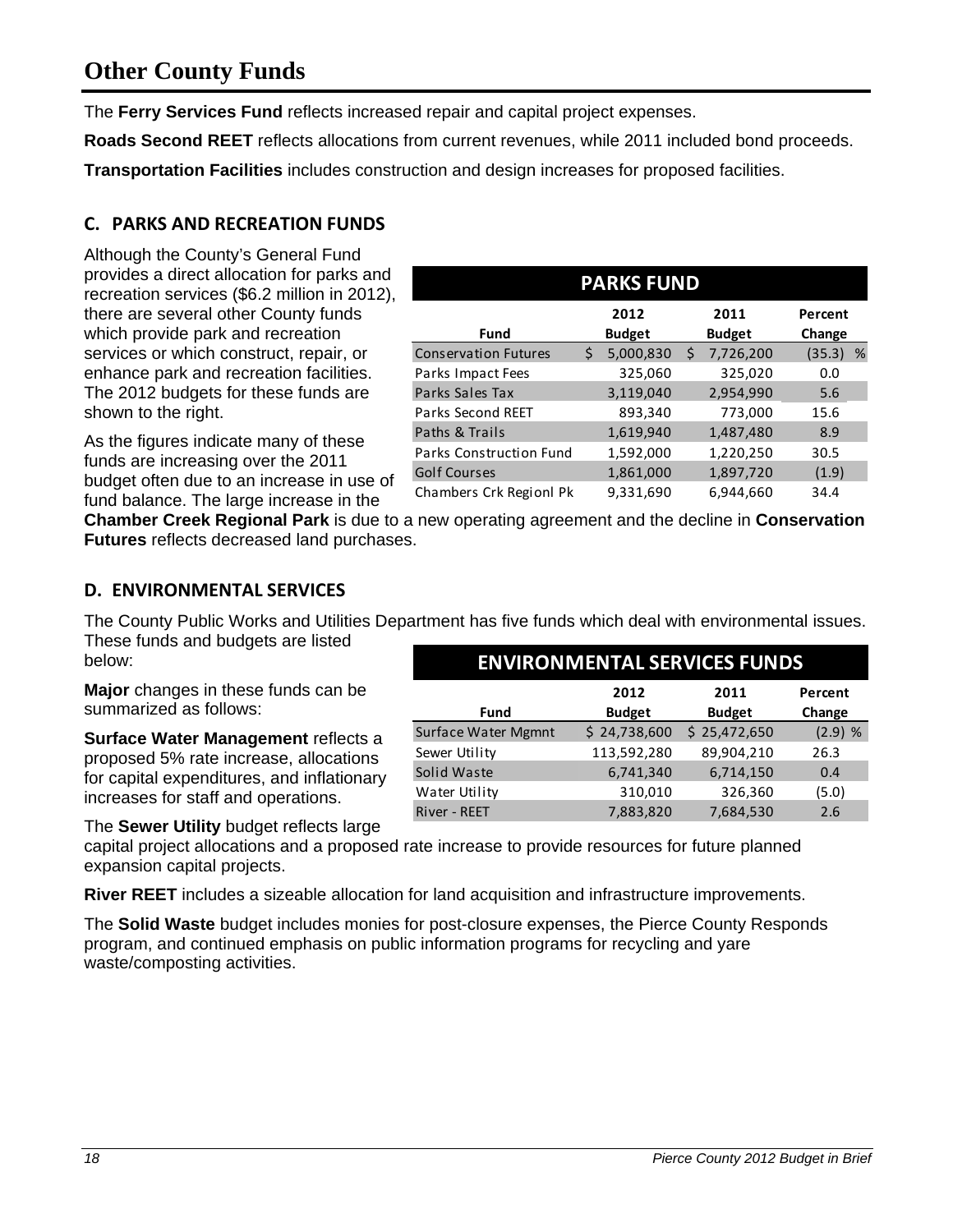#### **E. INTERNAL SERVICE FUNDS**

Internal Service Funds provide services, supplies, and equipment to other County departments, which pay for these services through various billing systems. In essence, these funds operate under the enterprise fund business model, except that their customers are other County departments. The long-range goal is to establish rates which will pay all operating and capital costs, and to ensure that the General Fund does not need to subsidize these activities.

| <b>INTERNAL SERVICE FUNDS</b> |               |               |         |  |  |  |
|-------------------------------|---------------|---------------|---------|--|--|--|
|                               | 2012          | 2011          | Percent |  |  |  |
| Fund                          | <b>Budget</b> | <b>Budget</b> | Change  |  |  |  |
| <b>Equipment Services</b>     | \$17,251,680  | \$16,702,700  | 3.3%    |  |  |  |
| Information Technology        | 20,557,180    | 19,462,180    | 5.6     |  |  |  |
| Facilities Management         | 13,436,410    | 12,309,350    | 9.2     |  |  |  |
| <b>Radio Communications</b>   | 4,548,320     | 4,359,300     | 4.3     |  |  |  |
| <b>Fleet Rental</b>           | 4,692,510     | 4,787,150     | (2.0)   |  |  |  |
| General Services              | 2,974,500     | 3,006,820     | (1.1)   |  |  |  |
| Self Insurance                | 8,575,750     | 8,751,870     | (2.0)   |  |  |  |
| Workers Comp                  | 6,061,250     | 5,052,930     | 20.0    |  |  |  |
| <b>Medical Self Insurance</b> | 16,311,400    | 15,012,000    | 8.7     |  |  |  |

Many of these Internal Service Funds will

rely upon prior fund balance in order to support their 2012 budgets. This results from both the scheduled replacement of capital assets using reserves and our desire to keep charges to other funds to a minimum.

### **SUMMATION**

Pierce County provides services to a growing and diverse population of 802,000 residents. We support these services with a workforce that is committed to efficiently meeting the needs of the public. Our ratio of one employee to 267 residents served remains one of the leanest. As in the past the County will strive to make every dollar count.

With the outlook for the national and regional economy still being uncertain, 2012 could bring further challenges. We will closely monitor our revenues and expenditures to ensure that Pierce County lives within its means while delivering the services and programs that citizens expect.

### **UNRESOLVED ISSUES**

Most issues are resolved during the budget review and adoption process. However, there are usually several issues which will "play-out" later once the new year is underway, and as developments unfold or new information becomes available. This budget is not unusual in that respect. We have several issues that are still in their formative stages, and which will need a resolution in 2012.

- **Federal and State Grants**
- **Property Tax Payments**
- **Building and Facility Needs**
- **Space Needs**
- **Jail Population Levels**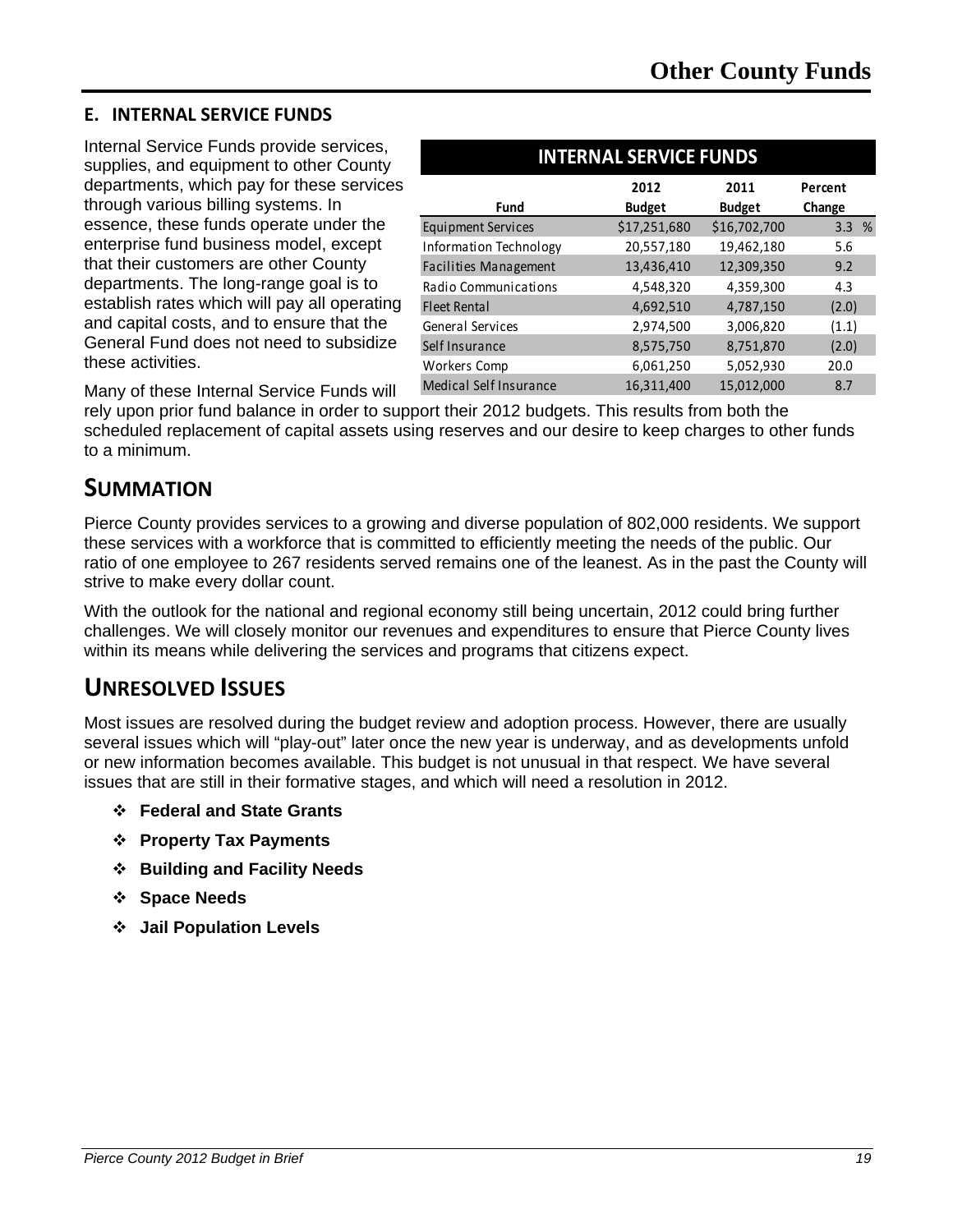#### **PROPERTY TAXES AND ASSESSED VALUATION**

Property tax is the largest source of revenue in the General Fund and is a major source of revenue for the Road Fund. The Assessor/Treasurer values and provides information on approximately 1,080,000 acres of land in Pierce County. Of this total, 51% is taxable acreage, the remaining being exempt under state law. In addition to the statutory levies implemented through state legislation, local levies are imposed through a vote of the people. These are typically for school and fire districts. On average 42% of the total taxes



levied over the last nine years have been voter approved.

The growth in Property Tax revenue is dependent upon both the assessed valuation and the tax rate.

For the third straight year the County's assessed valuation total will decrease for the next year. from \$81.3 billion to \$74.7 billion. This results in an assessed value decrease of \$6.6 billion for existing property, only partially mitigated by a \$718 million growth due to new construction.

Of the total tax levies for 2010 (collected in 2011), 44% are voter approved and 56% are statutory levies. These percentages will not be known for the 2011 tax levies (collected in 2012) until January of

2012 when the final certification figures are available.

Of the total Pierce County acreage 49% is tax exempt. Federal and military lands, major lakes, and local Right-of-Way make up 38% of the exempted properties. Eleven percent is local governments and non-profits (mostly schools and churches).

275 269 279 296 341 367 404 424 431 433 371 398 415 444 441 475 519 <sup>646</sup> <sup>539</sup> <sup>571</sup> <sup>573</sup> <sup>667</sup> <sup>694</sup> <sup>740</sup> <sup>782</sup> <sup>842</sup> 923 963 1002 1006  $\overline{0}$ 200 400 600 800 1000 1200 2001 2002 2003 2004 2005 2006 2007 2008 2009 2010 **Voter Approved and Statutory Property Taxes**

■ Voter Approved Levies ■ Statutory Levies



*<sup>20</sup> Pierce County 2012 Budget in Brief*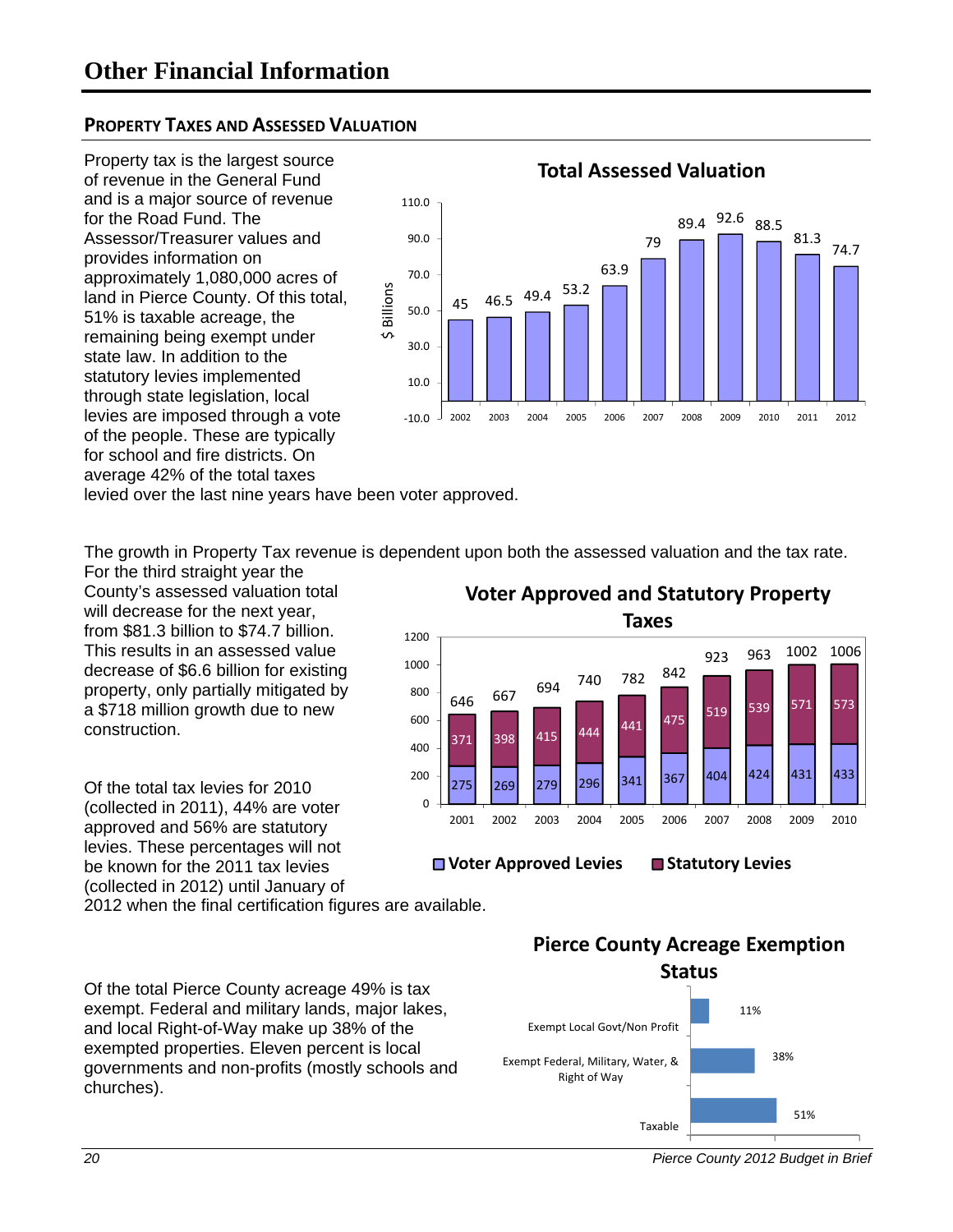### **PROPERTY TAX LEVY RATES**

Levy rates determine the amount of tax that a property owner pays per thousand dollars of assessed value. State law limits the maximum growth in property tax revenues from existing property to the lesser of 1% or the percentage

increase in the Implicit Price Deflator (IPD). This limitation on property tax revenue growth coupled with an inflationary increase in existing property revaluations had resulted in a major decline in rates since the law was enacted. The recent decreases in the valuation of existing property has now resulted in tax rate increases for 2009 ‐ 2011. The Combined Property Tax Millages chart



### **Combined Property Tax Millages**

presents historical and comparative detailed rate information.

| <b>PROPERTY TAX LEVIES</b>                |                        |                                  |                        |                                  |  |  |  |  |  |
|-------------------------------------------|------------------------|----------------------------------|------------------------|----------------------------------|--|--|--|--|--|
|                                           |                        | 2011                             | 2012                   |                                  |  |  |  |  |  |
|                                           | Tax Rate <sup>1</sup>  | Revenue                          | Tax Rate <sup>1</sup>  | Revenue                          |  |  |  |  |  |
|                                           | <b>Assessed Value:</b> | \$81,262,532,281                 | <b>Assessed Value:</b> | \$74,702,110,479                 |  |  |  |  |  |
| A. County Levy (\$1.80 maximum)           |                        |                                  |                        |                                  |  |  |  |  |  |
| General Fund                              | \$<br>1.2132           | Ś.<br>98,585,220                 | Ś.<br>1.3446           | Ś.<br>100,444,410                |  |  |  |  |  |
| Administrative Refund RCW 84.69           | 0.0033                 | 272,110                          | 0.0170                 | 1,268,100                        |  |  |  |  |  |
| Sub Total General Fund                    | 1.2165                 | 98,857,330                       | 1.3616                 | 101,712,510                      |  |  |  |  |  |
| Veterans' Relief                          | 0.0077                 | 628,820                          | 0.0086                 | 640,680                          |  |  |  |  |  |
| Social Services                           | 0.0172                 | 1,397,380                        | 0.0191                 | 1,423,730                        |  |  |  |  |  |
| <b>Total County Levy</b>                  | 1.2414                 | 100,883,530                      | 1.3893                 | 103,776,920                      |  |  |  |  |  |
| B. Conservation Futures (\$.0625 Maximum) | 0.0465                 | 3,775,790                        | 0.0514                 | 3,836,630                        |  |  |  |  |  |
|                                           |                        | Assessed Value: \$34,842,102,612 |                        | Assessed Value: \$32,091,440,190 |  |  |  |  |  |
| C. Road District Levy (\$2.25 Maximum)    |                        |                                  |                        |                                  |  |  |  |  |  |
| Allocated to Road Fund                    | 1.3818                 | 48,146,090                       | 1.5287                 | 49,057,880                       |  |  |  |  |  |
| Law Enforcement Levy                      | 0.3364                 | 11,722,220                       | 0.3722                 | 11,944,210                       |  |  |  |  |  |
| Administrative Refund RCW 84.69           | 0.0029                 | 101,305                          | 0.0041                 | 132,580                          |  |  |  |  |  |
| <b>Total Road District Levy</b>           | 1.7212                 | 59,969,615                       | 1.9050                 | 61,134,670                       |  |  |  |  |  |
| <b>TOTAL COUNTY TAX LEVIES</b>            | 3.0091                 | \$164,628,935                    | 3.3457<br>S.           | 168,748,220<br>S.                |  |  |  |  |  |

 $^{1}$ Tax rates are applied to each \$1,000 of assessed value.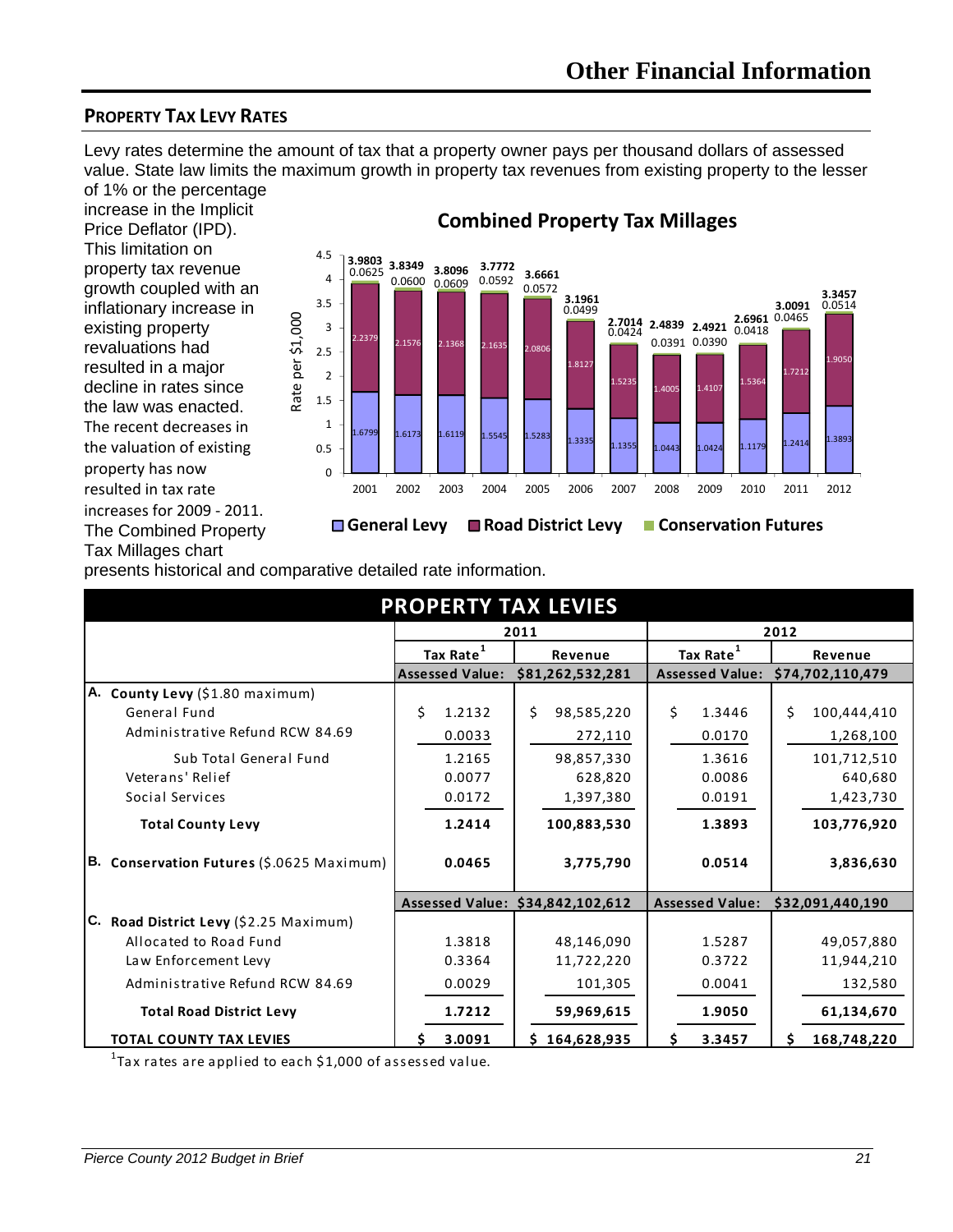#### **DEBT CAPACITY**

Under Washington State Law, a county may issue general obligation debt for general county purposes in an amount not to exceed 2½% of all actual value of all taxable property. Unlimited tax debt requires an approving vote of the people, and any election to validate General Obligation Debt must have a voter turnout of at least 40% of those who voted in the last state general election, and 60% of those voting must be in the affirmative.

The County Council may, by ordinance, authorize the issuance of limited tax General Obligation Debt in an amount up to 1½% of the actual valuation within the County without a vote of the people. No combination of limited or unlimited tax debt may exceed 2½% of the actual valuation. The debt service on unlimited tax debt is secured by excess tax levies, whereas the debt service on limited tax debt is secured by taxes collected within the \$1.80 per \$1,000 of assessed value county operating levy. As indicated in the following table, we have a significant debt issuance capacity for both limited and unlimited debt. The County currently has no voter approved debt outstanding.

| DEBT CAPACITY AS OF SEPTEMBER 30, 2011                  |                   |    |                |
|---------------------------------------------------------|-------------------|----|----------------|
| 2011 Assessed Vaulation for 2012 Tax Collections        |                   | Ś. | 74,702,110,479 |
| A. Inside Levy (issued without vote of the people)      |                   |    |                |
| Legal Limit (1.5% of property value)                    |                   | \$ | 1,120,531,657  |
| Amount of Debt Applicable to Debt Limit:                |                   |    |                |
| Net Limited General Obligation Bonds                    | \$<br>128,174,248 |    |                |
| Net Limited General Obligation Bonds - Proprietary Type | \$<br>20,966,802  |    |                |
| Estimated Compensated Absences (12/31/2010)             | 24,987,000        |    |                |
| Installment Contracts - Ferries / Road / Sewers         | 8,785,944         |    |                |
| Total Limited Tax General Obligation Debt               |                   |    | 182,913,994    |
| Limited Tax General Obligation Debt Margin Available    |                   | Ŝ. | 937,617,663    |
| B. Outside Levy (issued with vote of the people)        |                   |    |                |
| Legal Limit (2.5% of property value)                    |                   | \$ | 1,867,552,762  |
| Amount of Debt Applicable to Debt Limit:                |                   |    |                |
| Net Limited General Obligation Debt                     |                   |    | 182,913,994    |
| <b>Total General Obligation Debt Margin Available</b>   |                   | Ŝ. | 1,684,638,768  |

| PIERCE COUNTY BONDED DEBT RATIOS ESTIMATED AT SEPTEMBER 30, 2011              |  |        |  |  |  |  |  |
|-------------------------------------------------------------------------------|--|--------|--|--|--|--|--|
| General Obligation Bonded Debt per Capita                                     |  |        |  |  |  |  |  |
| (excluding Proprietary GO/Debt, Compensated Absences, & Installment Contract) |  | 159.82 |  |  |  |  |  |
|                                                                               |  |        |  |  |  |  |  |
| Assessed Valuation per Capita                                                 |  | 93,145 |  |  |  |  |  |
| Ratio of direct G O Bonded Debt to Assessed Value                             |  |        |  |  |  |  |  |
| (including Proprietary GO/Debt)                                               |  | 0.0020 |  |  |  |  |  |

| PIERCE COUNTY BOND RATINGS                                                                            |            |               |
|-------------------------------------------------------------------------------------------------------|------------|---------------|
|                                                                                                       | General    | Sewer Revenue |
|                                                                                                       | Obligation | (Uninsured)   |
| Moody's                                                                                               | $Aa-2$     | Aa $-3$       |
| Standard and Poor's                                                                                   | AA-        | AA            |
| Pierce County has historically maintained consistently low bonded debt obligations, as shown in the   |            |               |
| tables below. The Net Bonded Debt per Capita decreased in 2011 due to the retirement of \$6.7 million |            |               |
| of debt. The Ratio of Bonded Debt to Assessed Valuation is still well below national averages. We     |            |               |

of debt. The Ratio of Bonded Debt to Assessed Valuation is still well below national averages. We consequently have both a large legal margin available if needed, and an existing debt structure which does not have a major negative impact upon the annual budget.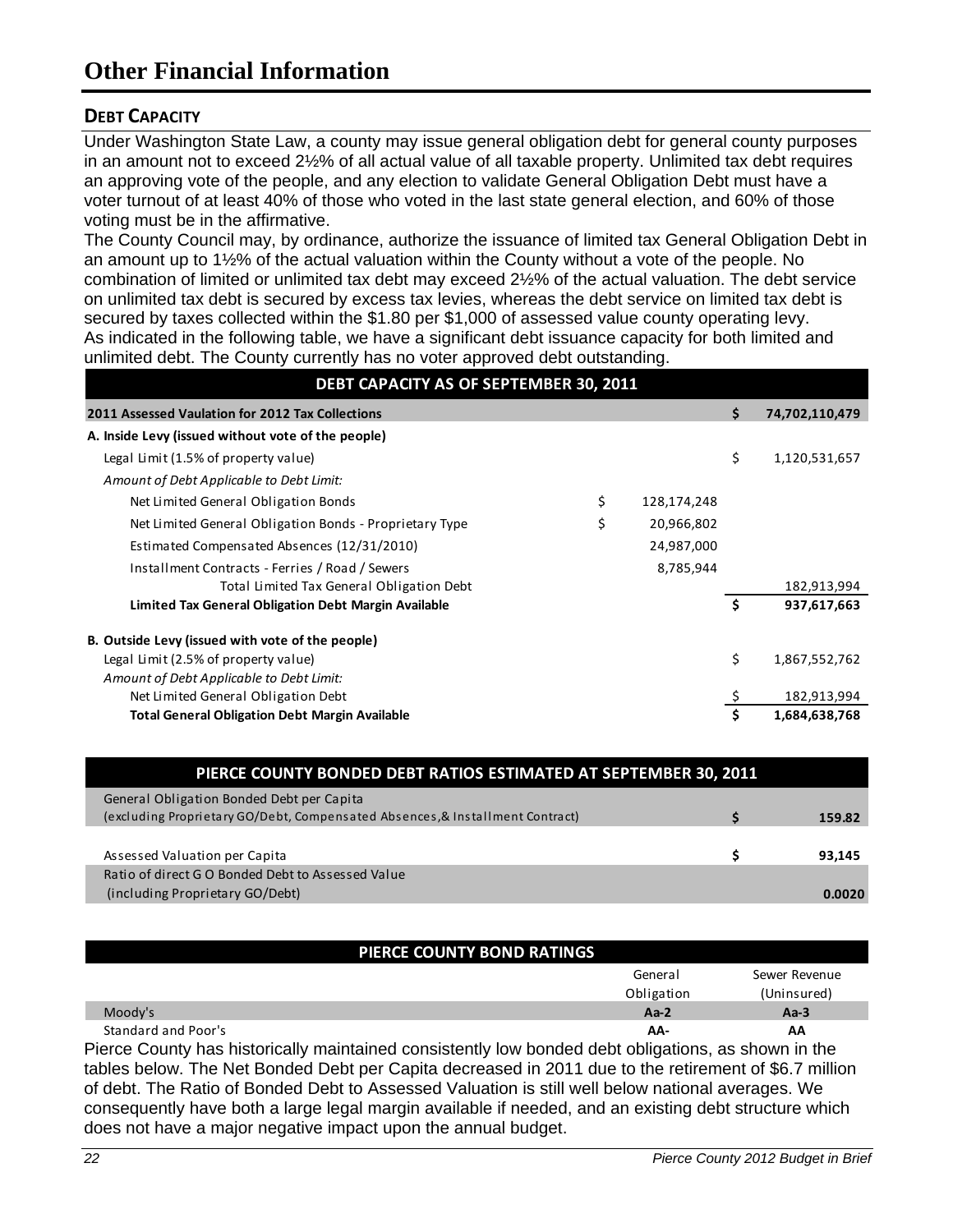#### **2012 CAPITAL IMPROVEMENT PROGRAM**

The Capital Improvement Program (CIP) is the operational implementation of the Capital Facilities Plan (CFP). The CFP is one of the elements of Pierce County's comprehensive plan that is required by Washington's Growth Management Act (GMA).

The GMA requires the CFP to identify public facilities that will be needed to address development expected to occur during the next six years. The CFP must identify the location and cost of the facilities and the sources of revenue that will be used to fund the facilities needed to support development. The CFP must be financially feasible; in other words, dependable revenue sources must equal or exceed anticipated costs. If the costs exceed the revenue, the County must reduce its Level of Service, reduce costs by implementing non-capital alternatives



or other methods, or modify the land use element to bring development into balance with available or affordable facilities.

Other requirements of the GMA mandate forecasts of future needs for capital facilities and the use of standards for Levels of Service of facility capacity as the basis for public facilities contained in the CFP. As a result, public facilities in the CFP must be based on quantifiable, objective measures of capacity, such as traffic volume capacity per mile of road or acres of park per capita.

One of the goals of the GMA is to: "Ensure that those public facilities and services necessary to support development shall be adequate to serve the development at the time the development is available for occupancy and use . . ." In Pierce County, concurrency is required for sanitary sewer, septic and community systems, water, surface water, County roads, transit, and ferries. For these facilities, the following is required: (1) facilities serving the development to be in place at the time of development (or, for some types of facilities, that a financial commitment is made to provide the facilities within a specified period of time), and (2) such facilities have sufficient capacity to serve development without decreasing LOS below minimum standards adopted in the CFP. The GMA requires concurrency for transportation facilities. For transportation facilities, concurrent with development means "improvements or strategies are in place at the time of development, or that a financial commitment is in place to complete the improvements or strategies within six years."

GMA also requires public facilities and services to be "adequate." These public facilities and services include: streets, roads, highways, sidewalks, street and road lighting systems, traffic signals, domestic water systems, storm and sanitary sewer systems, parks and recreational facilities, schools, fire protection and suppression, law enforcement, public health, education, recreation, environmental protection, and other governmental services.

The County's development regulations, adopted July 1995, implement the plan and provide detailed regulations and procedures for implementing the requirements of the plan.

#### Why Plan for Capital Facilities?

The purpose of the CFP is to use sound fiscal policies to provide adequate public facilities consistent with the Land Use Element on a schedule concurrent with, or prior to, the impacts of development in order to achieve and maintain adopted standards for Level of Service, and to exceed the adopted standards, when possible.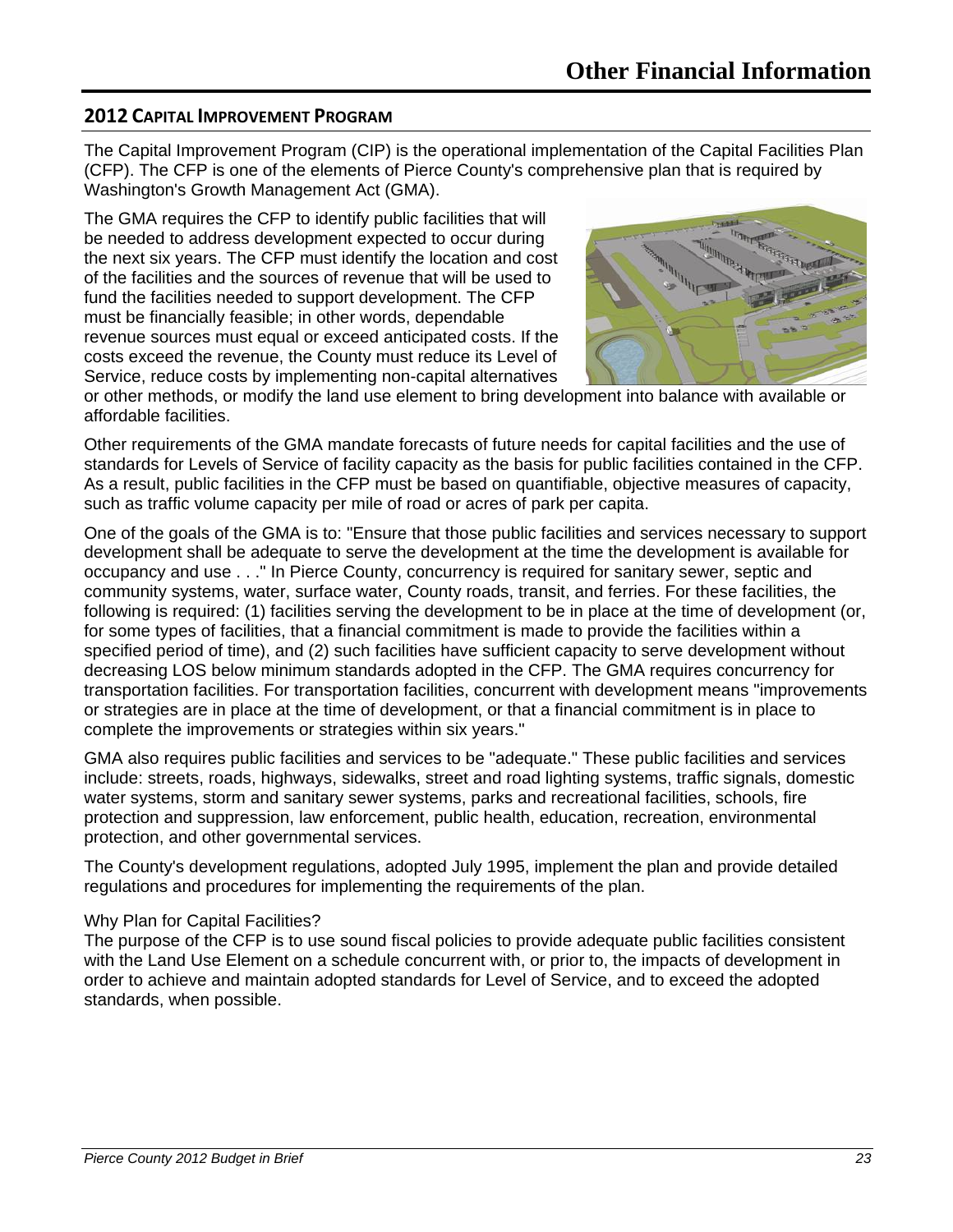There are at least three reasons to plan for capital facilities: (1) growth management, (2) good management, and (3) eligibility for grants and loans.

#### A. **Growth Management.**

- 1. A CFP is required by the GMA. The CFP is one of six required elements of the local government's comprehensive plan.
- 2. Capital facilities plans are required in a comprehensive plan to:
	- a. Provide capital facilities for land development that is envisioned or authorized by the land use element of the comprehensive plan.
	- b. Maintain the quality of life for existing and future development by establishing and maintaining standards for the Level of Service of capital facilities.
	- c. Coordinate and provide consistency among the many plans for capital improvements, including:
		- (1) Other elements of the comprehensive plan (i.e., transportation, land use and utilities elements);
		- (2) Plans and other studies of the local government;
		- (3) The plans for capital facilities of state and regional significance;
		- (4) The plans of other adjacent local governments; and
		- (5) The plans of special districts.
	- d. Ensure the timely provision of adequate facilities as required in the GMA.
	- e. Document capital projects and their financing (including projects to be financed by impact fees and real estate excise taxes that are authorized by GMA).
- 3. The CFP is the element that makes the rest of the comprehensive plan real. By establishing Level of Service as the basis for providing capital facilities and for achieving concurrency, the CFP determines the quality of life in the community. Funding sources identified in the CFP are assumed to be commitments by the County. If any of these commitments for concurrency-related improvements cannot be fulfilled, the County must make adjustments in the land use plan, find non-capital alternatives or use other methods to meet the need, or modify the Level of Service standard. In this way, the CFP can affect the size and configuration of an urban growth area.
- B. **Good Management.** Planning for major capital facilities and their costs enables Pierce County to:
	- 1. Demonstrate the need for facilities and the need for revenues to pay for them;
	- 2. Estimate eventual operation and maintenance costs of new capital facilities that will impact the annual budget;
	- 3. Take advantage of sources of revenue (i.e., grants, impact fees, real estate excise taxes) that require a CFP in order to qualify for the revenue; and
	- 4. Get better ratings on bond issues when the County borrows money for capital facilities (thus reducing interest rates and the cost of borrowing money).
- C. **Prioritizing Employment Centers.** Creating a jobs-based economy for Pierce County is one of the major goals of this Comprehensive Plan. Policies in the Economic Development and Land Use Elements direct the Capital Facilities Element to give priority to providing public facilities and services to locations identified as designated Employment Centers. The Employment-Based Planned Community land use designation includes suitable areas for commercial/industrial acreage; however, the provision of public facilities and services to these areas is the responsibility of the developer of the project site.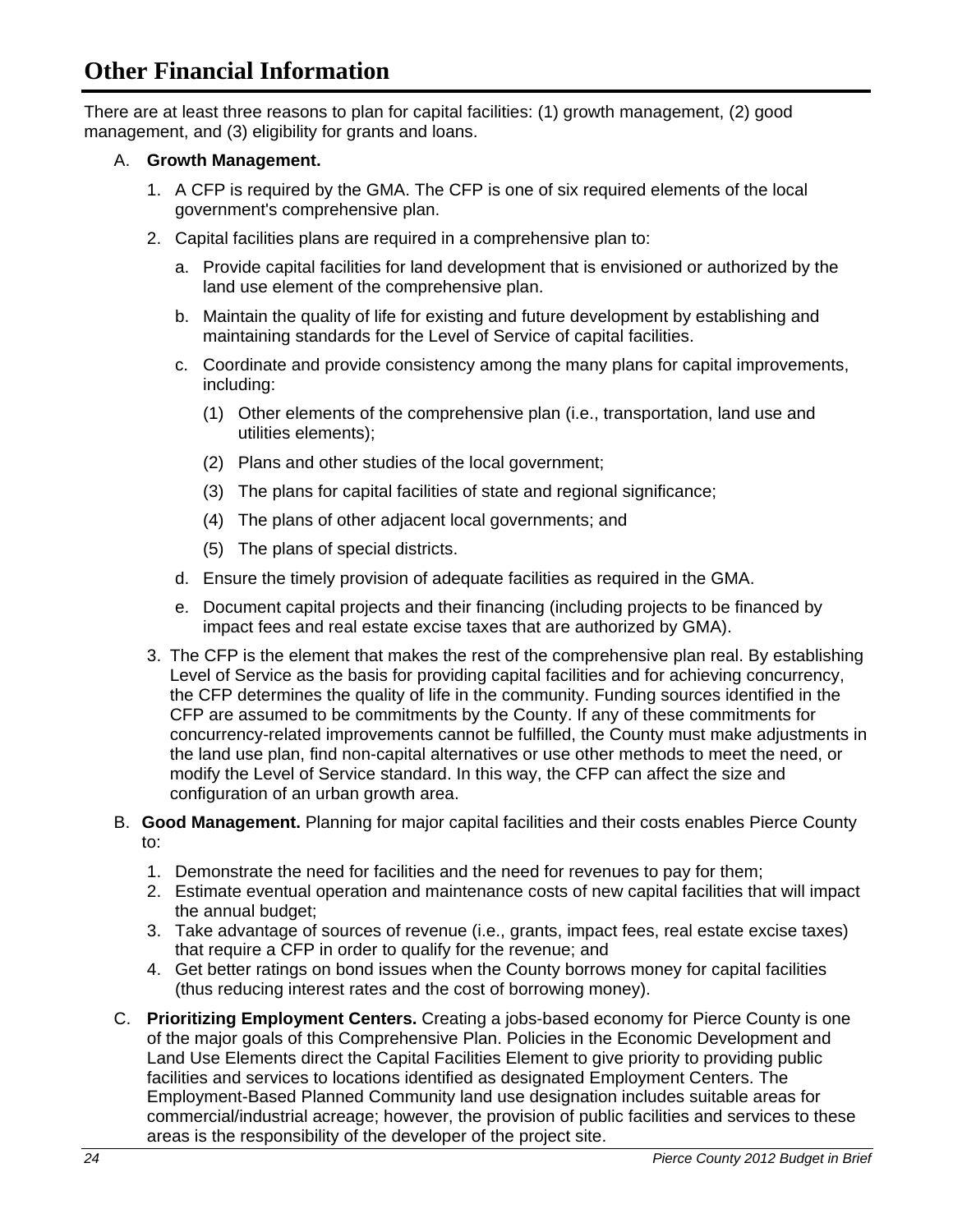Employment Centers are identified in the Economic Development Element of the Comprehensive Plan. See the Generalized Proposed Land Use Map in the Land Use Element for their location. Changes to the list and locations of Employment-Based Planned Communities and Employment Centers are based upon amendments to the Comprehensive Plan and annexation or incorporation.

- D. **Phasing of Urban Growth.** The Countywide Planning Policies for Phasing of Development within the Urban Growth Area call for the County and each municipality to seek to direct growth as follows:
	- 1. first to centers and urbanized areas with existing infrastructure capacity;
	- 2. second to areas that are already urbanized such that infrastructure improvements can be easily extended; and
	- 3. last to areas requiring major infrastructure improvements.

In addition, the Countywide Planning Policies provide directions regarding provision of infrastructure as follows:

- 1. Capital facilities plans shall identify existing, planned, and future infrastructure needs within Urban Growth Areas.
- 2. The County and each municipality in the County should identify appropriate levels of service and concurrency standards that address schools, sewer, water, and parks.
- 3. The County and each municipality in the County shall identify appropriate levels of service and concurrency standards that address roads.
- E. **Eligibility for Grants and Loans.** The State of Washington Department of Commerce's Public Works Trust Fund requires that local governments have some type of CFP in order to be eligible for loans. Some other grants and loans have similar requirements, or give preference to governments that have a CFP.

#### **RECURRING AND NON‐RECURRING CAPITAL IMPROVEMENTS**

Recurring capital improvements are non-major repairs and maintenance, and minor upgrades. Pursuant to the Washington Budgeting, Accounting and Reporting System (BARS), these expenditures are generally coded in object 35 (minor equipment) or object 48 (repairs and maintenance). These expenditures are excluded from the Capital Facilities Plan.

A "non-recurring capital improvement" for the CFP expenditure must be for the acquisition of a physical asset which has a useful life of at least ten years. Excluded from the definition are such items as vehicles, office and data processing equipment, other equipment items (unless they are an integral part of the larger physical improvement), and normal repairs and maintenance. Also, projects with a total expenditure of less than \$150,000 are excluded from the CFP but are included here in order to maintain consistency with the adopted budget. Projects funded by Real Estate Excise Tax (REET) or the General Fund are usually budgeted and managed by the Facilities Management Department.

#### **PROCESS**

The Plan is updated annually to reflect a new six-year timeframe, current population projections, and changes to proposed capital improvement projects. In 2009, the schedule for adopting amendments to the CFP was adjusted to improve coordination between the CFP and preparation of the annual budget. The County uses population estimates prepared annually by the State's Office of Financial Management (OFM) and extrapolated (straight line) for out years.

The Capital Improvement Program in this budget document sets the first year based on the Council authorized capital program expenditures. The subsequent four years are rolled forward from the last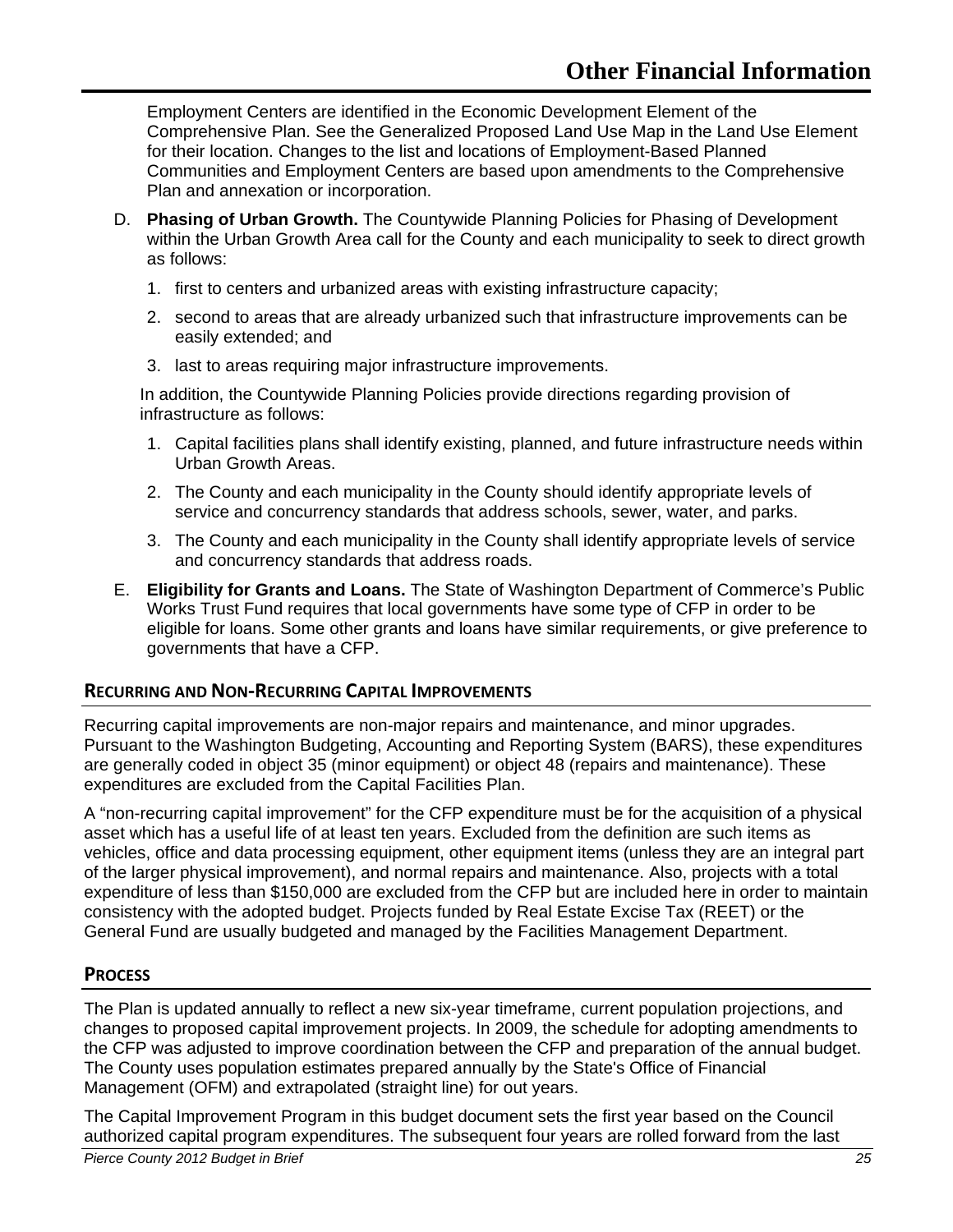adopted Capital Facilities Plan and may be changed in the next plan. The CFP process also adds the sixth year of the plan.

The CFP projects are prepared and submitted by the departments. The Budget and Finance and the Planning and Land Services Departments coordinate preparation and publication of the plan. The County Executive approves the draft plan and forwards it to the Planning Commission. The Planning Commission reviews the draft, holds hearings in which some departments may be asked to provide additional explanation and detail, and then forwards the plan to the County Council with recommendations. After Committee hearings, the County Council adopts the CFP by resolution.

#### **PRIORITIZATION**

The County Executive and County Council establish policies and priorities to meet service and public policy goals. Generally, preservation and maintenance of existing, essential public facilities are the highest priority followed by upgrades and expansion to meet Level of Service and concurrency goals. Some projects must be undertaken to meet external mandates (such as National Pollutant Discharge Elimination System-NPDES) or to take advantage of grant opportunities. Each applicable department prepares six year (14 in the case of the Ferry System) project plans and budgets to meet these goals. The Executive, Council, and departments are also guided by specific master plans such as the Park Recreation Open Space Plan, and other long range and community plans. Since current and anticipated revenues almost always fall short, many projects do not make the funding cut. However, these unfunded projects are listed in the complete CFP in order to inform future deliberations.

#### **CAPITAL IMPROVEMENT PROGRAM SUMMARY**

This budget book contains summary capital improvement information. The complete Capital Facilities Plan and detailed CIPs are available at:

http://www.co.pierce.wa.us/cfapps/council/iview/proposal.cfm?proposal\_num=2011-41s2.



During the last seven years 2006 was the high point. During that year there were significant increases for Courts/City-County Building remodel, Human Services building renovation, river improvement, and sanitary sewer construction.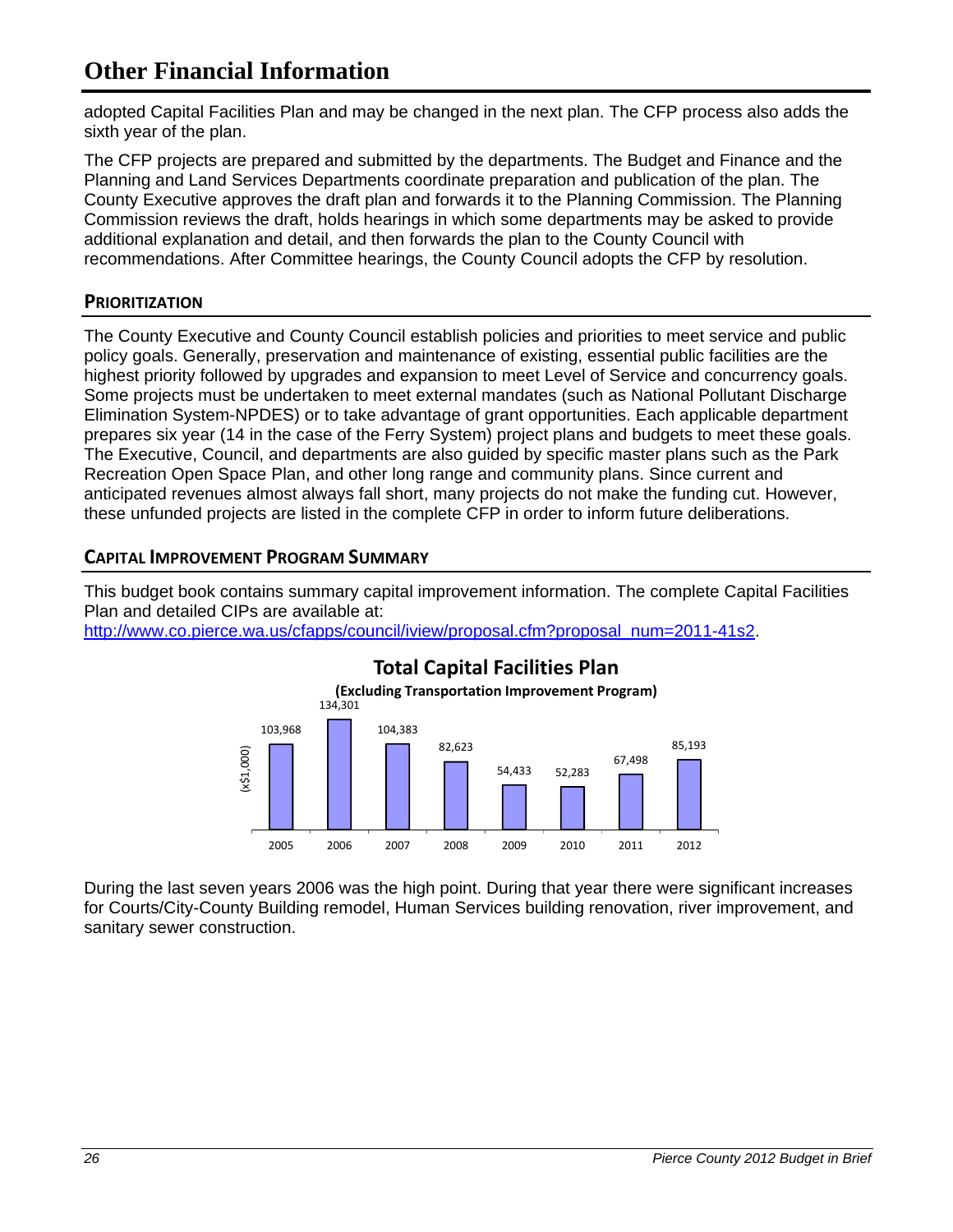| <b>CAPITAL IMPROVEMENT PROJECT SUMMARY</b> |   |              |   |               |   |               |   |               |   |            |
|--------------------------------------------|---|--------------|---|---------------|---|---------------|---|---------------|---|------------|
|                                            |   | 2012         |   | 2013          |   | 2014          |   | 2015          |   | 2016       |
| Airports                                   | S | 5,296,000    | S | 615,000       | S | 7,301,000     | Ś | 580,000       | S | 1,100,000  |
| <b>District Court</b>                      |   |              |   | 5,400,000     |   |               |   |               |   |            |
| <b>Ferry System</b>                        |   | 1,040,000    |   | 1,000         |   |               |   |               |   |            |
| <b>General Admin Buildings</b>             |   | 1,050,290    |   | 200,000       |   | 200,000       |   | 200,000       |   | 200,000    |
| Juvenile Detention                         |   | 420,000      |   |               |   |               |   |               |   |            |
| Parks and Recreation                       |   | 3,141,400    |   | 1,300,000     |   | 1,300,000     |   | 300,000       |   | 300,000    |
| Roads Bldgs & Facilities                   |   | 2,010,000    |   | 18,465,800    |   | 5,000,000     |   |               |   |            |
| Sewer Utility                              |   | 59,386,900   |   | 83,845,200    |   | 107,559,500   |   | 106,197,600   |   | 17,996,100 |
| Solid Waste                                |   | 1,270,000    |   | 1,634,000     |   |               |   |               |   |            |
| Surface Water & River                      |   | 11,578,100   |   | 9,718,000     |   | 6,295,000     |   | 5,100,000     |   |            |
| <b>Total</b>                               |   | \$85,192,690 |   | \$121,179,000 |   | \$127,655,500 |   | \$112,377,600 | s | 19,596,100 |

The following departments have capital expenditures for budgeted for 2012 through 2016.

#### **2012 CAPITAL IMPROVEMENT PROJECTS SOURCES OF FUNDS**

The sources of funds for capital improvement projects have been grouped into five major categories:

**Taxes/Fees** - This source of revenue includes non-dedicated taxes and fees such as sales tax, property tax, court fines, licenses, and permits. This category also includes dedicated taxes and fees such as park impact fees, park sales tax, and gas taxes.

**Service Fees -** These fees are for specific services provided. Examples are E 911, golf course fees, sewer fees, and surface water management fees.

**Grants & Contributions** - This source of revenue includes federal, state, and city contributions for specific projects or purposes. Examples include road funds, parks donations and grants, mental health and human services grants, and the City of Tacoma portion of the County-City Building.

**Bonds -** This is interest bearing debt issued by the County.

**Intergovernmental Loans** (none in 2012). This category is used for loans from one department to another, or from a tax/fees fund to a user fee (enterprise) fund.

| <b>CAPITAL IMPROVEMENT SOURCE OF FUNDS</b> |  |              |               |               |               |                  |  |  |  |  |
|--------------------------------------------|--|--------------|---------------|---------------|---------------|------------------|--|--|--|--|
|                                            |  | 2012         | 2013          | 2014          | 2015          | 2016             |  |  |  |  |
| Taxes/Fees                                 |  | 7,088,990    | \$31,429,300  | \$13,015,000  | 500,000       | 500,000          |  |  |  |  |
| <b>Service Fees</b>                        |  | 13,019,200   | 5,772,000     | 5,349,500     | 13,960,500    | 13,441,100       |  |  |  |  |
| <b>Grants &amp; Contributions</b>          |  | 13,714,600   | 1,698,200     | 3,412,700     | 468,000       | 975,000          |  |  |  |  |
| <b>Bonds</b>                               |  | 51,369,900   | 82,279,500    | 105,878,300   | 97,449,100    | 4,680,000        |  |  |  |  |
| Intergov't Loans                           |  |              |               |               |               |                  |  |  |  |  |
| <b>Total</b>                               |  | \$85,192,690 | \$121,179,000 | \$127,655,500 | \$112,377,600 | 19,596,100<br>S. |  |  |  |  |

#### **2012 IMPACT ON THE OPERATING BUDGET**

Each subsection provides a forecast of the future maintenance and operating costs of capital improvements projects. The impacts of each project are presumed to begin in the year after the year in which the project is completed. Since it is not possible to forecast the completion date of each project,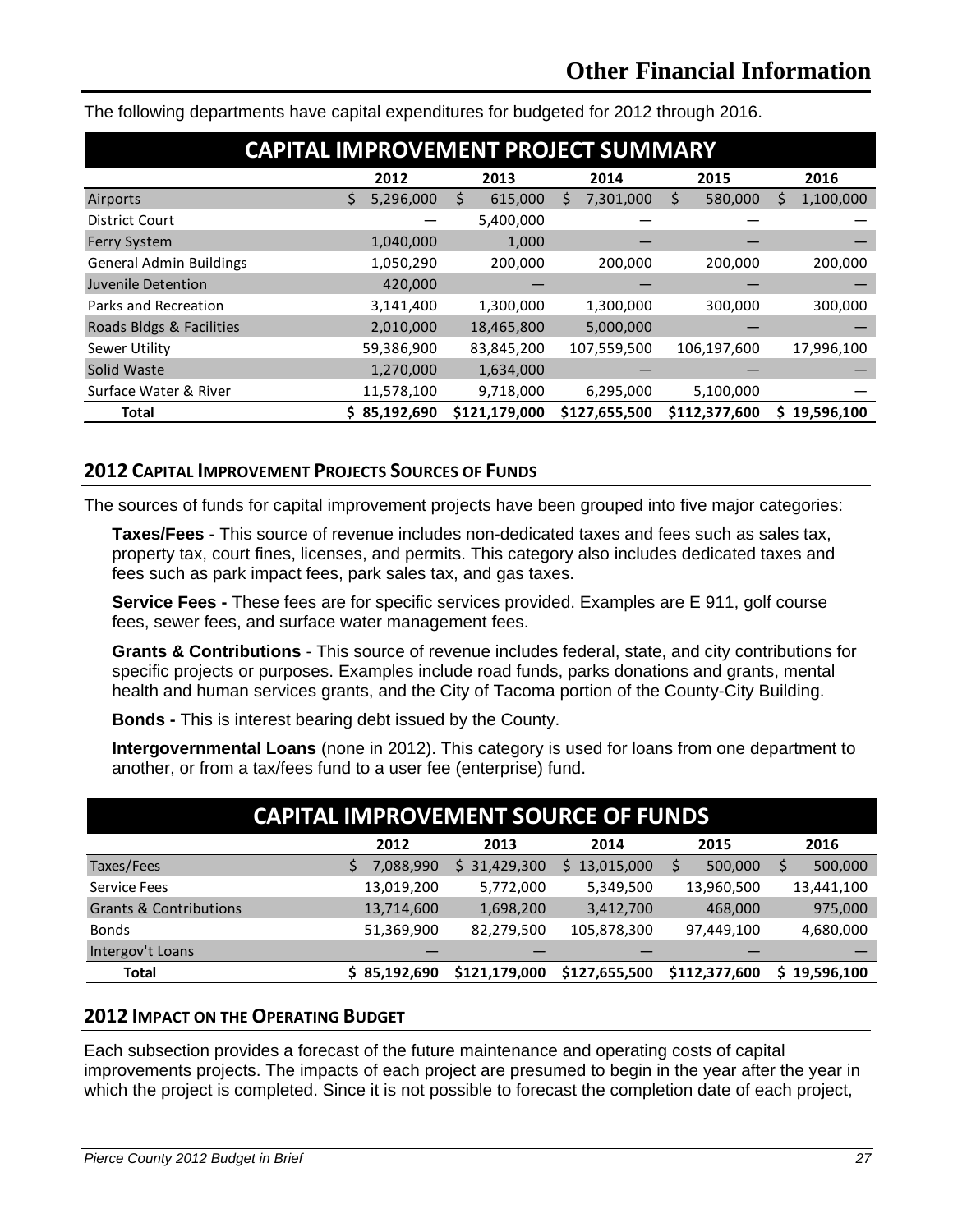no attempt has been made to identify impacts for any portion of the year in which the project is completed.

The forecast of operating impacts is included because the substantial cost impacts of some facilities may be a factor in the County's decision to construct the project. No "financing plan" is offered for the operating costs, and the County will be obliged to find revenue to pay for such costs. Some of the revenue may come from increases to the tax base that accompanies the new development that created the need for the capital facility. There is no assurance, however, that the increased tax revenue from new development will be sufficient to pay for the cost of operating the new facilities.

The operating impact costs reflect the amount by which each future year's operating budget will increase compared to the current operating budget. The same project is shown to have the same annual impact on each succeeding year's operating budget. Sometimes, the completion of a capital improvement project will result in savings in operating costs, rather than incur new costs. In other instances, such as maintenance, renovation or repair projects, there will be no impact on operating costs. In these cases, zeroes are entered. **For some projects the operating impact of the capital improvement projects cannot be calculated because of too many unknown factors such as final configuration and type of facility, realignment of staffing, or the amount of shared infrastructure with current facilities. The departments in the table below have are those that are able to estimate impacts at this time.** 

| <b>CAPITAL IMPROVEMENT IMPACT ON THE OPERATING BUDGET</b> |  |         |  |         |  |         |  |         |  |         |
|-----------------------------------------------------------|--|---------|--|---------|--|---------|--|---------|--|---------|
|                                                           |  | 2012    |  | 2013    |  | 2014    |  | 2015    |  | 2016    |
| Airports                                                  |  |         |  | 54,000  |  | 67.200  |  | 199.200 |  | 205,200 |
| Parks and Recreation                                      |  | 228.800 |  | 236.500 |  | 243.200 |  | 250.400 |  | 258,000 |
| Total                                                     |  | 228.800 |  | 290.500 |  | 310,400 |  | 449.600 |  | 463,200 |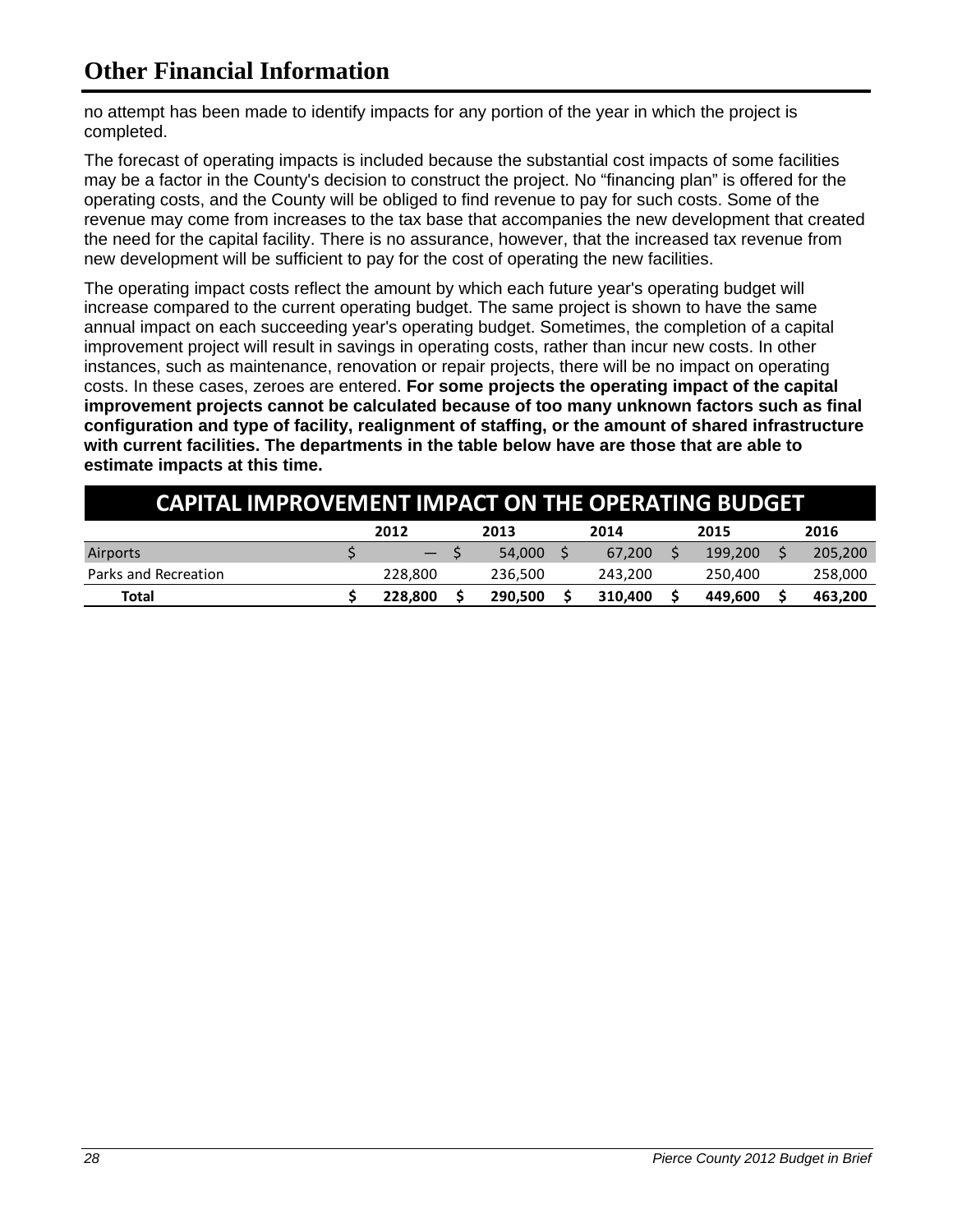#### **STAFFING INFORMATION**

As the population of Pierce County has increased, the demand for county services has risen correspondingly. General Fund staffing (authorized positions) has decreased by 199 FTEs (9.7%) since 2002 while staffing in all other funds (special revenue, enterprise, and internal services) has decreased by 64 FTEs (5.3%). Overall, 263 FTEs have been reduced since 2002, a decrease of 8%. More recently however, General Fund positions have decreased by 288 FTE's (13.4%) since 2008 and overall the County has seen a reduction of 482 FTE's or 13.8% in the last five years.



**County‐wide Staffing Summary**



### **Percent Change in County‐wide Staffing**

**General Fund Other Funds**

The percentage changes in 2002-2005 reflect either only a small increase or an actual decrease due to the following factors:

- a) The PSBH staff count subsequently declined over these years to 98 positions in 2005 as service responsibilities were restructured or eliminated;
- b) State law (1% property tax limitation) resulted in far less revenue being available to fund new positions or even to support existing positions; and
- c) The Sheriff's contract with the City of Lakewood for police services was terminated at the end of 2004, which resulted in a loss of 103 positions in the Sheriff's Department in 2005.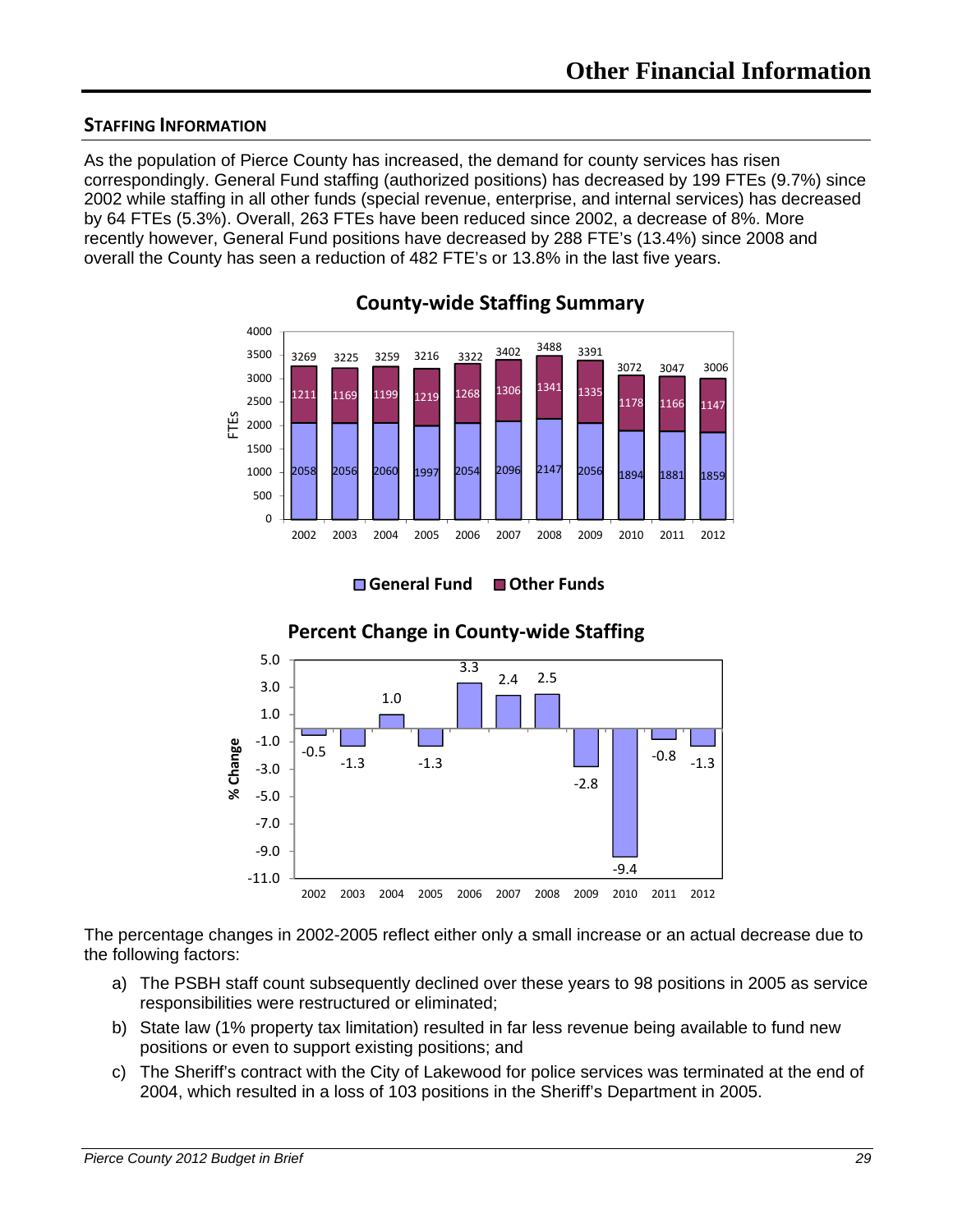The 2006-2008 Budgets again reflect new positions throughout the County to enhance service levels, including staff in PALS, Sheriff, Corrections, Prosecuting Attorney, Assigned Counsel, Superior Court, Juvenile, Human Resources, Medical Examiner, Clerk, Emergency Management, Economic Development, Parks and Recreation, Public Works and Utilities, and the Auditor's Office for animal control and election services.

However, a significant decline in revenues resulted in staffing reductions in 2009, 2010, and 2011, and further proposed staffing reductions in 2012. The 2010 staffing cuts include 154 FTE reductions as a result from the termination of the state contract with the County for Mental Health services.



The Public Safety and Legal/Judicial systems combined accounts for just roughly 51% of the total County staff, with the Mental and Physical Health system at just under 6%. Roughly 22% of the total staff provides PW & Utilities, and the Physical Environment services. Just over 2% of the total staff is related to Culture and Recreation. Just under 4% are involved in Economic Environment activity and roughly 15% staffing provide general government functions (including internal service funds).



The Public Safety and Legal/Judicial systems combined accounts for roughly 81% of all General Fund staff. Just under 12% provide General Governmental services. Roughly 5% of the General Fund staff support Economic Environment activities and roughly 2% are involved in Culture and Recreation, and Physical Environment activities.

The table on the following two pages contains detailed staffing information.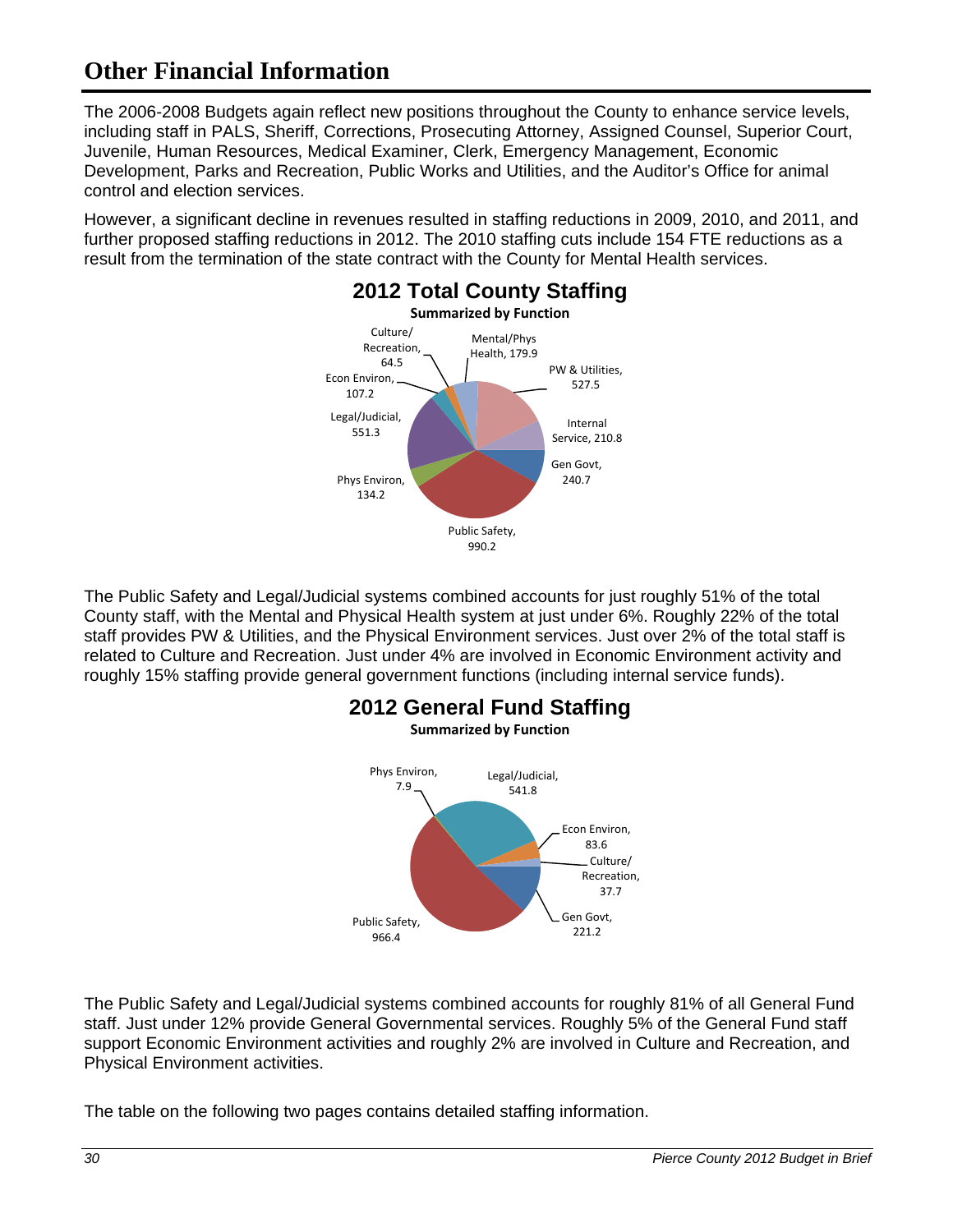| <b>STAFFING SUMMARY</b>                   |                          |                          |                          |                          |                          |                              |            |            |          |
|-------------------------------------------|--------------------------|--------------------------|--------------------------|--------------------------|--------------------------|------------------------------|------------|------------|----------|
|                                           |                          |                          |                          |                          |                          |                              |            |            | Change   |
|                                           | 2002                     | 2006                     | 2007                     | 2008                     | 2009                     | 2010                         | 2011       | 2012       | from     |
|                                           | <b>FTE</b>               | <b>FTE</b>               | <b>FTE</b>               | <b>FTE</b>               | <b>FTE</b>               | <b>FTE</b>                   | <b>FTE</b> | <b>FTE</b> | 2002     |
| <b>General Fund:</b>                      |                          |                          |                          |                          |                          |                              |            |            |          |
| Assessor/Treasurer                        | 98.30                    | 91.80                    | 91.30                    | 90.60                    | 86.35                    | 76.70                        | 76.70      | 76.70      | (21.60)  |
| <b>Assigned Counsel</b>                   | 83.20                    | 93.20                    | 96.60                    | 101.10                   | 99.10                    | 92.50                        | 92.30      | 91.30      | 8.10     |
| Auditor                                   | 43.00                    | 51.00                    | 54.00                    | 53.30                    | 50.30                    | 50.05                        | 42.55      | 43.80      | .80      |
| <b>Budget &amp; Finance</b>               | 43.45                    | 44.15                    | 44.95                    | 45.00                    | 41.00                    | 38.17                        | 38.37      | 37.37      | (6.08)   |
| Clerk of the Superior Court               | 53.50                    | 57.50                    | 57.50                    | 56.50                    | 53.50                    | 49.50                        | 50.00      | 48.00      | (5.50)   |
| Communications                            | 5.00                     | 4.00                     | 4.00                     | 4.00                     | 3.00                     | 2.65                         | 2.58       | 3.00       | (2.00)   |
| Corrections                               | 393.80                   | 383.10                   | 395.10                   | 400.10                   | 393.00                   | 373.40                       | 380.90     | 373.90     | (19.90)  |
| <b>County Council</b>                     | 29.50                    | 31.00                    | 31.00                    | 31.00                    | 28.00                    | 28.00                        | 27.91      | 28.60      | (0.90)   |
| County Executive                          | 8.00                     | 8.00                     | 8.00                     | 8.00                     | 10.00                    | 8.60                         | 9.08       | 8.89       | .89      |
| <b>District Court</b>                     | 111.05                   | 109.50                   | 111.00                   | 113.50                   | 109.00                   | 105.50                       | 104.50     | 102.00     | (9.05)   |
| <b>Economic Development</b>               | 4.80                     | 8.00                     | 8.00                     | 8.00                     | 7.00                     | 7.00                         | 7.00       | 7.00       | 2.20     |
| <b>Emergency Management</b>               | 22.12                    | 31.00                    | 32.00                    | 32.00                    | 31.00                    | 31.00                        | 29.00      | 29.00      | 6.88     |
| <b>Human Resources</b>                    | 24.60                    | 28.60                    | 29.60                    | 31.10                    | 24.17                    | 20.75                        | 20.80      | 21.30      | (3.30)   |
| Juvenile                                  | 179.12                   | 174.82                   | 175.82                   | 195.82                   | 191.82                   | 181.57                       | 170.82     | 159.76     | (19.36)  |
| Medical Examiner                          | 14.00                    | 15.00                    | 15.50                    | 15.50                    | 15.00                    | 15.00                        | 15.50      | 16.00      | 2.00     |
| <b>Parks &amp; Recreation Services</b>    | 50.63                    | 39.41                    | 40.41                    | 41.05                    | 38.90                    | 35.28                        | 35.60      | 37.70      | (12.93)  |
| Planning & Land Services                  | 124.50                   | 164.32                   | 171.32                   | 173.20                   | 134.80                   | 89.60                        | 82.60      | 76.10      | (48.40)  |
| <b>Prevention Services &amp; Programs</b> | .41                      |                          |                          |                          |                          |                              | .18        | .56        | .15      |
| <b>Prosecuting Attorney</b>               | 231.72                   | 230.70                   | 231.70                   | 233.20                   | 234.70                   | 221.70                       | 217.70     | 217.70     | (14.02)  |
| <b>Public Defense Conflict Office</b>     |                          | 4.00                     | 4.00                     | 5.00                     | 5.60                     |                              |            |            |          |
| Sheriff                                   | 434.00                   | 374.00                   | 381.00                   | 394.00                   | 389.00                   | 361.00                       | 372.50     | 375.50     | (58.50)  |
| <b>Special Projects</b>                   | 10.60                    | 11.75                    | 12.67                    | 14.30                    | 11.80                    | 9.95                         | 7.99       | 7.00       | (3.60)   |
| <b>Superior Court</b>                     | 88.88                    | 95.38                    | 95.38                    | 96.38                    | 95.38                    | 96.38                        | 96.38      | 97.38      | 8.50     |
| <b>WSU PC Extension</b>                   | 3.60                     | 3.60                     | 4.60                     | 4.60                     | 3.57                     |                              |            |            | (3.60)   |
| <b>Total General Fund</b>                 | 2,057.78                 | 2,053.83                 | 2.095.45                 | 2,147.25                 | 2,055.99                 | 1.894.30                     | 1,880.96   | 1,858.56   | (199.22) |
| <b>Special Revenue Funds:</b>             |                          |                          |                          |                          |                          |                              |            |            |          |
| Arts & Cultural Services Fund             | 1.64                     | 1.59                     | 1.44                     | .69                      | .30                      | .50                          | .05        | .10        | (1.54)   |
| Auditor's Maint & Operation Fund          | .50                      | 2.50                     | 2.00                     | 5.70                     | $7.20\,$                 | 7.20                         | 5.70       | 5.70       | 5.20     |
| <b>Community Action Fund</b>              | 52.21                    | 49.77                    | 46.95                    | 48.32                    | 51.89                    | 50.13                        | 50.65      | 49.91      | (2.30)   |
| <b>Community Development Fund</b>         | 10.22                    | 11.31                    | 11.31                    | 11.06                    | 11.45                    | 10.80                        | 9.60       | 5.69       | (4.53)   |
| Low Income Housing Fee Fund               | $\overline{\phantom{a}}$ |                          |                          | $\overline{\phantom{a}}$ |                          |                              |            | .08        | .08      |
| <b>Community Connections</b>              | 202.11                   | 278.41                   | 320.06                   | 149.99                   | 145.49                   | 142.65                       | 140.59     | 126.96     | (75.15)  |
| <b>Conservation Futures Fund</b>          | 1.00                     | 1.00                     | 3.00                     | 3.00                     | 3.15                     | 4.15                         | 4.15       | 4.37       | 3.37     |
| <b>County Road Fund</b>                   | 327.03                   | 344.98                   | 366.19                   | 370.44                   | 371.90                   | 345.44                       | 336.05     | 333.61     | 6.58     |
| Criminal Justice Fund                     | 1.00                     | 3.00                     | 4.00                     | 4.00                     | 3.00                     | 5.00                         | 2.00       | 2.00       | 1.00     |
| Detention Ctr Commissary Fund             | 2.40                     | 1.00                     | 1.00                     | 1.00                     | 1.00                     | 2.00                         | 3.00       | 3.00       | .60      |
| Drug Investigation Fund                   |                          | 7.00                     | 7.00                     | 7.00                     | 6.00                     | 2.00                         |            |            |          |
| <b>Emergency Mgmt Grants Fund</b>         | 3.88                     | 16.50                    | 16.50                    | 14.50                    | 15.00                    | 16.00                        | 16.00      | 16.00      | 12.12    |
| <b>Endangered Species Act Fund</b>        | .62                      | $\overline{\phantom{a}}$ | $\overline{\phantom{a}}$ | $\overline{\phantom{a}}$ | $\overline{\phantom{a}}$ | $\qquad \qquad \blacksquare$ |            |            | (0.62)   |
| Judson Family Justice Ctr Fund            |                          | 8.40                     | 8.50                     | 8.70                     | 9.70                     | 8.40                         | 9.40       | 8.50       | 8.50     |
| Geographical Info Services Fund           | 18.00                    | 19.00                    | 20.00                    | 23.00                    | 23.00                    | 20.00                        | 20.00      | 20.00      | 2.00     |
| Homeless Housing Fund                     |                          | 2.00                     | 2.00                     | 4.25                     | 4.25                     | 5.00                         | 6.97       | 4.84       | 4.84     |
| Housing Repair Program Fund               | 11.50                    | 12.00                    | 11.00                    | 11.00                    | 10.86                    | 10.01                        | 10.41      | 12.45      | .95      |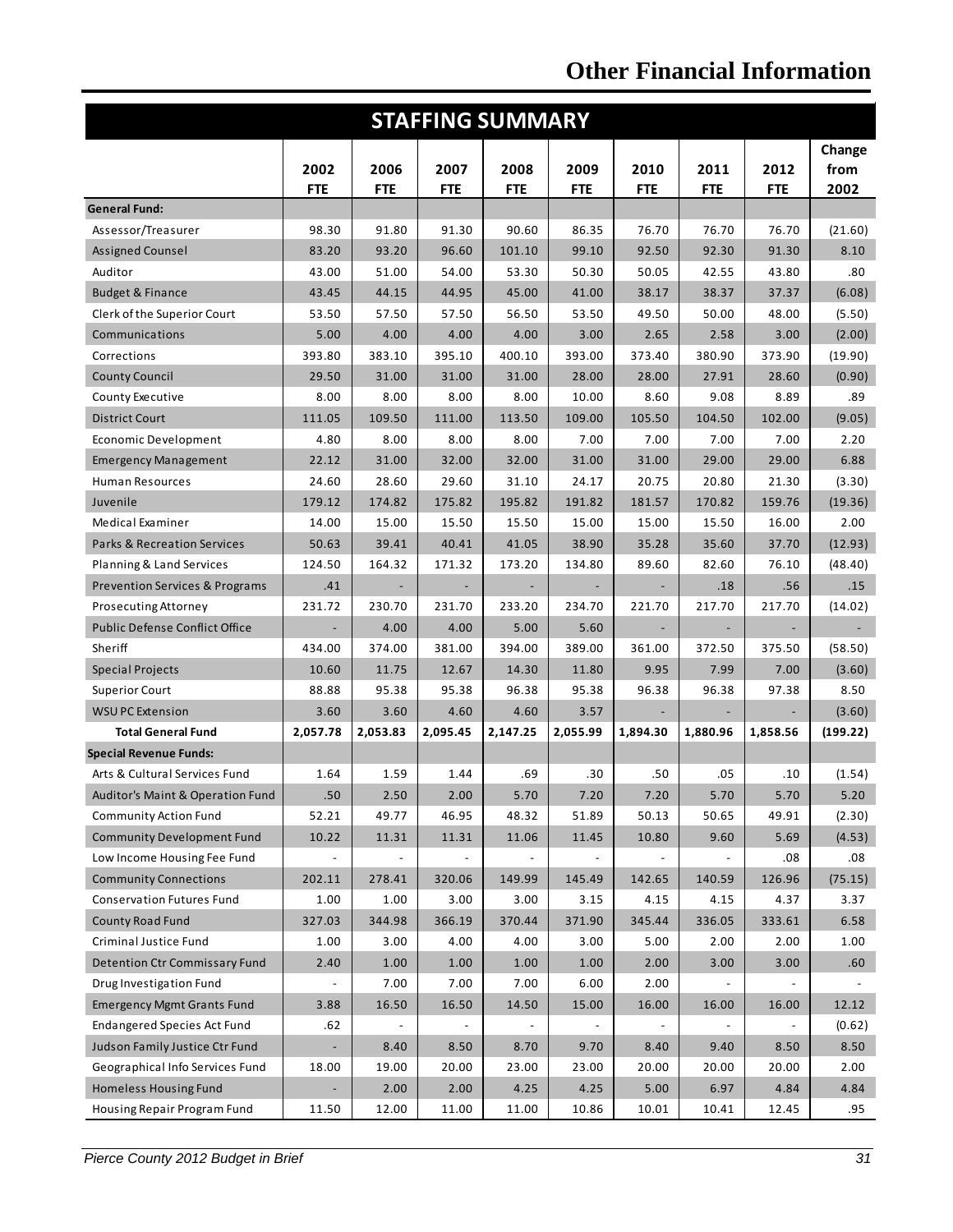| <b>STAFFING SUMMARY</b>               |                          |                          |                              |                          |                          |                              |                          |                          |          |
|---------------------------------------|--------------------------|--------------------------|------------------------------|--------------------------|--------------------------|------------------------------|--------------------------|--------------------------|----------|
|                                       |                          |                          |                              |                          |                          |                              |                          |                          | Change   |
|                                       | 2002                     | 2006                     | 2007                         | 2008                     | 2009                     | 2010                         | 2011                     | 2012                     | from     |
|                                       | <b>FTE</b>               | <b>FTE</b>               | <b>FTE</b>                   | <b>FTE</b>               | <b>FTE</b>               | <b>FTE</b>                   | <b>FTE</b>               | <b>FTE</b>               | 2002     |
| Mental Health Fund                    | $\overline{\phantom{a}}$ |                          | $\overline{\phantom{m}}$     | 161.91                   | 153.61                   | $\qquad \qquad \blacksquare$ | $\overline{\phantom{a}}$ | $\overline{\phantom{a}}$ |          |
| Park Impact Fees Fund                 |                          | .05                      | .05                          | .05                      | .05                      | .05                          | .05                      | .05                      | .05      |
| Parks Sales Tax Fund                  |                          | 6.15                     | 7.15                         | 6.31                     | 5.85                     | 6.25                         | 6.85                     | 7.25                     | 7.25     |
| Paths and Trails Fund                 | 1.52                     | 2.21                     | 2.21                         | 2.41                     | 2.87                     | 2.64                         | 1.95                     | 2.15                     | .63      |
| Peninsula Recreation Prgm Fund        | 1.00                     |                          |                              |                          |                          |                              |                          |                          | (1.00)   |
| Puget Sound Behavioral Hith Fd        | 170.05                   | 41.05                    |                              | $\overline{\phantom{a}}$ |                          | $\overline{\phantom{a}}$     |                          |                          | (170.05) |
| Rainier Communications Comm Fd        | 6.00                     | 7.00                     | 7.00                         | 8.00                     | 7.00                     | 7.35                         | 7.44                     | 7.00                     | 1.00     |
| <b>REET River Fund</b>                | 1.79                     | 1.39                     | 1.51                         | 1.51                     | 1.51                     | 1.51                         | 1.11                     | 1.11                     | (0.68)   |
| Second REET Parks Fund                |                          | 1.20                     | 1.20                         | 1.20                     | 1.20                     | 1.75                         | .95                      | .95                      | .95      |
| Surface Water Mgmt Fund               | 46.11                    | 60.29                    | 62.00                        | 73.50                    | 67.70                    | 94.45                        | 100.68                   | 100.81                   | 54.70    |
| Tourism, Promotion & Cap Fac Fd       | .10                      | $\overline{\phantom{a}}$ | $\overline{\phantom{a}}$     | $\overline{\phantom{a}}$ | $\overline{\phantom{a}}$ | $\blacksquare$               | .08                      | .31                      | .21      |
| Veterans' Relief Fund                 | 3.00                     | 3.00                     | 3.00                         | 3.00                     | 3.00                     | 3.00                         | 3.00                     | 3.00                     |          |
| 911 System Fund                       | 4.78                     | 4.00                     | 4.46                         | 4.46                     | 4.46                     | 4.46                         | 4.46                     | 4.46                     | (0.32)   |
| <b>Total Special Revenue Funds</b>    | 866.46                   | 884.80                   | 909.53                       | 925.00                   | 911.44                   | 750.74                       | 741.14                   | 720.30                   | (146.16) |
| <b>Capital Projects:</b>              |                          |                          |                              |                          |                          |                              |                          |                          |          |
| Admin Bldg & Facilities Fund          | .16                      |                          | $\overline{\phantom{a}}$     | $\overline{\phantom{a}}$ |                          | $\overline{a}$               |                          | $\frac{1}{2}$            | (0.16)   |
| Permanent Jail Construction Fund      | 4.90                     | .09                      | $\qquad \qquad \blacksquare$ | 1.05                     | 2.95                     | 2.70                         | .79                      | $\overline{\phantom{a}}$ | (4.90)   |
| <b>REET Capital Improvement Fund</b>  | 2.69                     | 3.98                     | 4.65                         | 5.35                     | 3.95                     | 5.10                         | 7.81                     | 7.26                     | 4.57     |
| 1% for Arts Construction Fund         | .15                      | .60                      | .75                          | .50                      | .50                      | .50                          | .50                      | .25                      | .10      |
| 2501 Corporate Express Bldg Fd        |                          | 1.39                     | 1.80                         | 1.15                     |                          |                              |                          |                          |          |
| <b>Transportation Facilities Fund</b> |                          | 1.00                     | 1.00                         | ÷,                       |                          |                              |                          |                          |          |
| <b>Total Capital Projects</b>         | 7.90                     | 7.06                     | 8.20                         | 8.05                     | 7.40                     | 8.30                         | 9.10                     | 7.51                     | (0.39)   |
| <b>Enterprise Funds:</b>              |                          |                          |                              |                          |                          |                              |                          |                          |          |
| Airport Fund                          | 1.60                     | 2.63                     | 2.62                         | 2.77                     | 4.77                     | 6.27                         | 6.39                     | 5.69                     | 4.09     |
| Chambers Creek Regional Park          |                          | .75                      | .50                          | .20                      | .50                      | .61                          | .52                      | 7.40                     | 7.40     |
| Golf Courses Fund                     | 8.45                     | 8.53                     | 9.53                         | 9.53                     | 9.03                     | 9.03                         | 7.90                     | 7.80                     | (0.65)   |
| PC Ferry Services Fund                | 1.32                     | 2.80                     | 2.62                         | 2.62                     | 2.92                     | 4.13                         | 3.38                     | 2.29                     | .97      |
| Sewer Utility Fund                    | 104.66                   | 126.38                   | 135.09                       | 144.39                   | 149.09                   | 160.98                       | 164.72                   | 162.63                   | 57.97    |
| Solid Waste Mgmt Fund                 | 13.71                    | 16.11                    | 15.68                        | 18.68                    | 18.72                    | 22.62                        | 22.16                    | 22.21                    | 8.50     |
| Water Utility Fund                    | .30                      | .01                      | .10                          | .10                      | 1.10                     | 1.10                         | 1.10                     | 1.10                     | .80      |
| <b>Total Enterprise Funds</b>         | 130.04                   | 157.21                   | 166.14                       | 178.29                   | 186.13                   | 204.74                       | 206.17                   | 209.12                   | 79.08    |
| <b>Internal Serv Funds:</b>           |                          |                          |                              |                          |                          |                              |                          |                          |          |
| Equipment Rental & Revolving Fd       | 24.43                    | 24.27                    | 24.30                        | 26.30                    | 27.30                    | 27.30                        | 26.32                    | 26.28                    | 1.85     |
| <b>Facilities Management Fund</b>     | 44.62                    | 52.66                    | 52.88                        | 53.75                    | 56.30                    | 48.25                        | 47.45                    | 49.04                    | 4.42     |
| <b>Fleet Rental Fund</b>              | 3.15                     | 3.45                     | 3.45                         | 3.40                     | 3.40                     | 3.40                         | 3.40                     | 3.40                     | .25      |
| <b>General Services Fund</b>          | 8.20                     | 8.20                     | 8.80                         | 8.80                     | 8.80                     | 7.80                         | 6.80                     | 7.80                     | (0.40)   |
| <b>Information Technology Fund</b>    | 108.00                   | 114.50                   | 115.50                       | 118.50                   | 115.50                   | 107.50                       | 106.25                   | 105.00                   | (3.00)   |
| Radio Communication Fund              | 9.10                     | 7.00                     | 8.54                         | 9.54                     | 9.54                     | 9.54                         | 9.54                     | 9.54                     | .44      |
| Self Insurance Fund                   | 6.30                     | 6.30                     | 6.30                         | 6.30                     | 6.38                     | 7.00                         | 7.15                     | 7.15                     | .85      |
| <b>Workers Compensation Fund</b>      | 2.70                     | 2.70                     | 2.70                         | 2.70                     | 2.75                     | 2.75                         | 2.55                     | 2.55                     | (0.15)   |
| <b>Total Internal Serv Funds</b>      | 206.50                   | 219.08                   | 222.47                       | 229.29                   | 229.97                   | 213.54                       | 209.46                   | 210.76                   | 4.26     |
| <b>TOTAL FUNDS</b>                    | 3,268.68                 | 3,321.98                 | 3,401.79                     | 3,487.88                 | 3,390.93                 | 3,071.62                     | 3,046.83                 | 3,006.25                 | (262.43) |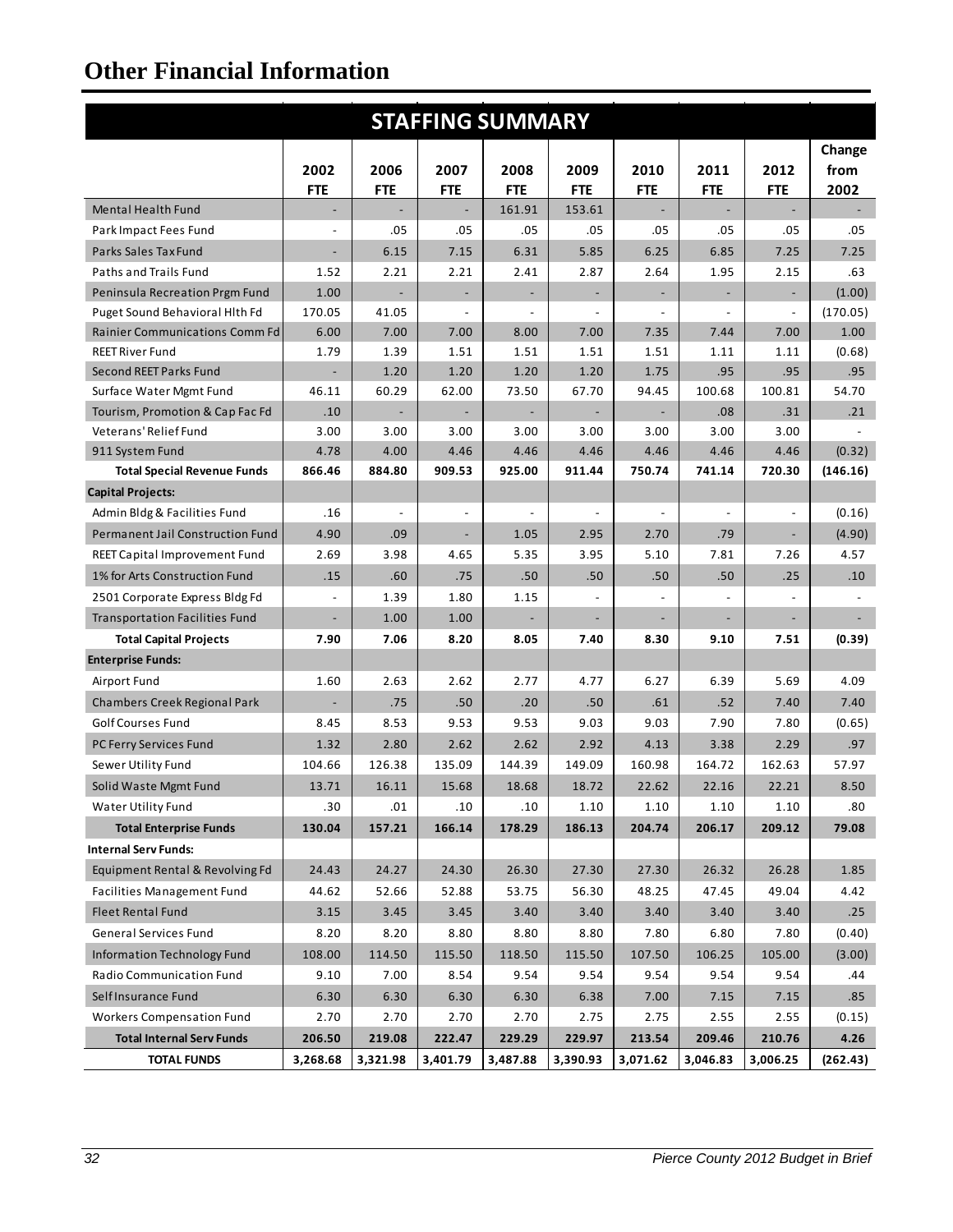| DEPARTMENTAL EXPENDITURES/EXPENSES BY FUNCTION |    |               |    |               |                 |                   |         |
|------------------------------------------------|----|---------------|----|---------------|-----------------|-------------------|---------|
|                                                |    | 2012          |    | 2011          | <b>Absolute</b> |                   | Percent |
|                                                |    | <b>Budget</b> |    | <b>Budget</b> |                 | Change            | Change  |
| <b>General Government</b>                      |    |               |    |               |                 |                   |         |
| Assessor/Treasurer                             | \$ | 9,730,820     | \$ | 9,629,100     | \$              | 101,720           | 1.1 %   |
| Auditor                                        |    | 7,541,430     |    | 7,378,600     |                 | 162,830           | 2.2     |
| Auditor'S Maint & Oper Fund                    |    | 815,130       |    | 1,346,000     |                 | (530, 870)        | (39.4)  |
| <b>Bond Debt Service</b>                       |    | 420,490       |    | 420,490       |                 | $\qquad \qquad -$ |         |
| <b>Budget &amp; Finance</b>                    |    | 5,084,930     |    | 5,009,960     |                 | 74,970            | 1.5     |
| Communications                                 |    | 647,400       |    | 571,270       |                 | 76,130            | 13.3    |
| County Council                                 |    | 3,955,220     |    | 3,913,970     |                 | 41,250            | 1.1     |
| <b>County Executive</b>                        |    | 1,419,930     |    | 1,380,550     |                 | 39,380            | 2.9     |
| Employee Assistance Program Fd                 |    | 71,120        |    | 72,080        |                 | (960)             | (1.3)   |
| <b>Human Resources</b>                         |    | 3,326,740     |    | 3,225,840     |                 | 100,900           | 3.1     |
| Miscellaneous Current Expense                  |    | 1,101,240     |    | 1,084,500     |                 | 16,740            | 1.5     |
| Rainier Communicatn Commiss Fd                 |    | 1,743,620     |    | 2,013,570     |                 | (269, 950)        | (13.4)  |
| REET Capital Improvement Fund                  |    | 1,744,920     |    | 2,366,810     |                 | (621,890)         | (26.3)  |
| REET Electronic Technology Fd                  |    | 167,290       |    | 210,480       |                 | (43, 190)         | (20.5)  |
| Special Projects                               |    | 1,145,590     |    | 1,271,690     |                 | (126, 100)        | (9.9)   |
| <b>State Auditor</b>                           |    | 188,890       |    | 182,110       |                 | 6,780             | 3.7     |
| <b>Total General Government</b>                |    | 39,104,760    |    | 40,077,020    |                 | (972, 260)        | (2.4)   |
| <b>Public Safety</b>                           |    |               |    |               |                 |                   |         |
| Annex West Building                            |    | 2,230         |    | 6,240         |                 | (4,010)           | (64.3)  |
| Clear Zone Land Acquisition                    |    | 85,720        |    | 2,096,070     |                 | (2,010,350)       | (95.9)  |
| Corrections Bureau                             |    | 51,464,960    |    | 50,757,170    |                 | 707,790           | 1.4     |
| Criminal Justice Fund                          |    | 498,360       |    | 1,473,970     |                 | (975, 610)        | (66.2)  |
| Detention Center Commissary Fd                 |    | 1,093,010     |    | 1,238,010     |                 | (145,000)         | (11.7)  |
| District Court                                 |    | 4,193,040     |    | 3,692,390     |                 | 500,650           | 13.6    |
| Drug Investigation Fund                        |    | 651,020       |    | 603,460       |                 | 47,560            | 7.9     |
| <b>Emergency Management</b>                    |    | 3,397,030     |    | 3,307,700     |                 | 89,330            | 2.7     |
| <b>Emergency Managemt Grants Fd</b>            |    | 4,339,970     |    | 9,156,900     |                 | (4,816,930)       | (52.6)  |
| Juvenile                                       |    | 16,208,510    |    | 16,502,499    |                 | (293, 989)        | (1.8)   |
| Marine Services Fund                           |    | 146,080       |    | 152,620       |                 | (6, 540)          | (4.3)   |
| Medical Examiner                               |    | 2,378,420     |    | 2,310,960     |                 | 67,460            | 2.9     |
| Miscellaneous Current Expense                  |    | 564,920       |    | 524,200       |                 | 40,720            | 7.8     |
| Permanent Jail Construction Fd                 |    | 271,670       |    | 3,006,620     |                 | (2,734,950)       | (91.0)  |
| Prevention Services & Programs                 |    | 1,524,700     |    | 1,475,000     |                 | 49,700            | 3.4     |
| REET Capital Improvement Fund                  |    | 2,056,480     |    | 1,233,300     |                 | 823,180           | 66.7    |
| Sheriff                                        |    | 61,380,140    |    | 61,121,350    |                 | 258,790           | 0.4     |
| <b>Special Projects</b>                        |    | 56,950        |    | 59,450        |                 | (2,500)           | (4.2)   |
| 911 System Fund                                |    | 9,825,060     |    | 9,350,400     |                 | 474,660           | 5.1     |
| <b>Total Public Safety</b>                     |    | 160,138,270   |    | 168,068,309   |                 | (7,930,039)       | (4.7)   |
| <b>Physical Environment</b>                    |    |               |    |               |                 |                   |         |
| Auditor                                        |    | 1,497,870     |    | 1,435,610     |                 | 62,260            | 4.3     |
| Conservation Futures Fund                      |    | 5,000,830     |    | 7,726,200     |                 | (2,725,370)       | (35.3)  |
| Endangered Species Act Fund                    |    |               |    | 89,970        |                 | (89, 970)         | (100.0) |
| Federal Forest Services Fund                   |    | 42,340        |    | 41,390        |                 | 950               | 2.3     |
| <b>GIS Fund</b>                                |    | 3,541,940     |    | 4,164,880     |                 | (622, 940)        | (15.0)  |
| Miscellaneous Current Expense                  |    | 175,200       |    | 178,090       |                 | (2,890)           | (1.6)   |

(Table continued on the following page)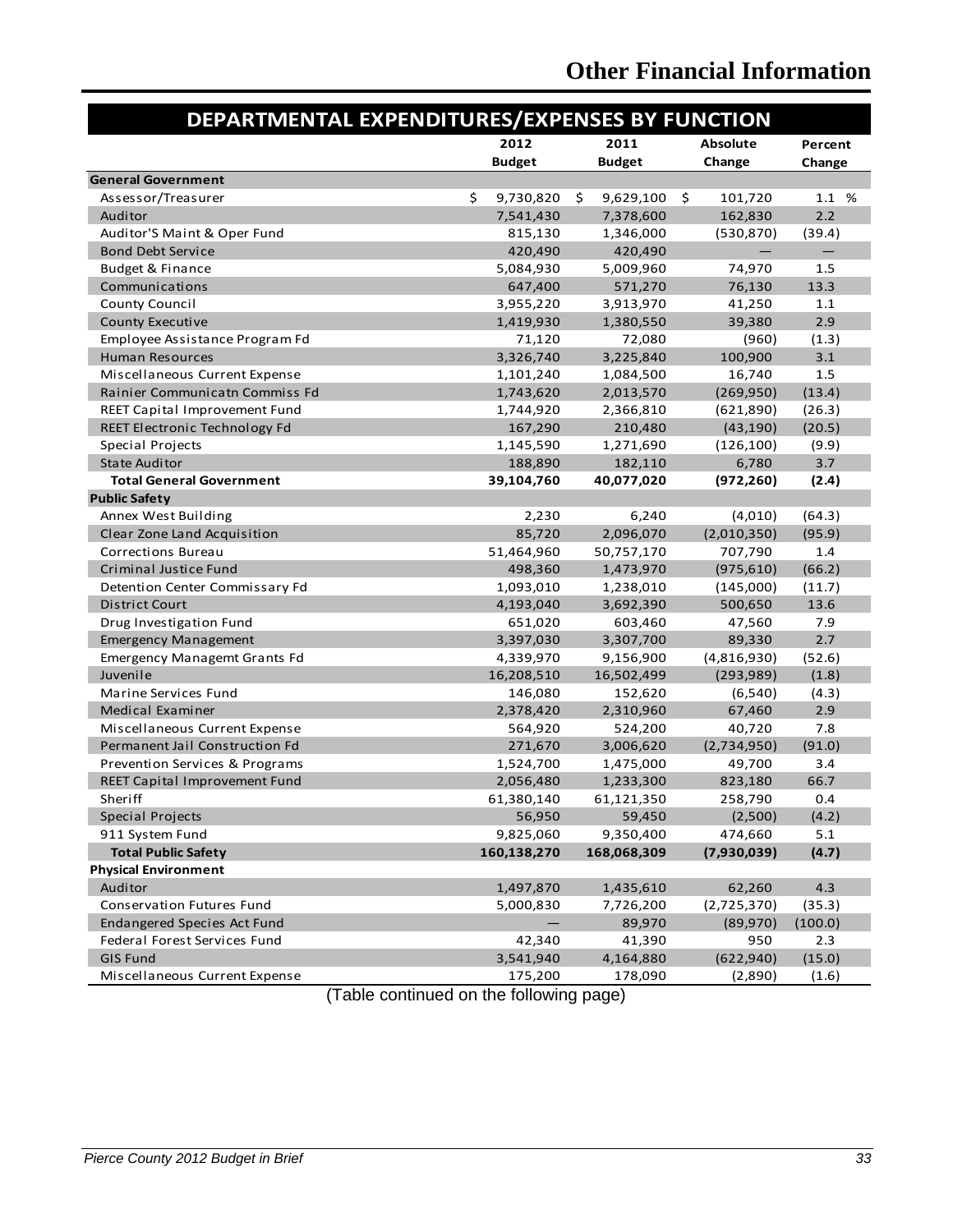| DEPARTMENTAL EXPENDITURES/EXPENSES BY FUNCTION |               |                  |                   |                   |
|------------------------------------------------|---------------|------------------|-------------------|-------------------|
|                                                | 2012          | 2011             | Absolute          | Percent           |
|                                                | <b>Budget</b> | <b>Budget</b>    | Change            | Change            |
| REET River Improvement Fund                    | 7,883,820     | 7,684,530        | 199,290           | 2.6               |
| Special Projects                               | 117,920       | 110,400          | 7,520             | 6.8               |
| Surface Water Management Fund                  | 24,738,600    | 25,472,650       | (734, 050)        | (2.9)             |
| <b>Total Physical Environment</b>              | 42,998,520    | 46,903,720       | (3,905,200)       | (8.3)             |
| Legal & Judicial                               |               |                  |                   |                   |
| Assigned Counsel                               | 16,057,120    | 15,601,710       | 455,410           | 2.9               |
| Capital Improvement Projects                   | 50,000        | 50,000           |                   | $\qquad \qquad -$ |
| Clerk                                          | 5,103,950     | 5,017,390        | 86,560            | 1.7               |
| Criminal Justice Fund                          | 223,140       | 195,070          | 28,070            | 14.4              |
| Dispute Resolution Center Fund                 | 140,800       | 145,000          | (4,200)           | (2.9)             |
| District Court                                 | 8,104,630     | 8,351,650        | (247, 020)        | (3.0)             |
| Judson Family Justice Ctr Fd                   | 1,463,820     | 1,473,097        | (9, 277)          | (0.6)             |
| Juvenile                                       | 3,139,420     | 3,162,330        | (22, 910)         | (0.7)             |
| Miscellaneous Current Expense                  | 370,490       | 362,800          | 7,690             | 2.1               |
| Prosecuting Attorney                           | 27,073,670    | 26,659,796       | 413,874           | $1.6\,$           |
| REET Capital Improvement Fund                  |               | 2,348,420        | (2,348,420)       | (100.0)           |
| <b>Superior Court</b>                          | 14,110,370    | 14,319,785       | (209, 415)        | (1.5)             |
| <b>Total Legal &amp; Judicial</b>              | \$75,837,410  | \$<br>77,687,048 | \$<br>(1,849,638) | $(2.4)$ %         |
| <b>Economic Environment</b>                    |               |                  |                   |                   |
| <b>Community Development Fund</b>              | 3,905,840     | 3,925,883        | (20, 043)         | (0.5)             |
| Economic Development                           | 1,093,710     | 1,075,940        | 17,770            | 1.7               |
| Homeless Housing Program Fund                  | 8,306,200     | 4,386,390        | 3,919,810         | 89.4              |
| Housing Repair Programs Fund                   | 7,135,170     | 6,821,250        | 313,920           | 4.6               |
| Low Income Housing Fee Fund                    | 1,840,810     | 1,690,840        | 149,970           | 8.9               |
| Miscellaneous Current Expense                  | 15,000        | 5,000            | 10,000            | 200.0             |
| Planning And Land Services                     | 10,824,740    | 11,106,580       | (281, 840)        | (2.5)             |
| REET Capital Improvement Fund                  | 29,170        | 818,850          | (789, 680)        | (96.4)            |
| Special Projects                               | 363,470       | 292,270          | 71,200            | 24.4              |
| <b>Total Economic Environment</b>              | 33,514,110    | 30,123,003       | 3,391,107         | 11.3              |
| <b>Mental/Physical Health</b>                  |               |                  |                   |                   |
| <b>Community Action Fund</b>                   | 7,946,190     | 10,763,166       | (2,816,976)       | (26.2)            |
| Community Connections (Hs)                     | 31, 311, 870  | 36,560,350       | (5,248,480)       | (14.4)            |
| <b>Health Department</b>                       | 33,879,751    | 35,256,332       | (1,376,581)       | (3.9)             |
| <b>Health Services</b>                         | 2,613,070     | 2,613,070        |                   |                   |
| Human Services Construction Fd                 | 1,130         | 3,370            | (2, 240)          | (66.5)            |
| Mental Health Fund                             |               | 334,460          | (334, 460)        | (100.0)           |
| Miscellaneous Current Expense                  | 514,500       | 484,500          | 30,000            | 6.2               |
| REET Capital Improvement Fund                  | 150,000       |                  | 150,000           | $\infty$          |
| Veterans Relief Fund                           | 910,950       | 899,410          | 11,540            | 1.3               |
| <b>Total Mental/Physical Health</b>            | 77,327,461    | 86,914,658       | (9,587,197)       | (11.0)            |
| <b>Cultural &amp; Recreation</b>               |               |                  |                   |                   |
| Arts And Cultural Services Fd                  | 35,000        | 35,000           |                   |                   |
| Chambers Creek Regional Park                   | 9,331,690     | 6,944,660        | 2,387,030         | 34.4              |
| Golf Courses Fund                              | 1,861,000     | 1,897,720        | (36, 720)         | (1.9)             |
| Miscellaneous Current Expense                  | 45,000        | 45,000           |                   |                   |

(Table continued on following page)(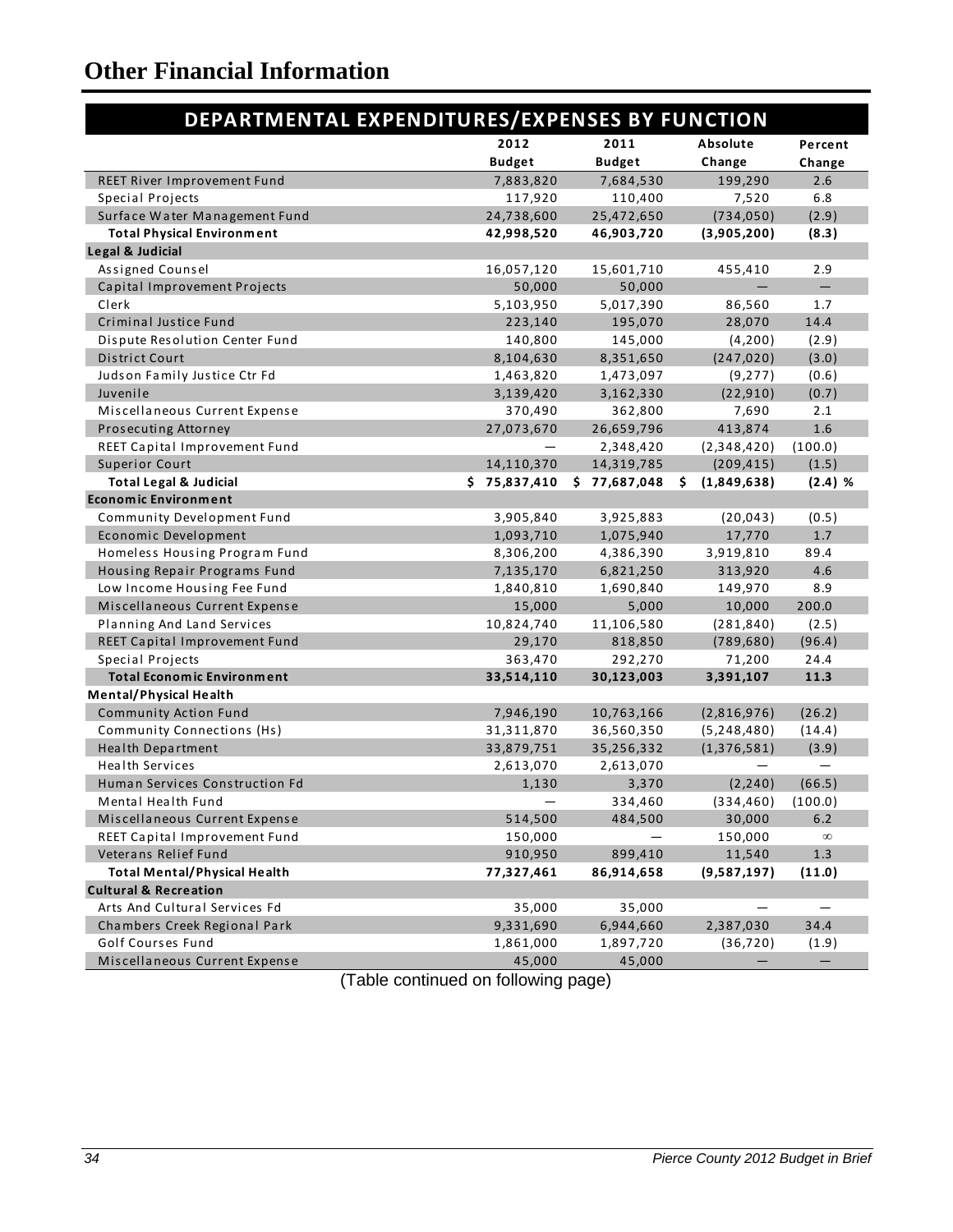| DEPARTMENTAL EXPENDITURES/EXPENSES BY FUNCTION |               |               |                 |           |  |  |  |  |  |  |
|------------------------------------------------|---------------|---------------|-----------------|-----------|--|--|--|--|--|--|
|                                                | 2012          | 2011          | <b>Absolute</b> | Percent   |  |  |  |  |  |  |
|                                                | <b>Budget</b> | <b>Budget</b> | Change          | Change    |  |  |  |  |  |  |
| Parks And Recreation Services                  | 6,184,620     | 6,418,080     | (233, 460)      | (3.6)     |  |  |  |  |  |  |
| <b>Parks Construction Fund</b>                 | 1,592,000     | 1,220,250     | 371,750         | 30.5      |  |  |  |  |  |  |
| Parks Impact Fee Fund                          | 325,060       | 325,020       | 40              | 0.0       |  |  |  |  |  |  |
| Parks Sales Tax Fund                           | 3,119,040     | 2,954,990     | 164,050         | 5.6       |  |  |  |  |  |  |
| Paths And Trails Fund                          | 1,619,940     | 1,487,480     | 132,460         | 8.9       |  |  |  |  |  |  |
| Pierce County Fair Fund                        | 172,220       | 188,400       | (16, 180)       | (8.6)     |  |  |  |  |  |  |
| REET Capital Improvement Fund                  |               | 6,500,000     | (6,500,000)     | (100.0)   |  |  |  |  |  |  |
| Second REET Parks Fund                         | 893,340       | 773,000       | 120,340         | 15.6      |  |  |  |  |  |  |
| Special Projects                               |               | 12,000        | (12,000)        | (100.0)   |  |  |  |  |  |  |
| Tourism Promotion Area Fund                    | 1,211,120     | 1,315,560     | (104, 440)      | (7.9)     |  |  |  |  |  |  |
| Tourism, Promotion, Facil Fund                 | 1,368,490     | 1,883,860     | (515, 370)      | (27.4)    |  |  |  |  |  |  |
| WSU PC Extension                               | 355,610       | 286,750       | 68,860          | 24.0      |  |  |  |  |  |  |
| 1% For Arts Construction Fd                    | 214,600       | 341,670       | (127,070)       | (37.2)    |  |  |  |  |  |  |
| <b>Total Cultural &amp; Recreation</b>         | 28,328,730    | 32,629,440    | (4,300,710)     | (13.2)    |  |  |  |  |  |  |
| <b>Debt Service</b>                            |               |               |                 |           |  |  |  |  |  |  |
| Ltd Tax GO Bond Redemption Fd                  | 12,730,890    | 12,726,410    | 4,480           |           |  |  |  |  |  |  |
| <b>Total Debt Service</b>                      | 12,730,890    | 12,726,410    | 4,480           |           |  |  |  |  |  |  |
| <b>Public Works &amp; Utilities</b>            |               |               |                 |           |  |  |  |  |  |  |
| Airports                                       | 7,034,070     | 7,174,400     | (140, 330)      | (2.0)     |  |  |  |  |  |  |
| County Road Fund                               | 67,009,000    | 61,717,460    | 5,291,540       | 8.6       |  |  |  |  |  |  |
| Ferry Services Fund                            | 6,638,310     | 4,612,150     | 2,026,160       | 43.9      |  |  |  |  |  |  |
| Miscellaneous Current Expense                  | 110,000       |               | 110,000         | $\infty$  |  |  |  |  |  |  |
| <b>Public Works Construction Fund</b>          | 26,209,000    | 35,902,000    | (9,693,000)     | (27.0)    |  |  |  |  |  |  |
| REET Capital Improvement Fund                  |               | 120,210       | (120, 210)      | (100.0)   |  |  |  |  |  |  |
| Second REET Roads Fund                         | 3,841,580     | 5,855,500     | (2,013,920)     | (34.4)    |  |  |  |  |  |  |
| Sewer Bond Funds                               | 5,341,060     | 4,649,130     | 691,930         | 14.9      |  |  |  |  |  |  |
| Sewer Facil Restric Reserve Fd                 | 1,814,000     | 1,314,560     | 499,440         | 38.0      |  |  |  |  |  |  |
| Sewer Utility Const Funds                      | 59,386,920    | 38,650,700    | 20,736,220      | 53.7      |  |  |  |  |  |  |
| Sewer Utility Fund                             | 47,050,300    | 45,289,820    | 1,760,480       | 3.9       |  |  |  |  |  |  |
| Solid Waste Mgmt Fund                          | 6,741,340     | 6,714,150     | 27,190          | 0.4       |  |  |  |  |  |  |
| Traffic Impact Fee Fund                        | 3,863,290     | 4,337,870     | (474, 580)      | (10.9)    |  |  |  |  |  |  |
| <b>Transportation Facilities Fund</b>          | 2,162,000     | 752,000       | 1,410,000       | 187.5     |  |  |  |  |  |  |
| Water Utility Fund                             | 310,010       | 326,360       | (16, 350)       | (5.0)     |  |  |  |  |  |  |
| <b>Total Public Works &amp; Utilities</b>      | 237,510,880   | 217,416,310   | 20,094,570      | 9.2       |  |  |  |  |  |  |
| <b>Internal Service</b>                        |               |               |                 |           |  |  |  |  |  |  |
| Equipment Services Division Fd                 | 17,251,680    | 16,702,700    | 548,980         | 3.3       |  |  |  |  |  |  |
| <b>Facilities Management Fund</b>              | 13,436,410    | 12,309,350    | 1,127,060       | 9.2       |  |  |  |  |  |  |
| Fleet Rental Fund                              | 4,692,510     | 4,787,150     | (94, 640)       | (2.0)     |  |  |  |  |  |  |
| General Services Fund                          | 2,974,500     | 3,006,820     | (32, 320)       | (1.1)     |  |  |  |  |  |  |
| Information Technology Fund                    | 20,557,180    | 19,462,180    | 1,095,000       | 5.6       |  |  |  |  |  |  |
| Medical Self Insurance Fund                    | 16,311,400    | 15,012,000    | 1,299,400       | 8.7       |  |  |  |  |  |  |
| Radio Communications Fund                      | 4,548,320     | 4,359,300     | 189,020         | 4.3       |  |  |  |  |  |  |
| Self Insurance Fund                            | 8,575,750     | 8,751,870     | (176, 120)      | (2.0)     |  |  |  |  |  |  |
| Workers Compensation Fund                      | 6,061,250     | 5,052,930     | 1,008,320       | 20.0      |  |  |  |  |  |  |
| <b>Total Internal Service</b>                  | 94,409,000    | 89,444,300    | 4,964,700       | 5.6       |  |  |  |  |  |  |
| <b>County Fund Total</b>                       | \$801,900,031 | \$801,990,218 | \$<br>(90, 187) | $(0.0)$ % |  |  |  |  |  |  |